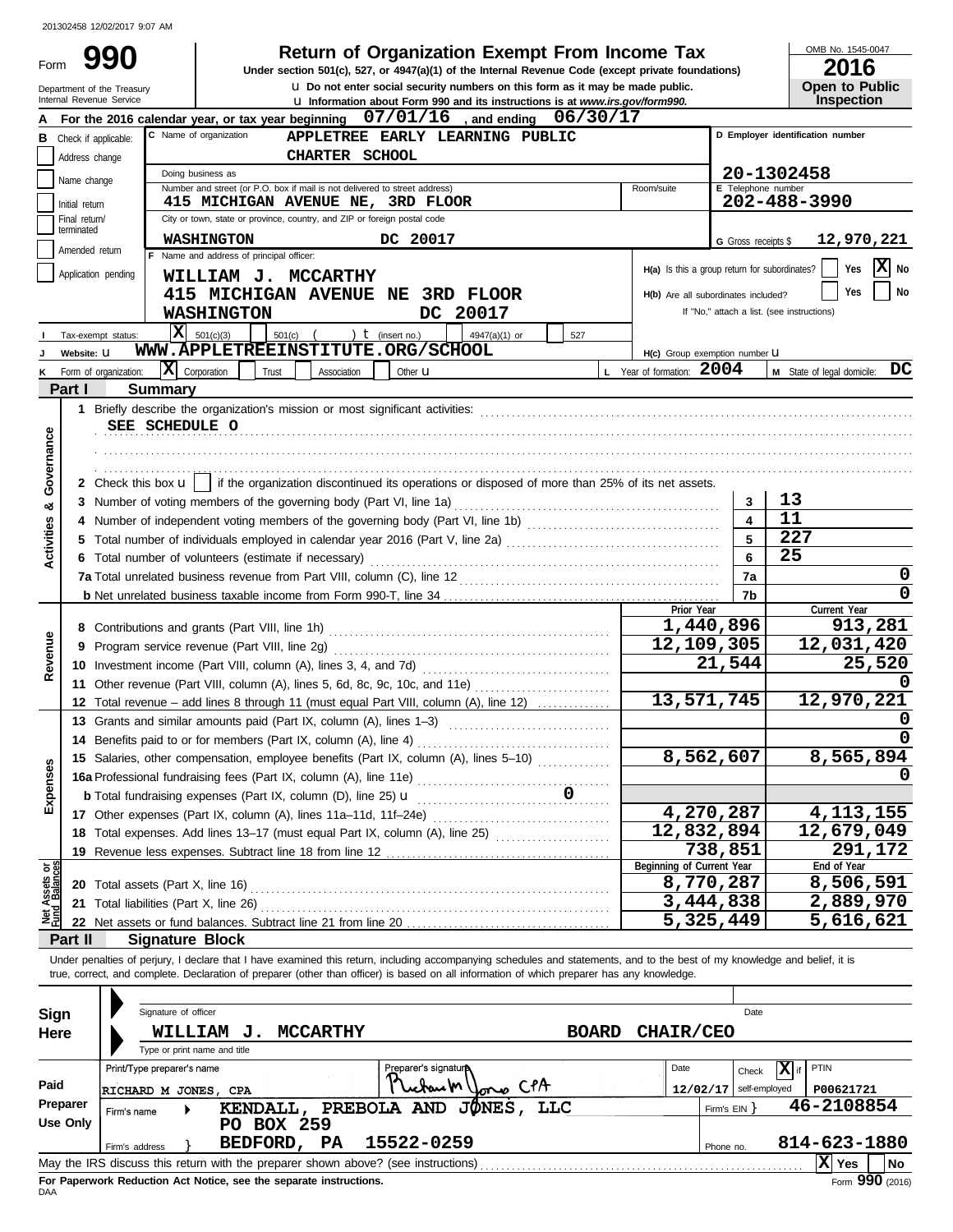|                           |                                                      | Form 990 (2016) APPLETREE EARLY LEARNING PUBLIC                                                                                                                                                                                                                                                                                                                                                                                                                                                                                                                                                             | 20-1302458                   | Page 2        |
|---------------------------|------------------------------------------------------|-------------------------------------------------------------------------------------------------------------------------------------------------------------------------------------------------------------------------------------------------------------------------------------------------------------------------------------------------------------------------------------------------------------------------------------------------------------------------------------------------------------------------------------------------------------------------------------------------------------|------------------------------|---------------|
| Part III                  |                                                      | <b>Statement of Program Service Accomplishments</b><br>Check if Schedule O contains a response or note to any line in this Part III                                                                                                                                                                                                                                                                                                                                                                                                                                                                         |                              | $\mathbf{x}$  |
|                           | 1 Briefly describe the organization's mission:       |                                                                                                                                                                                                                                                                                                                                                                                                                                                                                                                                                                                                             |                              |               |
|                           |                                                      | TO CLOSE THE ACHIEVEMENT GAP BEFORE CHILDREN GET TO KINDERGARTEN BY<br>PROVIDING THREE AND FOUR-YEAR-OLDS WITH THE SOCIAL, EMOTIONAL, AND                                                                                                                                                                                                                                                                                                                                                                                                                                                                   |                              |               |
|                           |                                                      | COGNITIVE FOUNDATIONS THAT ENABLE THEM TO SUCCEED IN SCHOOL.                                                                                                                                                                                                                                                                                                                                                                                                                                                                                                                                                |                              |               |
| prior Form 990 or 990-EZ? | If "Yes," describe these new services on Schedule O. | 2 Did the organization undertake any significant program services during the year which were not listed on the                                                                                                                                                                                                                                                                                                                                                                                                                                                                                              |                              | Yes $ X $ No  |
| 3<br>services?            |                                                      | Did the organization cease conducting, or make significant changes in how it conducts, any program                                                                                                                                                                                                                                                                                                                                                                                                                                                                                                          |                              | Yes $ X $ No  |
|                           | If "Yes," describe these changes on Schedule O.      |                                                                                                                                                                                                                                                                                                                                                                                                                                                                                                                                                                                                             |                              |               |
| 4                         |                                                      | Describe the organization's program service accomplishments for each of its three largest program services, as measured by<br>expenses. Section $501(c)(3)$ and $501(c)(4)$ organizations are required to report the amount of grants and allocations to others,<br>the total expenses, and revenue, if any, for each program service reported.                                                                                                                                                                                                                                                             |                              |               |
| DISTRICT.<br>4b (Code:    | BY SCHOOL YEAR 2016-2017.<br>$(Express \, $)$        | PRE-KINDERGARTEN AND ADMISSION IS FREE.<br>SERVES 653 CHILDREN AT SIX PUBLIC CHARTER PRESCHOOL CAMPUSES ACROSS THE<br>IN 2014-15, THE CHARTER SCHOOL SUCCESSFULLY CONCLUDED ITS TEN-<br>YEAR CHARTER REVIEW WITH ITS AUTHORIZER, THE DC PUBLIC CHARTER SCHOOL<br>BOARD, AND RECEIVED APPROVAL TO INCREASE ITS ENROLLMENT CAP TO 833 STUDENTS<br>THE CHARTER SCHOOL UTILIZES THE COMPREHENSIVE AND EVIDENCE-BASED EVERY<br>CHILD READY INSTRUCTIONAL MODEL THAT WAS DEVELOPED BY APPLETREE INSTITUTE<br>FOR EDUCATION INNOVATION WITH THE ASSISTANCE OF AN INVESTING IN INNOVATION<br>including grants of \$ | THE CHARTER SCHOOL CURRENTLY | ) (Revenue \$ |
| 4c (Code:                 |                                                      | including grants of \$                                                                                                                                                                                                                                                                                                                                                                                                                                                                                                                                                                                      |                              |               |
|                           | ) (Expenses \$                                       |                                                                                                                                                                                                                                                                                                                                                                                                                                                                                                                                                                                                             |                              | ) (Revenue \$ |
|                           |                                                      |                                                                                                                                                                                                                                                                                                                                                                                                                                                                                                                                                                                                             |                              |               |
|                           |                                                      |                                                                                                                                                                                                                                                                                                                                                                                                                                                                                                                                                                                                             |                              |               |
|                           |                                                      |                                                                                                                                                                                                                                                                                                                                                                                                                                                                                                                                                                                                             |                              |               |
|                           |                                                      |                                                                                                                                                                                                                                                                                                                                                                                                                                                                                                                                                                                                             |                              |               |
|                           |                                                      |                                                                                                                                                                                                                                                                                                                                                                                                                                                                                                                                                                                                             |                              |               |
|                           |                                                      |                                                                                                                                                                                                                                                                                                                                                                                                                                                                                                                                                                                                             |                              |               |
|                           |                                                      |                                                                                                                                                                                                                                                                                                                                                                                                                                                                                                                                                                                                             |                              |               |
|                           |                                                      |                                                                                                                                                                                                                                                                                                                                                                                                                                                                                                                                                                                                             |                              |               |
|                           |                                                      |                                                                                                                                                                                                                                                                                                                                                                                                                                                                                                                                                                                                             |                              |               |
|                           |                                                      |                                                                                                                                                                                                                                                                                                                                                                                                                                                                                                                                                                                                             |                              |               |
|                           | 4d Other program services (Describe in Schedule O.)  |                                                                                                                                                                                                                                                                                                                                                                                                                                                                                                                                                                                                             |                              |               |
| (Expenses \$              | 4e Total program service expenses u                  | including grants of \$<br>11,498,067                                                                                                                                                                                                                                                                                                                                                                                                                                                                                                                                                                        | (Revenue \$                  |               |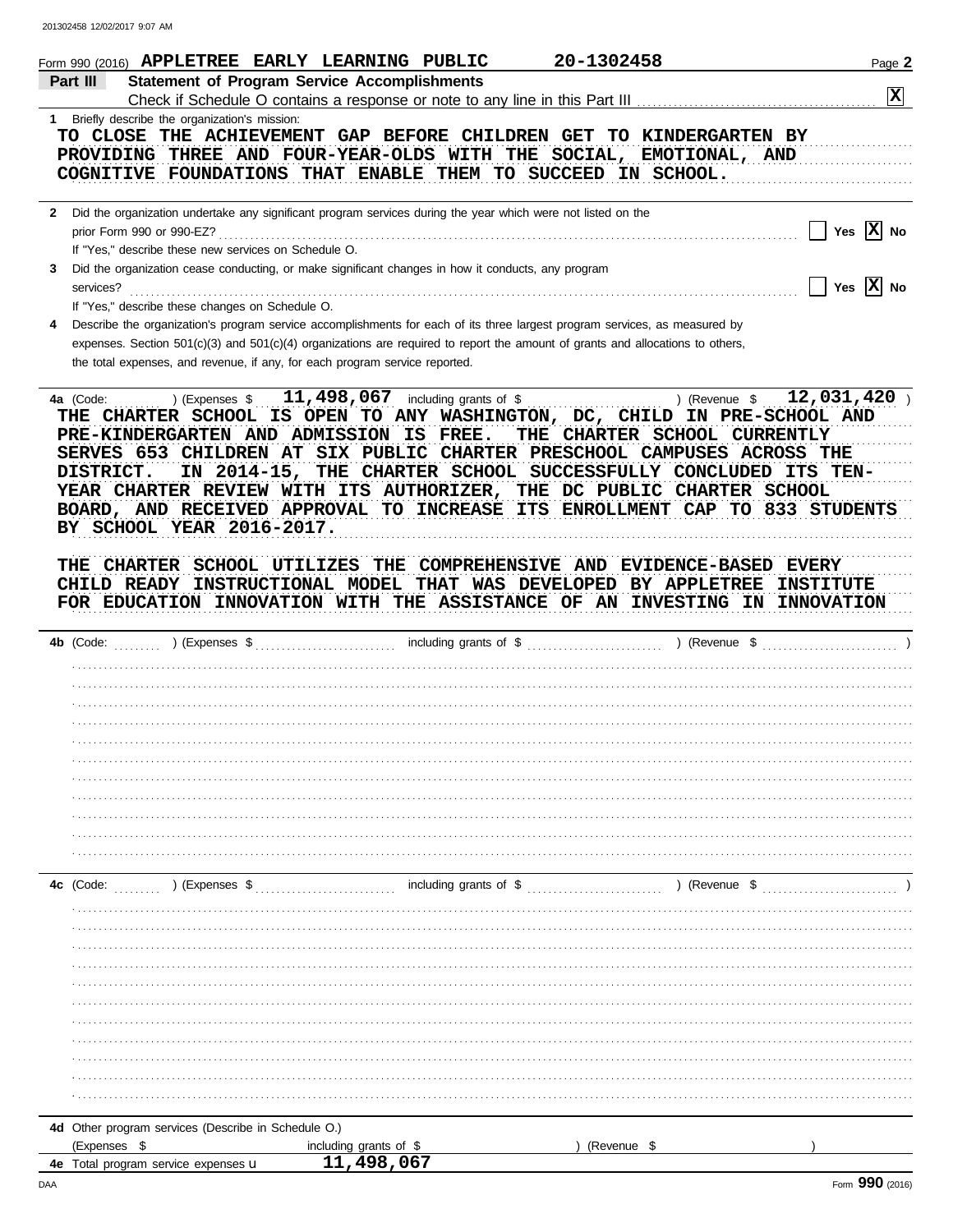### **Part IV Checklist of Required Schedules Form 990 (2016) APPLETREE EARLY LEARNING PUBLIC 20-1302458** Page 3

|     |                                                                                                                                                                              |              | Yes | No |
|-----|------------------------------------------------------------------------------------------------------------------------------------------------------------------------------|--------------|-----|----|
| 1   | Is the organization described in section $501(c)(3)$ or $4947(a)(1)$ (other than a private foundation)? If "Yes,"                                                            |              |     |    |
|     | complete Schedule A                                                                                                                                                          | 1            | x   |    |
| 2   |                                                                                                                                                                              | $\mathbf{2}$ | х   |    |
| 3   | Did the organization engage in direct or indirect political campaign activities on behalf of or in opposition to                                                             |              |     |    |
|     | candidates for public office? If "Yes," complete Schedule C, Part I                                                                                                          | 3            |     | X. |
| 4   | Section 501(c)(3) organizations. Did the organization engage in lobbying activities, or have a section 501(h)                                                                |              |     |    |
|     | election in effect during the tax year? If "Yes," complete Schedule C, Part II                                                                                               | 4            |     | X  |
| 5   | Is the organization a section $501(c)(4)$ , $501(c)(5)$ , or $501(c)(6)$ organization that receives membership dues,                                                         |              |     |    |
|     | assessments, or similar amounts as defined in Revenue Procedure 98-19? If "Yes," complete Schedule C,                                                                        |              |     |    |
|     | Part III                                                                                                                                                                     | 5            |     | x  |
| 6   | Did the organization maintain any donor advised funds or any similar funds or accounts for which donors                                                                      |              |     |    |
|     | have the right to provide advice on the distribution or investment of amounts in such funds or accounts? If                                                                  |              |     |    |
|     | "Yes," complete Schedule D, Part I                                                                                                                                           | 6            |     | x  |
| 7   | Did the organization receive or hold a conservation easement, including easements to preserve open space,                                                                    |              |     |    |
|     |                                                                                                                                                                              | 7            |     | x  |
| 8   | Did the organization maintain collections of works of art, historical treasures, or other similar assets? If "Yes,"                                                          |              |     | X  |
|     | complete Schedule D, Part III                                                                                                                                                | 8            |     |    |
| 9   | Did the organization report an amount in Part X, line 21, for escrow or custodial account liability, serve as a                                                              |              |     |    |
|     | custodian for amounts not listed in Part X; or provide credit counseling, debt management, credit repair, or                                                                 | 9            |     | x  |
|     | debt negotiation services? If "Yes," complete Schedule D, Part IV<br>Did the organization, directly or through a related organization, hold assets in temporarily restricted |              |     |    |
| 10  | endowments, permanent endowments, or quasi-endowments? If "Yes," complete Schedule D, Part V                                                                                 | 10           |     | X  |
| 11  | If the organization's answer to any of the following questions is "Yes," then complete Schedule D, Parts VI,                                                                 |              |     |    |
|     | VII, VIII, IX, or X as applicable.                                                                                                                                           |              |     |    |
| а   | Did the organization report an amount for land, buildings, and equipment in Part X, line 10? If "Yes,"                                                                       |              |     |    |
|     | complete Schedule D, Part VI                                                                                                                                                 | 11a          | х   |    |
| b   | Did the organization report an amount for investments—other securities in Part X, line 12 that is 5% or more                                                                 |              |     |    |
|     | of its total assets reported in Part X, line 16? If "Yes," complete Schedule D, Part VII                                                                                     | 11b          |     | x  |
| c   | Did the organization report an amount for investments—program related in Part X, line 13 that is 5% or more                                                                  |              |     |    |
|     | of its total assets reported in Part X, line 16? If "Yes," complete Schedule D, Part VIII                                                                                    | 11c          |     | x  |
| d   | Did the organization report an amount for other assets in Part X, line 15 that is 5% or more of its total assets                                                             |              |     |    |
|     | reported in Part X, line 16? If "Yes," complete Schedule D, Part IX                                                                                                          | 11d          |     | X  |
| е   | Did the organization report an amount for other liabilities in Part X, line 25? If "Yes," complete Schedule D, Part X                                                        | 11e          | x   |    |
| f.  | Did the organization's separate or consolidated financial statements for the tax year include a footnote that addresses                                                      |              |     |    |
|     | the organization's liability for uncertain tax positions under FIN 48 (ASC 740)? If "Yes," complete Schedule D, Part X                                                       | 11f          | x   |    |
| 12a | Did the organization obtain separate, independent audited financial statements for the tax year? If "Yes," complete                                                          |              |     |    |
|     | Schedule D, Parts XI and XII                                                                                                                                                 | 12a          | x   |    |
| b   | Was the organization included in consolidated, independent audited financial statements for the tax year? If                                                                 |              |     |    |
|     | "Yes," and if the organization answered "No" to line 12a, then completing Schedule D, Parts XI and XII is optional                                                           | 12b          |     | X. |
| 13  |                                                                                                                                                                              | 13           | X   |    |
| 14a | Did the organization maintain an office, employees, or agents outside of the United States?                                                                                  | 14a          |     | x  |
| b   | Did the organization have aggregate revenues or expenses of more than \$10,000 from grantmaking,                                                                             |              |     |    |
|     | fundraising, business, investment, and program service activities outside the United States, or aggregate                                                                    |              |     |    |
|     | foreign investments valued at \$100,000 or more? If "Yes," complete Schedule F, Parts I and IV [[[[[[[[[[[[[[[                                                               | 14b          |     | X. |
| 15  | Did the organization report on Part IX, column (A), line 3, more than \$5,000 of grants or other assistance to or                                                            |              |     |    |
|     | for any foreign organization? If "Yes," complete Schedule F, Parts II and IV                                                                                                 | 15           |     | X. |
| 16  | Did the organization report on Part IX, column (A), line 3, more than \$5,000 of aggregate grants or other                                                                   |              |     |    |
|     | assistance to or for foreign individuals? If "Yes," complete Schedule F, Parts III and IV [[[[[[[[[[[[[[[[[[[                                                                | 16           |     | X. |
| 17  | Did the organization report a total of more than \$15,000 of expenses for professional fundraising services on                                                               |              |     |    |
|     |                                                                                                                                                                              | 17           |     | X. |
| 18  | Did the organization report more than \$15,000 total of fundraising event gross income and contributions on                                                                  |              |     |    |
|     | Part VIII, lines 1c and 8a? If "Yes," complete Schedule G, Part II                                                                                                           | 18           |     | X. |
| 19  | Did the organization report more than \$15,000 of gross income from gaming activities on Part VIII, line 9a?                                                                 |              |     |    |
|     |                                                                                                                                                                              | 19           |     | X. |

Form **990** (2016)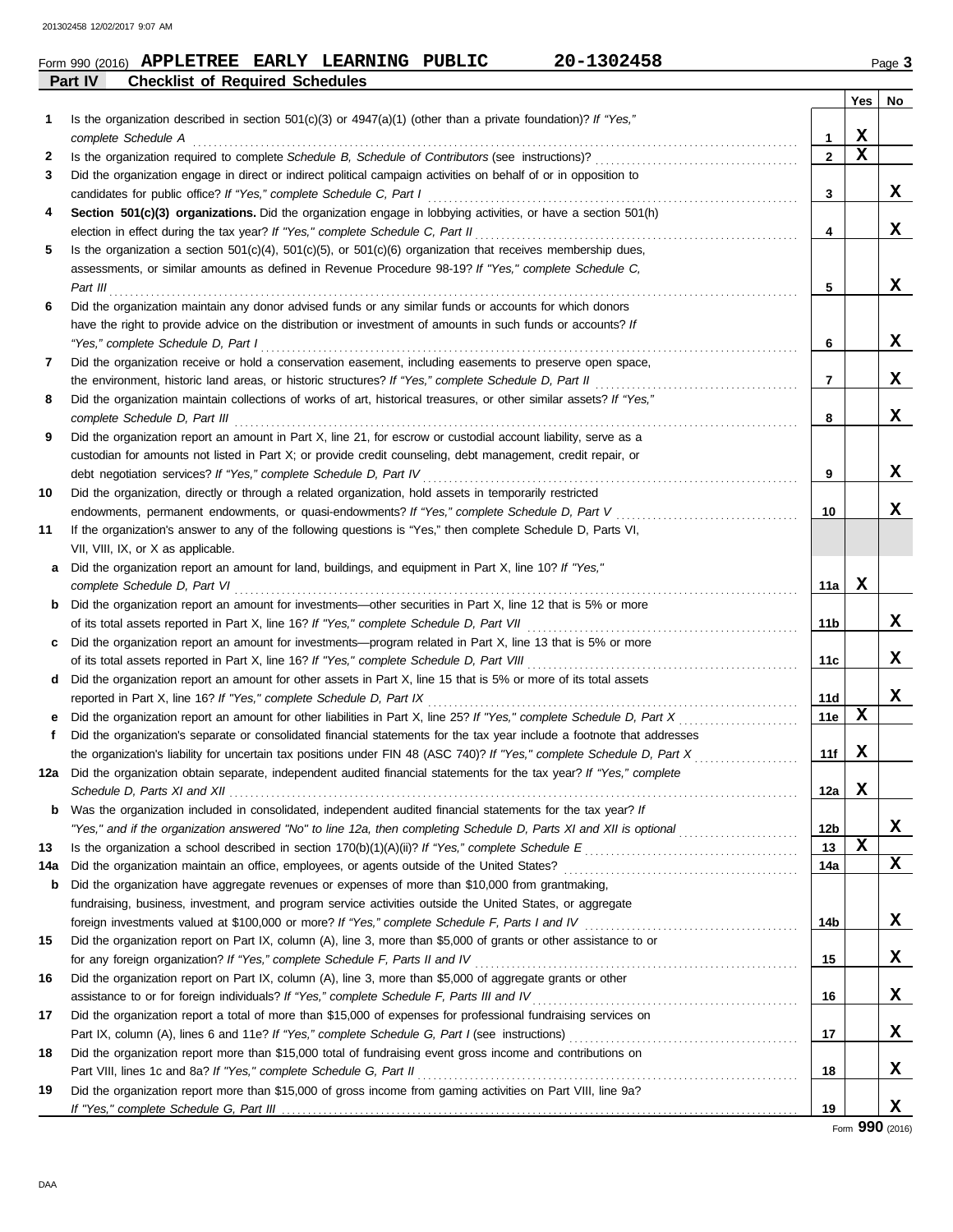| Yes<br>No |
|-----------|
|           |

|     |                                                                                                                  |                 | Yes | No          |
|-----|------------------------------------------------------------------------------------------------------------------|-----------------|-----|-------------|
| 20a | Did the organization operate one or more hospital facilities? If "Yes," complete Schedule H                      | 20a             |     | X           |
| b   | If "Yes" to line 20a, did the organization attach a copy of its audited financial statements to this return?     | 20b             |     |             |
| 21  | Did the organization report more than \$5,000 of grants or other assistance to any domestic organization or      |                 |     |             |
|     | domestic government on Part IX, column (A), line 1? If "Yes," complete Schedule I, Parts I and II                | 21              |     | X.          |
| 22  | Did the organization report more than \$5,000 of grants or other assistance to or for domestic individuals on    |                 |     |             |
|     | Part IX, column (A), line 2? If "Yes," complete Schedule I, Parts I and III                                      | 22              |     | x           |
| 23  | Did the organization answer "Yes" to Part VII, Section A, line 3, 4, or 5 about compensation of the              |                 |     |             |
|     | organization's current and former officers, directors, trustees, key employees, and highest compensated          |                 |     |             |
|     | employees? If "Yes," complete Schedule J                                                                         | 23              | х   |             |
| 24a | Did the organization have a tax-exempt bond issue with an outstanding principal amount of more than              |                 |     |             |
|     |                                                                                                                  |                 |     |             |
|     | \$100,000 as of the last day of the year, that was issued after December 31, 2002? If "Yes," answer lines 24b    |                 | x   |             |
|     | through 24d and complete Schedule K. If "No," go to line 25a                                                     | 24a             |     |             |
| b   | Did the organization invest any proceeds of tax-exempt bonds beyond a temporary period exception?                | 24b             |     | X           |
| c   | Did the organization maintain an escrow account other than a refunding escrow at any time during the year        |                 |     |             |
|     | to defease any tax-exempt bonds?                                                                                 | 24c             |     | X           |
| d   | Did the organization act as an "on behalf of" issuer for bonds outstanding at any time during the year?          | 24d             |     | $\mathbf x$ |
| 25a | Section 501(c)(3), 501(c)(4), and 501(c)(29) organizations. Did the organization engage in an excess benefit     |                 |     |             |
|     | transaction with a disqualified person during the year? If "Yes," complete Schedule L, Part I                    | 25a             |     | x           |
| b   | Is the organization aware that it engaged in an excess benefit transaction with a disqualified person in a prior |                 |     |             |
|     | year, and that the transaction has not been reported on any of the organization's prior Forms 990 or 990-EZ?     |                 |     |             |
|     | If "Yes," complete Schedule L, Part I                                                                            | 25b             |     | X           |
| 26  | Did the organization report any amount on Part X, line 5, 6, or 22 for receivables from or payables to any       |                 |     |             |
|     | current or former officers, directors, trustees, key employees, highest compensated employees, or                |                 |     |             |
|     | disqualified persons? If "Yes," complete Schedule L, Part II                                                     | 26              |     | X           |
| 27  | Did the organization provide a grant or other assistance to an officer, director, trustee, key employee,         |                 |     |             |
|     | substantial contributor or employee thereof, a grant selection committee member, or to a 35% controlled          |                 |     |             |
|     | entity or family member of any of these persons? If "Yes," complete Schedule L, Part III                         | 27              |     | x           |
|     |                                                                                                                  |                 |     |             |
| 28  | Was the organization a party to a business transaction with one of the following parties (see Schedule L,        |                 |     |             |
|     | Part IV instructions for applicable filing thresholds, conditions, and exceptions):                              |                 |     |             |
| а   | A current or former officer, director, trustee, or key employee? If "Yes," complete Schedule L, Part IV          | 28a             |     | X           |
| b   | A family member of a current or former officer, director, trustee, or key employee? If "Yes," complete           |                 |     |             |
|     | Schedule L, Part IV                                                                                              | 28b             |     | X.          |
| c   | An entity of which a current or former officer, director, trustee, or key employee (or a family member thereof)  |                 |     |             |
|     | was an officer, director, trustee, or direct or indirect owner? If "Yes," complete Schedule L, Part IV           | 28c             |     | x           |
| 29  |                                                                                                                  | 29              |     | X           |
| 30  | Did the organization receive contributions of art, historical treasures, or other similar assets, or qualified   |                 |     |             |
|     | conservation contributions? If "Yes," complete Schedule M                                                        | 30              |     | X           |
| 31  | Did the organization liquidate, terminate, or dissolve and cease operations? If "Yes," complete Schedule N,      |                 |     |             |
|     | Part I                                                                                                           | 31              |     | X           |
| 32  | Did the organization sell, exchange, dispose of, or transfer more than 25% of its net assets? If "Yes,"          |                 |     |             |
|     | complete Schedule N, Part II                                                                                     | 32              |     | X.          |
| 33  | Did the organization own 100% of an entity disregarded as separate from the organization under Regulations       |                 |     |             |
|     | sections 301.7701-2 and 301.7701-3? If "Yes," complete Schedule R, Part I                                        | 33              |     | X           |
| 34  | Was the organization related to any tax-exempt or taxable entity? If "Yes," complete Schedule R, Parts II, III,  |                 |     |             |
|     | or IV, and Part V, line 1                                                                                        | 34              | X   |             |
|     |                                                                                                                  | 35a             |     | X           |
| 35a |                                                                                                                  |                 |     |             |
| b   | If "Yes" to line 35a, did the organization receive any payment from or engage in any transaction with a          |                 |     |             |
|     |                                                                                                                  | 35 <sub>b</sub> |     |             |
| 36  | Section 501(c)(3) organizations. Did the organization make any transfers to an exempt non-charitable             |                 |     |             |
|     | related organization? If "Yes," complete Schedule R, Part V, line 2                                              | 36              |     | X           |
| 37  | Did the organization conduct more than 5% of its activities through an entity that is not a related organization |                 |     |             |
|     | and that is treated as a partnership for federal income tax purposes? If "Yes," complete Schedule R,             |                 |     |             |
|     | Part VI                                                                                                          | 37              |     | X           |
| 38  | Did the organization complete Schedule O and provide explanations in Schedule O for Part VI, lines 11b and       |                 |     |             |
|     | 19? Note. All Form 990 filers are required to complete Schedule O.                                               | 38              | x   |             |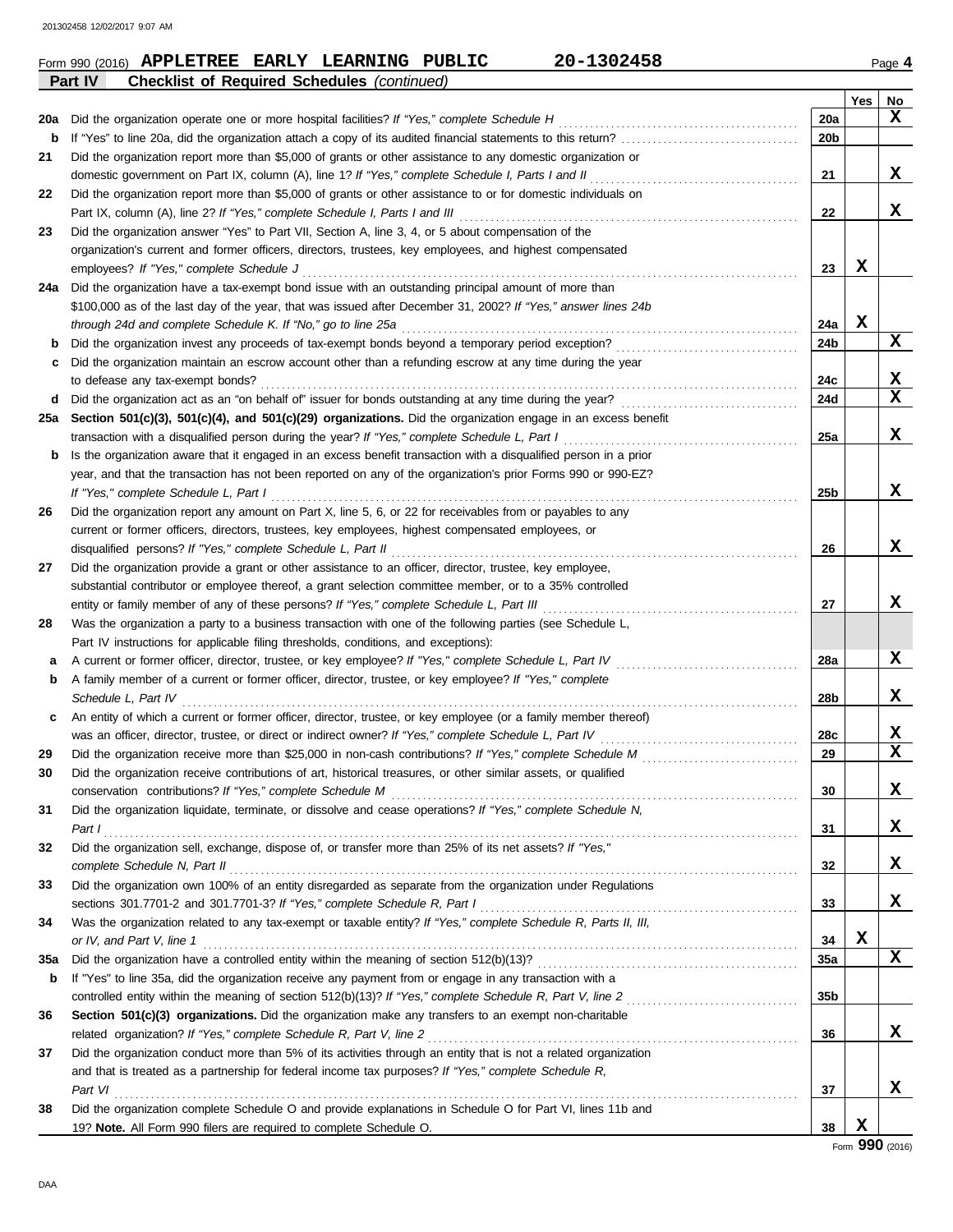|         | <b>Statements Regarding Other IRS Filings and Tax Compliance</b><br>Part V                                                                                                                                 |                        |     |                |     |                  |
|---------|------------------------------------------------------------------------------------------------------------------------------------------------------------------------------------------------------------|------------------------|-----|----------------|-----|------------------|
|         | Check if Schedule O contains a response or note to any line in this Part V                                                                                                                                 |                        |     |                | Yes | No               |
| 1a      | Enter the number reported in Box 3 of Form 1096. Enter -0- if not applicable                                                                                                                               | 1a                     | 27  |                |     |                  |
| b       | Enter the number of Forms W-2G included in line 1a. Enter -0- if not applicable                                                                                                                            | 1 <sub>b</sub>         | 0   |                |     |                  |
| c       | Did the organization comply with backup withholding rules for reportable payments to vendors and                                                                                                           |                        |     |                |     |                  |
|         | reportable gaming (gambling) winnings to prize winners?                                                                                                                                                    |                        |     | 1c             |     |                  |
| 2a      | Enter the number of employees reported on Form W-3, Transmittal of Wage and Tax                                                                                                                            |                        |     |                |     |                  |
|         | Statements, filed for the calendar year ending with or within the year covered by this return                                                                                                              | 2a                     | 227 |                |     |                  |
| b       | If at least one is reported on line 2a, did the organization file all required federal employment tax returns?                                                                                             |                        |     | 2b             | х   |                  |
|         | Note. If the sum of lines 1a and 2a is greater than 250, you may be required to e-file (see instructions)                                                                                                  |                        |     |                |     |                  |
| За      | Did the organization have unrelated business gross income of \$1,000 or more during the year?                                                                                                              |                        |     | 3a             |     | x                |
| b       | If "Yes," has it filed a Form 990-T for this year? If "No" to line 3b, provide an explanation in Schedule O                                                                                                |                        |     | 3b             |     |                  |
| 4a      | At any time during the calendar year, did the organization have an interest in, or a signature or other authority                                                                                          |                        |     |                |     |                  |
|         | over, a financial account in a foreign country (such as a bank account, securities account, or other financial                                                                                             |                        |     |                |     |                  |
|         | account)?                                                                                                                                                                                                  |                        |     | 4a             |     | x                |
| b       |                                                                                                                                                                                                            |                        |     |                |     |                  |
|         | See instructions for filing requirements for FinCEN Form 114, Report of Foreign Bank and Financial Accounts                                                                                                |                        |     |                |     |                  |
|         | (FBAR).                                                                                                                                                                                                    |                        |     |                |     |                  |
| 5a      | Was the organization a party to a prohibited tax shelter transaction at any time during the tax year?                                                                                                      |                        |     | 5a             |     | X<br>$\mathbf x$ |
| b       |                                                                                                                                                                                                            |                        |     | 5 <sub>b</sub> |     |                  |
| c       | If "Yes" to line 5a or 5b, did the organization file Form 8886-T?                                                                                                                                          |                        |     | 5c             |     |                  |
| 6a      | Does the organization have annual gross receipts that are normally greater than \$100,000, and did the<br>organization solicit any contributions that were not tax deductible as charitable contributions? |                        |     | 6a             |     | x                |
| b       | If "Yes," did the organization include with every solicitation an express statement that such contributions or                                                                                             |                        |     |                |     |                  |
|         | gifts were not tax deductible?                                                                                                                                                                             |                        |     | 6b             |     |                  |
| 7       | Organizations that may receive deductible contributions under section 170(c).                                                                                                                              |                        |     |                |     |                  |
| а       | Did the organization receive a payment in excess of \$75 made partly as a contribution and partly for goods                                                                                                |                        |     |                |     |                  |
|         | and services provided to the payor?                                                                                                                                                                        |                        |     | 7a             |     | x                |
| b       |                                                                                                                                                                                                            |                        |     | 7b             |     |                  |
| c       | Did the organization sell, exchange, or otherwise dispose of tangible personal property for which it was                                                                                                   |                        |     |                |     |                  |
|         |                                                                                                                                                                                                            |                        |     | 7c             |     | x                |
| d       |                                                                                                                                                                                                            | 7d7d                   |     |                |     |                  |
| е       |                                                                                                                                                                                                            |                        |     | 7e             |     | X                |
| f       | Did the organization, during the year, pay premiums, directly or indirectly, on a personal benefit contract?                                                                                               |                        |     | 7f             |     | $\mathbf{x}$     |
| g       | If the organization received a contribution of qualified intellectual property, did the organization file Form 8899 as required?                                                                           |                        |     | 7g             |     |                  |
| h       | If the organization received a contribution of cars, boats, airplanes, or other vehicles, did the organization file a Form 1098-C?                                                                         |                        |     | 7h             |     |                  |
|         | Sponsoring organizations maintaining donor advised funds. Did a donor advised fund maintained by the                                                                                                       |                        |     |                |     |                  |
|         |                                                                                                                                                                                                            |                        |     | 8              |     |                  |
| 9       | Sponsoring organizations maintaining donor advised funds.                                                                                                                                                  |                        |     |                |     |                  |
| а       |                                                                                                                                                                                                            |                        |     | 9a             |     |                  |
| b       |                                                                                                                                                                                                            |                        |     | 9b             |     |                  |
| 10      | Section 501(c)(7) organizations. Enter:                                                                                                                                                                    |                        |     |                |     |                  |
| а       | Gross receipts, included on Form 990, Part VIII, line 12, for public use of club facilities                                                                                                                | 10a<br>10 <sub>b</sub> |     |                |     |                  |
| b<br>11 | Section 501(c)(12) organizations. Enter:                                                                                                                                                                   |                        |     |                |     |                  |
| а       | Gross income from members or shareholders                                                                                                                                                                  | 11a                    |     |                |     |                  |
| b       | Gross income from other sources (Do not net amounts due or paid to other sources                                                                                                                           |                        |     |                |     |                  |
|         | against amounts due or received from them.)                                                                                                                                                                | 11 <sub>b</sub>        |     |                |     |                  |
| 12a     | Section 4947(a)(1) non-exempt charitable trusts. Is the organization filing Form 990 in lieu of Form 1041?                                                                                                 |                        |     | 12a            |     |                  |
| b       |                                                                                                                                                                                                            |                        |     |                |     |                  |
| 13      | Section 501(c)(29) qualified nonprofit health insurance issuers.                                                                                                                                           |                        |     |                |     |                  |
| а       | Is the organization licensed to issue qualified health plans in more than one state?                                                                                                                       |                        |     | 13а            |     |                  |
|         | Note. See the instructions for additional information the organization must report on Schedule O.                                                                                                          |                        |     |                |     |                  |
| b       | Enter the amount of reserves the organization is required to maintain by the states in which                                                                                                               |                        |     |                |     |                  |
|         |                                                                                                                                                                                                            | 13 <sub>b</sub>        |     |                |     |                  |
| c       | Enter the amount of reserves on hand                                                                                                                                                                       | 13 <sub>c</sub>        |     |                |     |                  |
| 14a     | Did the organization receive any payments for indoor tanning services during the tax year?                                                                                                                 |                        |     | 14a            |     | x                |
| b       |                                                                                                                                                                                                            |                        |     | 14b            |     |                  |

|  | 990 (2016)<br>Form | <b>APPLETREE</b> | <b>EARLY</b> | <b>LEARNING</b> | PUBLIC | 02458 | Page |
|--|--------------------|------------------|--------------|-----------------|--------|-------|------|
|--|--------------------|------------------|--------------|-----------------|--------|-------|------|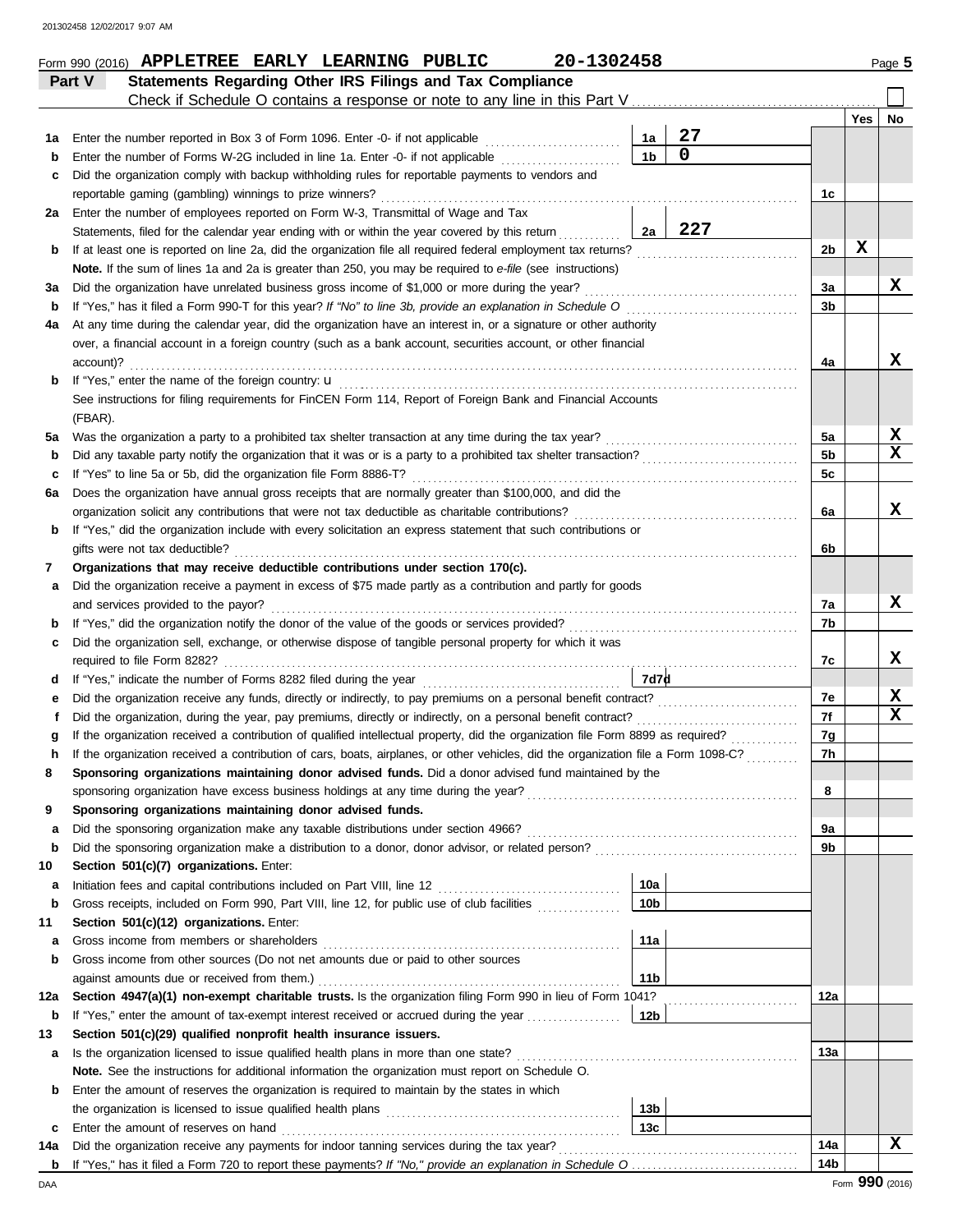#### **Form 990 (2016) APPLETREE EARLY LEARNING PUBLIC 20-1302458** Page 6

| Part VI | Governance, Management, and Disclosure For each "Yes" response to lines 2 through 7b below, and for a "No"                                                                                                                     |                     |
|---------|--------------------------------------------------------------------------------------------------------------------------------------------------------------------------------------------------------------------------------|---------------------|
|         | response to line 8a, 8b, or 10b below, describe the circumstances, processes, or changes in Schedule O. See instructions.                                                                                                      |                     |
|         | Check if Schedule O contains a response or note to any line in this Part VI Contained the Check of Schedule O contains a response or note to any line in this Part VI Contained the Schedule of the Schedule of the Schedule o | $\sqrt{\mathbf{x}}$ |
|         | Section A. Governing Body and Management                                                                                                                                                                                       |                     |

|    |                                                                                                                                   |    |    |    | Yes | No. |
|----|-----------------------------------------------------------------------------------------------------------------------------------|----|----|----|-----|-----|
| 1a | Enter the number of voting members of the governing body at the end of the tax year                                               | 1a | 13 |    |     |     |
|    | If there are material differences in voting rights among members of the governing body, or                                        |    |    |    |     |     |
|    | if the governing body delegated broad authority to an executive committee or similar                                              |    |    |    |     |     |
|    | committee, explain in Schedule O.                                                                                                 |    |    |    |     |     |
| b  | Enter the number of voting members included in line 1a, above, who are independent                                                | 1b | 11 |    |     |     |
| 2  | Did any officer, director, trustee, or key employee have a family relationship or a business relationship with                    |    |    |    |     |     |
|    | any other officer, director, trustee, or key employee?                                                                            |    |    | 2  |     | x   |
| 3  | Did the organization delegate control over management duties customarily performed by or under the direct                         |    |    |    |     |     |
|    | supervision of officers, directors, or trustees, or key employees to a management company or other person?                        |    |    | 3  |     | x   |
| 4  | Did the organization make any significant changes to its governing documents since the prior Form 990 was filed?                  |    |    | 4  |     | X   |
| 5  | Did the organization become aware during the year of a significant diversion of the organization's assets?                        |    |    | 5  |     | X   |
| 6  | Did the organization have members or stockholders?                                                                                |    |    | 6  |     | x   |
| 7a | Did the organization have members, stockholders, or other persons who had the power to elect or appoint                           |    |    |    |     |     |
|    | one or more members of the governing body?                                                                                        |    |    | 7a |     | x   |
| b  | Are any governance decisions of the organization reserved to (or subject to approval by) members,                                 |    |    |    |     |     |
|    | stockholders, or persons other than the governing body?                                                                           |    |    | 7b |     | x   |
| 8  | Did the organization contemporaneously document the meetings held or written actions undertaken during the year by the following: |    |    |    |     |     |
| a  | The governing body?                                                                                                               |    |    | 8a | x   |     |
| b  | Each committee with authority to act on behalf of the governing body?                                                             |    |    | 8b | X   |     |
| 9  | Is there any officer, director, trustee, or key employee listed in Part VII, Section A, who cannot be reached at                  |    |    |    |     |     |
|    |                                                                                                                                   |    |    | 9  |     | х   |

## **Section B. Policies** *(This Section B requests information about policies not required by the Internal Revenue Code.)*

|     |                                                                                                                                     |                 | <b>Yes</b>  | <b>No</b> |
|-----|-------------------------------------------------------------------------------------------------------------------------------------|-----------------|-------------|-----------|
| 10a | Did the organization have local chapters, branches, or affiliates?                                                                  | 10a             |             | X         |
| b   | If "Yes," did the organization have written policies and procedures governing the activities of such chapters,                      |                 |             |           |
|     | affiliates, and branches to ensure their operations are consistent with the organization's exempt purposes?                         | 10 <sub>b</sub> |             |           |
| 11a | Has the organization provided a complete copy of this Form 990 to all members of its governing body before filing the form?         | 11a             | $\mathbf x$ |           |
| b   | Describe in Schedule O the process, if any, used by the organization to review this Form 990.                                       |                 |             |           |
| 12a | Did the organization have a written conflict of interest policy? If "No," go to line 13                                             | 12a             | х           |           |
| b   | Were officers, directors, or trustees, and key employees required to disclose annually interests that could give rise to conflicts? | 12 <sub>b</sub> | X           |           |
| c   | Did the organization regularly and consistently monitor and enforce compliance with the policy? If "Yes,"                           |                 |             |           |
|     | describe in Schedule O how this was done                                                                                            | 12 <sub>c</sub> | x           |           |
| 13  | Did the organization have a written whistleblower policy?                                                                           | 13              | X           |           |
| 14  | Did the organization have a written document retention and destruction policy?                                                      | 14              | X           |           |
| 15  | Did the process for determining compensation of the following persons include a review and approval by                              |                 |             |           |
|     | independent persons, comparability data, and contemporaneous substantiation of the deliberation and decision?                       |                 |             |           |
| a   |                                                                                                                                     | 15a             | X           |           |
| b   | Other officers or key employees of the organization                                                                                 | 15 <sub>b</sub> |             | X         |
|     | If "Yes" to line 15a or 15b, describe the process in Schedule O (see instructions).                                                 |                 |             |           |
| 16a | Did the organization invest in, contribute assets to, or participate in a joint venture or similar arrangement                      |                 |             |           |
|     | with a taxable entity during the year?                                                                                              | 16a             |             | x         |
| b   | If "Yes," did the organization follow a written policy or procedure requiring the organization to evaluate its                      |                 |             |           |
|     | participation in joint venture arrangements under applicable federal tax law, and take steps to safeguard the                       |                 |             |           |
|     |                                                                                                                                     | 16b             |             |           |
|     | <b>Section C. Disclosure</b>                                                                                                        |                 |             |           |
| 17  | <b>NONE</b><br>List the states with which a copy of this Form 990 is required to be filed <b>u</b>                                  |                 |             |           |

| 18  | Section 6104 requires an organization to make its Forms 1023 (or 1024 if applicable), 990, and 990-T (Section 501(c)(3)s only)       |                 |
|-----|--------------------------------------------------------------------------------------------------------------------------------------|-----------------|
|     | available for public inspection. Indicate how you made these available. Check all that apply.                                        |                 |
|     | $\overline{X}$ Own website $\overline{X}$ Another's website $\overline{X}$ Upon request $\overline{X}$ Other (explain in Schedule O) |                 |
| 19  | Describe in Schedule O whether (and if so, how) the organization made its governing documents, conflict of interest policy, and      |                 |
|     | financial statements available to the public during the tax year.                                                                    |                 |
| 20  | State the name, address, and telephone number of the person who possesses the organization's books and records: <b>u</b>             |                 |
|     | WILLIAM J MCCARTHY<br>415 MICHIGAN AVENUE NEW                                                                                        |                 |
|     | DC 20017<br><b>WASHINGTON</b>                                                                                                        | 202-488-3990    |
| DAA |                                                                                                                                      | Form 990 (2016) |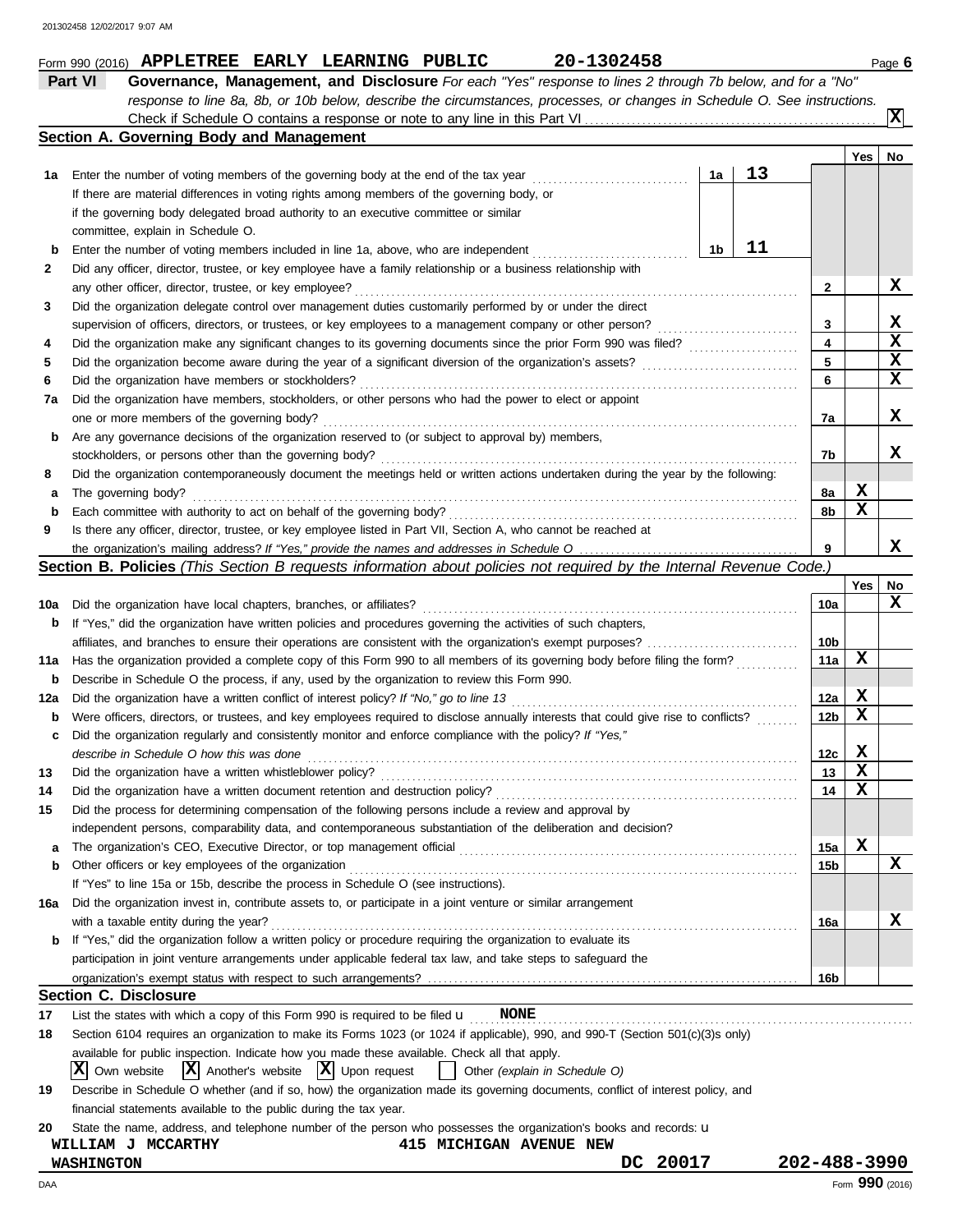| Form 990 (2016)                                                                               | 20-1302458<br>APPLETREE EARLY LEARNING PUBLIC                                                                                                                                                                               | Page 7 |  |  |  |  |  |  |
|-----------------------------------------------------------------------------------------------|-----------------------------------------------------------------------------------------------------------------------------------------------------------------------------------------------------------------------------|--------|--|--|--|--|--|--|
| <b>Part VII</b>                                                                               | Compensation of Officers, Directors, Trustees, Key Employees, Highest Compensated Employees, and                                                                                                                            |        |  |  |  |  |  |  |
|                                                                                               | Independent Contractors                                                                                                                                                                                                     |        |  |  |  |  |  |  |
|                                                                                               |                                                                                                                                                                                                                             |        |  |  |  |  |  |  |
| Officers, Directors, Trustees, Key Employees, and Highest Compensated Employees<br>Section A. |                                                                                                                                                                                                                             |        |  |  |  |  |  |  |
|                                                                                               | 1a Complete this table for all persons required to be listed. Report compensation for the calendar year ending with or within the<br>organization's tax year.                                                               |        |  |  |  |  |  |  |
|                                                                                               | • List all of the organization's current officers, directors, trustees (whether individuals or organizations), regardless of amount of<br>compensation. Enter -0- in columns (D), (E), and (F) if no compensation was paid. |        |  |  |  |  |  |  |

● List all of the organization's **current** key employees, if any. See instructions for definition of "key employee."

who received reportable compensation (Box 5 of Form W-2 and/or Box 7 of Form 1099-MISC) of more than \$100,000 from the organization and any related organizations. ■ List the organization's five **current** highest compensated employees (other than an officer, director, trustee, or key employee)<br> **•** Pregiund reportable compensation (Box 5 of Ferm W 2 and/or Box 7 of Ferm 1000 MISC) o

■ List all of the organization's **former** officers, key employees, and highest compensated employees who received more than<br> **•** 00.000 of reportable compensation from the examization and any related erganizations \$100,000 of reportable compensation from the organization and any related organizations.

■ List all of the organization's **former directors or trustees** that received, in the capacity as a former director or trustee of the practization more than \$10,000 of reportable compensation from the organization and any organization, more than \$10,000 of reportable compensation from the organization and any related organizations. List persons in the following order: individual trustees or directors; institutional trustees; officers; key employees; highest compensated employees; and former such persons.

Check this box if neither the organization nor any related organization compensated any current officer, director, or trustee.

| (A)<br>Name and Title                                    | (B)<br>Average<br>hours per<br>week<br>(list any               |                                      |                         | Position    | (C)          | (do not check more than one<br>box, unless person is both an<br>officer and a director/trustee) |        | (D)<br>(E)<br>Reportable<br>Reportable<br>compensation from<br>compensation<br>from<br>related<br>organizations<br>the<br>(W-2/1099-MISC)<br>organization |         | (F)<br>Estimated<br>amount of<br>other<br>compensation   |
|----------------------------------------------------------|----------------------------------------------------------------|--------------------------------------|-------------------------|-------------|--------------|-------------------------------------------------------------------------------------------------|--------|-----------------------------------------------------------------------------------------------------------------------------------------------------------|---------|----------------------------------------------------------|
|                                                          | hours for<br>related<br>organizations<br>below dotted<br>line) | Individual<br>or director<br>trustee | nstitutional<br>trustee | Officer     | Key employee | Highest compensated<br>employee                                                                 | Former | (W-2/1099-MISC)                                                                                                                                           |         | from the<br>organization<br>and related<br>organizations |
| $(1)$ WILLIAM J. MCCARTHY                                |                                                                |                                      |                         |             |              |                                                                                                 |        |                                                                                                                                                           |         |                                                          |
|                                                          | 5.00                                                           |                                      |                         |             |              |                                                                                                 |        |                                                                                                                                                           |         |                                                          |
| <b>BOARD CHAIR/CEO</b><br>(2) PAULA YOUNG SHELTON        | 35.00                                                          | x                                    |                         | $\mathbf x$ |              |                                                                                                 |        | 0                                                                                                                                                         | 217,913 | 27,083                                                   |
|                                                          | 2.00                                                           |                                      |                         |             |              |                                                                                                 |        |                                                                                                                                                           |         |                                                          |
| <b>BOARD VICE PRESIDENT</b>                              | 2.00                                                           | $\mathbf x$                          |                         | $\mathbf x$ |              |                                                                                                 |        | 0                                                                                                                                                         | 0       | 0                                                        |
| (3) BRIDGET BRADLEY                                      | <b>GRAY</b>                                                    |                                      |                         |             |              |                                                                                                 |        |                                                                                                                                                           |         |                                                          |
|                                                          | 2.00                                                           |                                      |                         |             |              |                                                                                                 |        |                                                                                                                                                           |         |                                                          |
| <b>TREASURER</b>                                         | 2.00                                                           | $\mathbf x$                          |                         | $\mathbf x$ |              |                                                                                                 |        | 0                                                                                                                                                         | 0       | $\mathbf 0$                                              |
| (4) KAREN DAVENPORT                                      |                                                                |                                      |                         |             |              |                                                                                                 |        |                                                                                                                                                           |         |                                                          |
|                                                          | 2.00                                                           |                                      |                         |             |              |                                                                                                 |        |                                                                                                                                                           |         |                                                          |
| <b>SECRETARY</b>                                         | 2.00                                                           | х                                    |                         | $\mathbf x$ |              |                                                                                                 |        | 0                                                                                                                                                         | 0       | 0                                                        |
| (5) MATTHEW DOWNS                                        |                                                                |                                      |                         |             |              |                                                                                                 |        |                                                                                                                                                           |         |                                                          |
|                                                          | 2.00                                                           |                                      |                         |             |              |                                                                                                 |        |                                                                                                                                                           |         |                                                          |
| GOVERNANCE COMMITTEE                                     | 2.00                                                           | X                                    |                         | $\mathbf x$ |              |                                                                                                 |        | 0                                                                                                                                                         | 0       | 0                                                        |
| (6) THOMAS KEANE JR.                                     |                                                                |                                      |                         |             |              |                                                                                                 |        |                                                                                                                                                           |         |                                                          |
|                                                          | 12.00                                                          |                                      |                         |             |              |                                                                                                 |        |                                                                                                                                                           |         |                                                          |
| <b>ASSISTANT SECRETARY</b><br>(7) RITA CHAPIN - OUTGOING | 28.00                                                          | х                                    |                         | $\mathbf x$ |              |                                                                                                 |        | 41,744                                                                                                                                                    | 97,404  | 19,764                                                   |
|                                                          | 14.00                                                          |                                      |                         |             |              |                                                                                                 |        |                                                                                                                                                           |         |                                                          |
| <b>ASSISTANT TREASURER</b>                               | 26.00                                                          | $\mathbf x$                          |                         | $\mathbf x$ |              |                                                                                                 |        | 58,026                                                                                                                                                    | 107,762 | 22,095                                                   |
| (8) CHRISTOPHER                                          | <b>BARRAZA</b>                                                 |                                      |                         |             |              |                                                                                                 |        |                                                                                                                                                           |         |                                                          |
|                                                          | 2.00                                                           |                                      |                         |             |              |                                                                                                 |        |                                                                                                                                                           |         |                                                          |
| <b>DIRECTOR</b>                                          | 2.00                                                           | x                                    |                         |             |              |                                                                                                 |        | 0                                                                                                                                                         | 0       | $\mathbf 0$                                              |
| (9) LAJOY JOHNSON-LAW                                    |                                                                |                                      |                         |             |              |                                                                                                 |        |                                                                                                                                                           |         |                                                          |
|                                                          | 2.00                                                           |                                      |                         |             |              |                                                                                                 |        |                                                                                                                                                           |         |                                                          |
| <b>DIRECTOR</b>                                          | 2.00                                                           | $\mathbf x$                          |                         |             |              |                                                                                                 |        | 0                                                                                                                                                         | 0       | 0                                                        |
| (10) CELIA MARTIN                                        |                                                                |                                      |                         |             |              |                                                                                                 |        |                                                                                                                                                           |         |                                                          |
|                                                          | 2.00                                                           |                                      |                         |             |              |                                                                                                 |        |                                                                                                                                                           |         |                                                          |
| <b>DIRECTOR</b>                                          | 2.00                                                           | X                                    |                         |             |              |                                                                                                 |        | 0                                                                                                                                                         | 0       | 0                                                        |
| (11) BRIAN OLIVER                                        |                                                                |                                      |                         |             |              |                                                                                                 |        |                                                                                                                                                           |         |                                                          |
|                                                          | 2.00<br>2.00                                                   | $\mathbf x$                          |                         |             |              |                                                                                                 |        | 0                                                                                                                                                         | 0       |                                                          |
| <b>DIRECTOR</b><br>DAA                                   |                                                                |                                      |                         |             |              |                                                                                                 |        |                                                                                                                                                           |         | O<br>Form 990 (2016)                                     |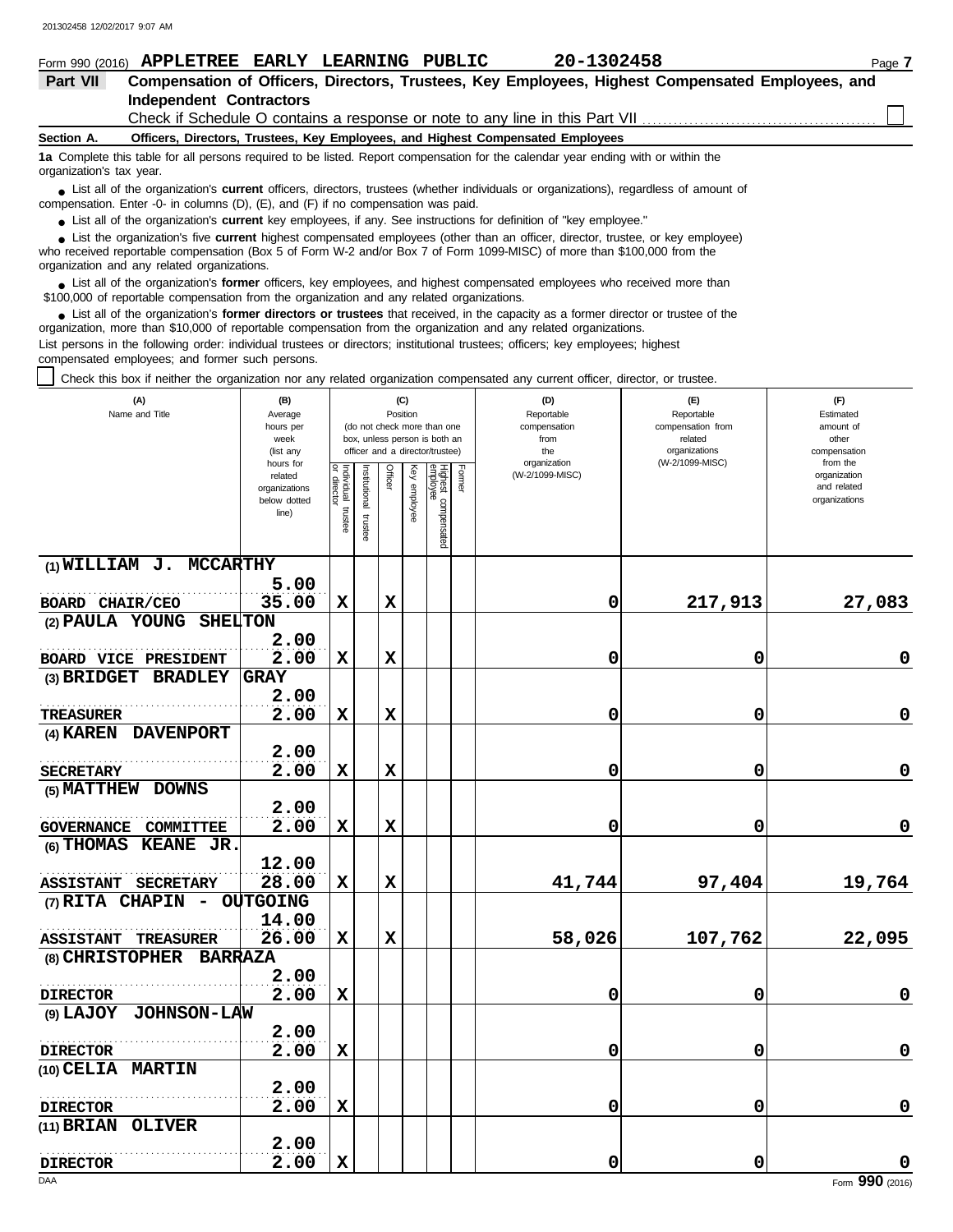| 201302458 12/02/2017 9:07 AM<br>Form 990 (2016) <b>APPLETREE</b>                                                                                                                                                                                            | <b>EARLY LEARNING PUBLIC</b>                                  |                                      |                         |         |                 |                                                                                                 |                  | 20-1302458                                                                                             |                                                                                       | Page 8                                                             |
|-------------------------------------------------------------------------------------------------------------------------------------------------------------------------------------------------------------------------------------------------------------|---------------------------------------------------------------|--------------------------------------|-------------------------|---------|-----------------|-------------------------------------------------------------------------------------------------|------------------|--------------------------------------------------------------------------------------------------------|---------------------------------------------------------------------------------------|--------------------------------------------------------------------|
| <b>Part VII</b>                                                                                                                                                                                                                                             |                                                               |                                      |                         |         |                 |                                                                                                 |                  | Section A. Officers, Directors, Trustees, Key Employees, and Highest Compensated Employees (continued) |                                                                                       |                                                                    |
| (A)<br>Name and title                                                                                                                                                                                                                                       | (B)<br>Average<br>hours per<br>week<br>(list any<br>hours for |                                      |                         |         | (C)<br>Position | (do not check more than one<br>box, unless person is both an<br>officer and a director/trustee) |                  | (D)<br>Reportable<br>compensation<br>from<br>the<br>organization                                       | (E)<br>Reportable<br>compensation from<br>related<br>organizations<br>(W-2/1099-MISC) | (F)<br>Estimated<br>amount of<br>other<br>compensation<br>from the |
|                                                                                                                                                                                                                                                             | related<br>organizations<br>below dotted<br>line)             | Individual<br>or director<br>trustee | nstitutional<br>trustee | Officer | Key<br>employee | Highest compensated<br>employee                                                                 | Former           | (W-2/1099-MISC)                                                                                        |                                                                                       | organization<br>and related<br>organizations                       |
| (12)<br>SKYLE PEARSON                                                                                                                                                                                                                                       | 2.00                                                          |                                      |                         |         |                 |                                                                                                 |                  |                                                                                                        |                                                                                       |                                                                    |
| <b>DIRECTOR</b>                                                                                                                                                                                                                                             | 2.00                                                          | x                                    |                         |         |                 |                                                                                                 |                  | 0                                                                                                      | 0                                                                                     | 0                                                                  |
| NANCIE SUZUKI<br>(13)                                                                                                                                                                                                                                       | 2.00                                                          |                                      |                         |         |                 |                                                                                                 |                  |                                                                                                        |                                                                                       |                                                                    |
| <b>DIRECTOR</b><br>(14)<br>TIFFANY QUIVERS                                                                                                                                                                                                                  | 2.00<br><b>OUTGOING</b>                                       | X                                    |                         |         |                 |                                                                                                 |                  | 0                                                                                                      | 0                                                                                     | 0                                                                  |
| <b>DIRECTOR</b>                                                                                                                                                                                                                                             | 2.00<br>2.00                                                  | X                                    |                         |         |                 |                                                                                                 |                  | 0                                                                                                      | 0                                                                                     | 0                                                                  |
| (15)<br><b>NEGEST RUCKER</b>                                                                                                                                                                                                                                | <b>OUTGOING</b><br>2.00                                       |                                      |                         |         |                 |                                                                                                 |                  |                                                                                                        |                                                                                       |                                                                    |
| <b>DIRECTOR</b>                                                                                                                                                                                                                                             | 2.00                                                          | x                                    |                         |         |                 |                                                                                                 |                  | 0                                                                                                      | 0                                                                                     | 0                                                                  |
| (16)<br><b>ANNE MALONE</b><br>CHIEF OF SCHOOLS                                                                                                                                                                                                              | <b>ZUMMO</b><br>22.40<br>17.60                                |                                      |                         | x       |                 |                                                                                                 |                  | 79,228                                                                                                 | 62,251                                                                                | 24,698                                                             |
| (17)<br><b>JAMIE MILES</b>                                                                                                                                                                                                                                  | CHIEF ACADEMIC                                                |                                      |                         |         |                 |                                                                                                 |                  |                                                                                                        |                                                                                       |                                                                    |
| <b>OFFICER</b>                                                                                                                                                                                                                                              | 22.40<br>17.60                                                |                                      |                         |         |                 | X                                                                                               |                  | 79,897                                                                                                 | 62,775                                                                                | 7,424                                                              |
| JOHN MOORE -<br>(18)                                                                                                                                                                                                                                        | <b>DIRECTOR</b>                                               | OF                                   |                         |         |                 |                                                                                                 |                  |                                                                                                        |                                                                                       |                                                                    |
| HR AND TECHNOLOGY                                                                                                                                                                                                                                           | 22.40<br>17.60                                                |                                      |                         |         |                 | X                                                                                               |                  | 66,332                                                                                                 | 52,118                                                                                | 12,398                                                             |
| MICHAEL WILSON<br>(19)                                                                                                                                                                                                                                      | - DIRECTOR<br>40.00                                           |                                      |                         | OF      |                 |                                                                                                 |                  |                                                                                                        |                                                                                       |                                                                    |
| <b>STRATEGIC</b><br><b>GROWTH</b>                                                                                                                                                                                                                           | 0.00                                                          |                                      |                         |         |                 | $\mathbf x$                                                                                     |                  | 117,657                                                                                                | 0                                                                                     | 11,903                                                             |
| 1b Sub-total                                                                                                                                                                                                                                                |                                                               |                                      |                         |         |                 |                                                                                                 | u                | 442,884<br>4,108                                                                                       | 600,223<br>16,430                                                                     | 125,365<br>1,270                                                   |
| c Total from continuation sheets to Part VII, Section A <i>Community</i><br>d                                                                                                                                                                               |                                                               |                                      |                         |         |                 |                                                                                                 | u<br>$\mathbf u$ | 446,992                                                                                                | 616,653                                                                               | 126,635                                                            |
| Total number of individuals (including but not limited to those listed above) who received more than \$100,000 of<br>$\mathbf{2}$                                                                                                                           |                                                               |                                      |                         |         |                 |                                                                                                 |                  |                                                                                                        |                                                                                       |                                                                    |
| reportable compensation from the organization u                                                                                                                                                                                                             |                                                               |                                      | $\perp$                 |         |                 |                                                                                                 |                  |                                                                                                        |                                                                                       | Yes<br>No                                                          |
| Did the organization list any <b>former</b> officer, director, or trustee, key employee, or highest compensated<br>3                                                                                                                                        |                                                               |                                      |                         |         |                 |                                                                                                 |                  |                                                                                                        |                                                                                       | X.<br>3                                                            |
| For any individual listed on line 1a, is the sum of reportable compensation and other compensation from the<br>4<br>organization and related organizations greater than \$150,000? If "Yes," complete Schedule J for such                                   |                                                               |                                      |                         |         |                 |                                                                                                 |                  |                                                                                                        |                                                                                       | х<br>4                                                             |
| Did any person listed on line 1a receive or accrue compensation from any unrelated organization or individual<br>5                                                                                                                                          |                                                               |                                      |                         |         |                 |                                                                                                 |                  |                                                                                                        |                                                                                       | X<br>5                                                             |
| Section B. Independent Contractors                                                                                                                                                                                                                          |                                                               |                                      |                         |         |                 |                                                                                                 |                  |                                                                                                        |                                                                                       |                                                                    |
| Complete this table for your five highest compensated independent contractors that received more than \$100,000 of<br>1<br>compensation from the organization. Report compensation for the calendar year ending with or within the organization's tax year. |                                                               |                                      |                         |         |                 |                                                                                                 |                  |                                                                                                        |                                                                                       |                                                                    |
| REVOLUTION FOODS, INC.                                                                                                                                                                                                                                      | (A)<br>Name and business address                              |                                      |                         |         |                 | PO BOX                                                                                          |                  | 60000                                                                                                  | (B)<br>Description of services                                                        | (C)<br>Compensation                                                |
| SAN FRANCISCO<br>BK CLEANING SERVICES, LLC                                                                                                                                                                                                                  |                                                               | CA 94160                             |                         |         | 3739            |                                                                                                 |                  | FOOD SERVICE<br><b>CAPULET TERRACE</b>                                                                 |                                                                                       | 482,531                                                            |
| SILVER SPRING                                                                                                                                                                                                                                               | MD.                                                           |                                      | 20906                   |         |                 |                                                                                                 |                  | <b>CLEANING</b>                                                                                        |                                                                                       | 167,610                                                            |
| DC PUBLIC CHARTER SCHOOL BOARD<br><b>WASHINGTON</b>                                                                                                                                                                                                         |                                                               | DC 20010                             |                         |         |                 |                                                                                                 |                  | 3333 14TH STREET NW, #210<br><b>AUTHORIZER FEE</b>                                                     |                                                                                       | 125,876                                                            |
|                                                                                                                                                                                                                                                             |                                                               |                                      |                         |         |                 |                                                                                                 |                  |                                                                                                        |                                                                                       |                                                                    |
|                                                                                                                                                                                                                                                             |                                                               |                                      |                         |         |                 |                                                                                                 |                  |                                                                                                        |                                                                                       |                                                                    |
| Total number of independent contractors (including but not limited to those listed above) who<br>2                                                                                                                                                          |                                                               |                                      |                         |         |                 |                                                                                                 |                  |                                                                                                        |                                                                                       |                                                                    |

received more than \$100,000 of compensation from the organization u

**3**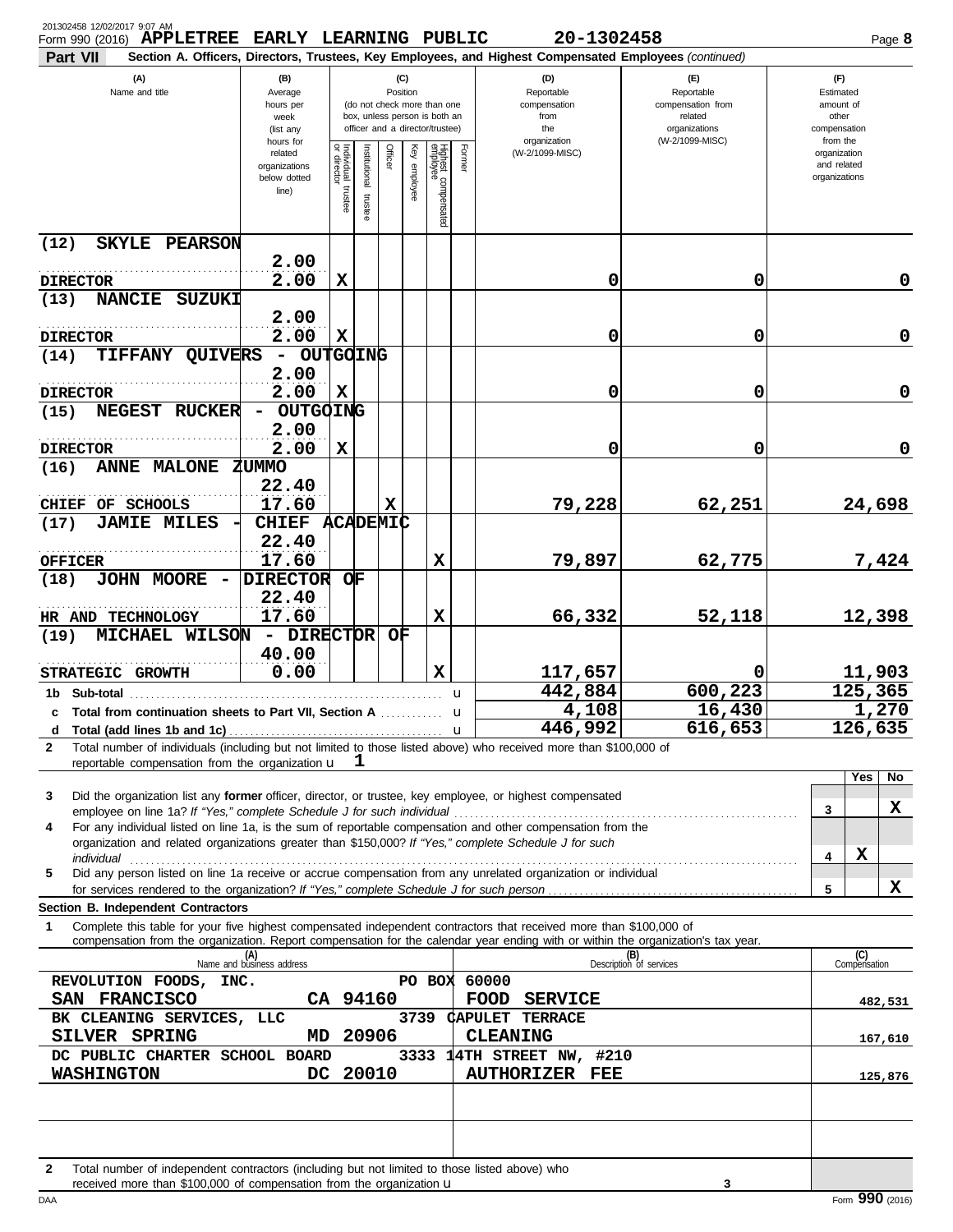# **Form 990 (2016) APPLETREE EARLY LEARNING PUBLIC 20-1302458** Page 9

## **Part VIII Statement of Revenue**

|                              |     | Check if Schedule O contains a response or note to any line in this Part VIII       |                |                                                     |                      |                                                    |                                         |                                                                  |
|------------------------------|-----|-------------------------------------------------------------------------------------|----------------|-----------------------------------------------------|----------------------|----------------------------------------------------|-----------------------------------------|------------------------------------------------------------------|
|                              |     |                                                                                     |                |                                                     | (A)<br>Total revenue | (B)<br>Related or<br>exempt<br>function<br>revenue | (C)<br>Unrelated<br>business<br>revenue | (D)<br>Revenue<br>excluded from tax<br>under sections<br>512-514 |
|                              |     | 1a Federated campaigns                                                              | 1a             |                                                     |                      |                                                    |                                         |                                                                  |
|                              |     | <b>b</b> Membership dues                                                            | 1b             |                                                     |                      |                                                    |                                         |                                                                  |
|                              |     | 1.1.1.1.1.1.1.1<br>c Fundraising events                                             | 1 <sub>c</sub> |                                                     |                      |                                                    |                                         |                                                                  |
|                              |     | d Related organizations                                                             | 1d             |                                                     |                      |                                                    |                                         |                                                                  |
|                              |     | <b>e</b> Government grants (contributions)                                          | 1е             | 909,344                                             |                      |                                                    |                                         |                                                                  |
|                              |     |                                                                                     |                |                                                     |                      |                                                    |                                         |                                                                  |
|                              |     | f All other contributions, gifts, grants,<br>and similar amounts not included above |                | 3,937                                               |                      |                                                    |                                         |                                                                  |
|                              |     |                                                                                     | 1f             | \$                                                  |                      |                                                    |                                         |                                                                  |
| Contributions, Gifts, Grants |     | g Noncash contributions included in lines 1a-1f:                                    |                | <u> 1986 - Johann Stoff, Amerikaansk kanton en </u> | 913,281              |                                                    |                                         |                                                                  |
|                              |     |                                                                                     |                | Busn. Code                                          |                      |                                                    |                                         |                                                                  |
| Service Revenue              | 2a  | PER PUPIL FUNDING                                                                   |                | 900099                                              | 11,438,789           | 11,438,789                                         |                                         |                                                                  |
|                              | b   | STUDENT ACTIVITY FEES                                                               |                | 900099                                              | 318,174              | 318,174                                            |                                         |                                                                  |
|                              | c   | SERVICE FEES                                                                        |                | 900099                                              | 274,457              | 274,457                                            |                                         |                                                                  |
|                              | d   |                                                                                     |                |                                                     |                      |                                                    |                                         |                                                                  |
|                              |     |                                                                                     |                |                                                     |                      |                                                    |                                         |                                                                  |
| Program :                    |     | f All other program service revenue $\ldots$                                        |                |                                                     |                      |                                                    |                                         |                                                                  |
|                              |     |                                                                                     |                | $\mathbf u$                                         | 12,031,420           |                                                    |                                         |                                                                  |
|                              | 3   | Investment income (including dividends, interest,                                   |                |                                                     |                      |                                                    |                                         |                                                                  |
|                              |     | and other similar amounts)                                                          |                | $\mathbf{u}$                                        | 25,520               |                                                    |                                         | 25,520                                                           |
|                              | 4   | Income from investment of tax-exempt bond proceeds <b>u</b>                         |                |                                                     |                      |                                                    |                                         |                                                                  |
|                              | 5   |                                                                                     |                | u                                                   |                      |                                                    |                                         |                                                                  |
|                              |     | (i) Real                                                                            |                | (ii) Personal                                       |                      |                                                    |                                         |                                                                  |
|                              |     | 6a Gross rents                                                                      |                |                                                     |                      |                                                    |                                         |                                                                  |
|                              | b   | Less: rental exps.                                                                  |                |                                                     |                      |                                                    |                                         |                                                                  |
|                              |     | Rental inc. or (loss)                                                               |                |                                                     |                      |                                                    |                                         |                                                                  |
|                              | d   |                                                                                     |                | u                                                   |                      |                                                    |                                         |                                                                  |
|                              | 7a  | Gross amount from<br>(i) Securities                                                 |                | (ii) Other                                          |                      |                                                    |                                         |                                                                  |
|                              |     | sales of assets<br>other than inventory                                             |                |                                                     |                      |                                                    |                                         |                                                                  |
|                              |     | <b>b</b> Less: cost or other                                                        |                |                                                     |                      |                                                    |                                         |                                                                  |
|                              |     | basis & sales exps.                                                                 |                |                                                     |                      |                                                    |                                         |                                                                  |
|                              |     | Gain or (loss)                                                                      |                |                                                     |                      |                                                    |                                         |                                                                  |
|                              |     |                                                                                     |                |                                                     |                      |                                                    |                                         |                                                                  |
|                              |     | 8a Gross income from fundraising events                                             |                |                                                     |                      |                                                    |                                         |                                                                  |
| ≌                            |     | (not including \$                                                                   |                |                                                     |                      |                                                    |                                         |                                                                  |
|                              |     | of contributions reported on line 1c).                                              |                |                                                     |                      |                                                    |                                         |                                                                  |
|                              |     | See Part IV, line 18 $\ldots$                                                       | a              |                                                     |                      |                                                    |                                         |                                                                  |
| Other Revenu                 |     | <b>b</b> Less: direct expenses                                                      | b              |                                                     |                      |                                                    |                                         |                                                                  |
|                              | c   | Net income or (loss) from fundraising events <b>u</b>                               |                |                                                     |                      |                                                    |                                         |                                                                  |
|                              |     | 9a Gross income from gaming activities.                                             |                |                                                     |                      |                                                    |                                         |                                                                  |
|                              |     | See Part IV, line 19                                                                | a              |                                                     |                      |                                                    |                                         |                                                                  |
|                              |     | <b>b</b> Less: direct expenses                                                      | b              |                                                     |                      |                                                    |                                         |                                                                  |
|                              | c   | Net income or (loss) from gaming activities  u                                      |                |                                                     |                      |                                                    |                                         |                                                                  |
|                              |     | 10a Gross sales of inventory, less                                                  |                |                                                     |                      |                                                    |                                         |                                                                  |
|                              |     | returns and allowances                                                              | а              |                                                     |                      |                                                    |                                         |                                                                  |
|                              |     | <b>b</b> Less: cost of goods sold                                                   | b              |                                                     |                      |                                                    |                                         |                                                                  |
|                              |     | <b>c</b> Net income or (loss) from sales of inventory <b>u</b>                      |                |                                                     |                      |                                                    |                                         |                                                                  |
|                              |     | Miscellaneous Revenue                                                               |                | Busn. Code                                          |                      |                                                    |                                         |                                                                  |
|                              | 11a |                                                                                     |                |                                                     |                      |                                                    |                                         |                                                                  |
|                              | b   |                                                                                     |                |                                                     |                      |                                                    |                                         |                                                                  |
|                              |     |                                                                                     |                |                                                     |                      |                                                    |                                         |                                                                  |
|                              | d   | All other revenue                                                                   |                |                                                     |                      |                                                    |                                         |                                                                  |
|                              | е   |                                                                                     |                | $\mathbf{u}$                                        |                      |                                                    |                                         |                                                                  |
|                              | 12  |                                                                                     |                | $\mathbf{u}$                                        | 12,970,221           | 12,031,420                                         | 0                                       | 25,520                                                           |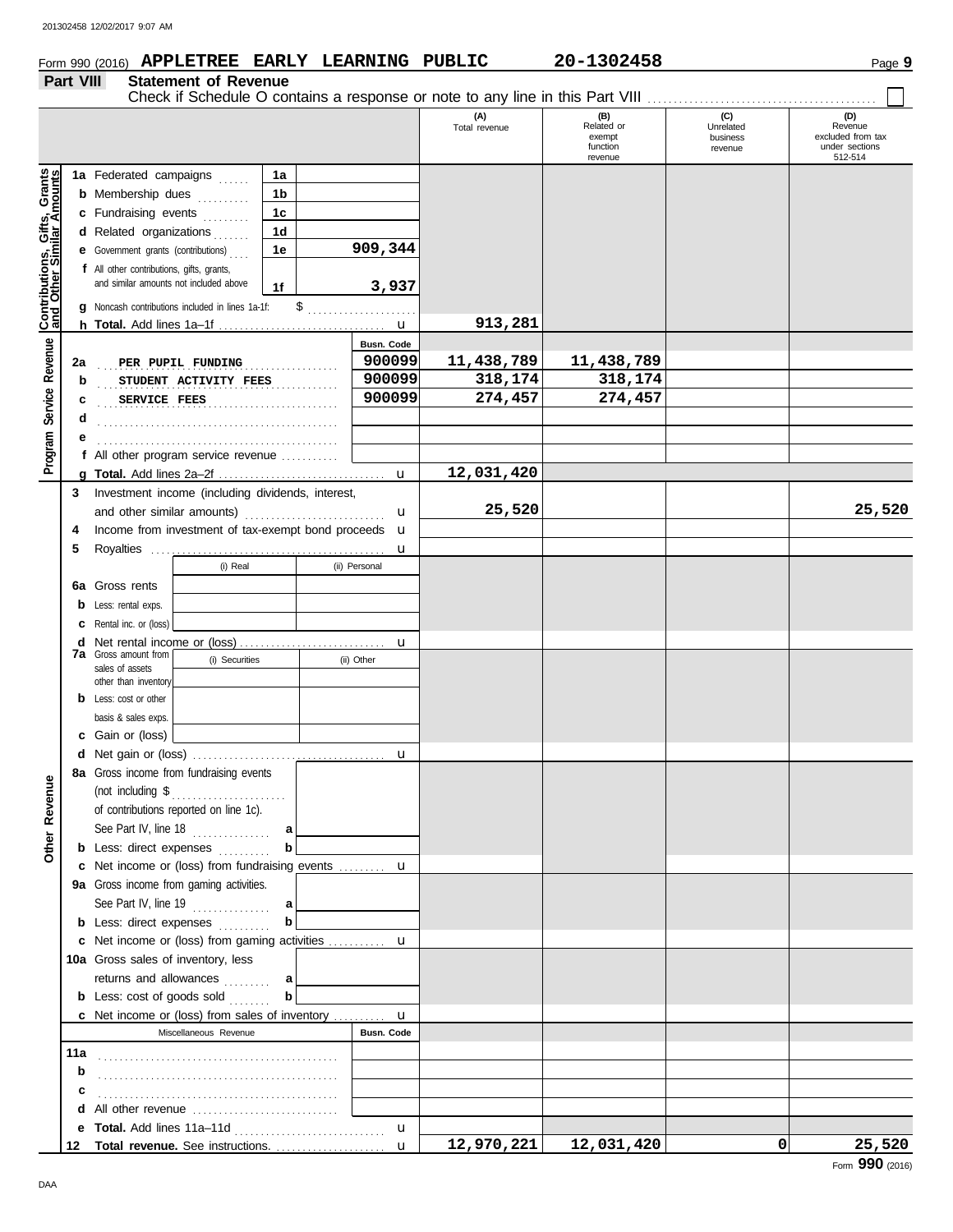## Form 990 (2016) Page **10 APPLETREE EARLY LEARNING PUBLIC 20-1302458**

|                  | Part IX<br><b>Statement of Functional Expenses</b>                                                                                                                                                                                  |                       |                         |                       |                    |
|------------------|-------------------------------------------------------------------------------------------------------------------------------------------------------------------------------------------------------------------------------------|-----------------------|-------------------------|-----------------------|--------------------|
|                  | Section 501(c)(3) and 501(c)(4) organizations must complete all columns. All other organizations must complete column (A).                                                                                                          |                       |                         |                       |                    |
|                  | Check if Schedule O contains a response or note to any line in this Part IX                                                                                                                                                         |                       |                         |                       |                    |
|                  | Do not include amounts reported on lines 6b,                                                                                                                                                                                        | (A)<br>Total expenses | (B)<br>Program service  | (C)<br>Management and | (D)<br>Fundraising |
|                  | 7b, 8b, 9b, and 10b of Part VIII.                                                                                                                                                                                                   |                       | expenses                | general expenses      | expenses           |
| 1.               | Grants and other assistance to domestic organizations                                                                                                                                                                               |                       |                         |                       |                    |
|                  | and domestic governments. See Part IV, line 21                                                                                                                                                                                      |                       |                         |                       |                    |
| $\mathbf{2}$     | Grants and other assistance to domestic                                                                                                                                                                                             |                       |                         |                       |                    |
|                  | individuals. See Part IV, line 22                                                                                                                                                                                                   |                       |                         |                       |                    |
| 3                | Grants and other assistance to foreign                                                                                                                                                                                              |                       |                         |                       |                    |
|                  | organizations, foreign governments, and foreign                                                                                                                                                                                     |                       |                         |                       |                    |
|                  | individuals. See Part IV, lines 15 and 16                                                                                                                                                                                           |                       |                         |                       |                    |
| 4                | Benefits paid to or for members                                                                                                                                                                                                     |                       |                         |                       |                    |
| 5                | Compensation of current officers, directors,                                                                                                                                                                                        |                       |                         |                       |                    |
|                  | trustees, and key employees                                                                                                                                                                                                         | 183,103               | 183,103                 |                       |                    |
| 6                | Compensation not included above, to disqualified                                                                                                                                                                                    |                       |                         |                       |                    |
|                  | persons (as defined under section 4958(f)(1)) and                                                                                                                                                                                   |                       |                         |                       |                    |
|                  | persons described in section 4958(c)(3)(B)                                                                                                                                                                                          | 6,649,118             | 6,187,301               | 461,817               |                    |
| 7                | Other salaries and wages<br>Pension plan accruals and contributions (include                                                                                                                                                        |                       |                         |                       |                    |
| 8                | section 401(k) and 403(b) employer contributions)                                                                                                                                                                                   | 150,976               | 130,066                 | 20,910                |                    |
| 9                | Other employee benefits                                                                                                                                                                                                             | 956,569               | 824,086                 | 132,483               |                    |
| 10               | Payroll taxes                                                                                                                                                                                                                       | 626,128               | 544,713                 | 81,415                |                    |
| 11               | Fees for services (non-employees):                                                                                                                                                                                                  |                       |                         |                       |                    |
| а                |                                                                                                                                                                                                                                     |                       |                         |                       |                    |
| b                | Legal                                                                                                                                                                                                                               |                       |                         |                       |                    |
| c                |                                                                                                                                                                                                                                     | 172,101               |                         | 172,101               |                    |
| d                | obbying                                                                                                                                                                                                                             |                       |                         |                       |                    |
| е                | Professional fundraising services. See Part IV, line 17                                                                                                                                                                             |                       |                         |                       |                    |
| f                | Investment management fees                                                                                                                                                                                                          |                       |                         |                       |                    |
| g                | Other. (If line 11g amount exceeds 10% of line 25, column                                                                                                                                                                           |                       |                         |                       |                    |
|                  | (A) amount, list line 11g expenses on Schedule O.)                                                                                                                                                                                  | 64,618                |                         | 62,977                |                    |
| 12               | Advertising and promotion                                                                                                                                                                                                           | 41,073                | $\frac{1,641}{39,696}$  | 1,377                 |                    |
| 13               | Office expenses                                                                                                                                                                                                                     | 265,355               | 182,850                 | 82,505                |                    |
| 14               | Information technology                                                                                                                                                                                                              |                       |                         |                       |                    |
| 15               |                                                                                                                                                                                                                                     |                       |                         |                       |                    |
| 16               |                                                                                                                                                                                                                                     | 1,814,396             | 1,722,800               | 91,596                |                    |
| 17 <sup>17</sup> | Travel                                                                                                                                                                                                                              | 9,467                 | 8,236                   | 1,231                 |                    |
| 18               | Payments of travel or entertainment expenses                                                                                                                                                                                        |                       |                         |                       |                    |
|                  | for any federal, state, or local public officials                                                                                                                                                                                   |                       |                         |                       |                    |
| 19               | Conferences, conventions, and meetings                                                                                                                                                                                              |                       |                         |                       |                    |
| 20               | $\blacksquare$                                                                                                                                                                                                                      | 19,369                | 19,369                  |                       |                    |
| 21               | Payments to affiliates                                                                                                                                                                                                              |                       |                         |                       |                    |
| 22               | Depreciation, depletion, and amortization                                                                                                                                                                                           | 422,670               | 422,670                 |                       |                    |
| 23               | Insurance <b>continuous</b> contains a series of the series of the series of the series of the series of the series of the series of the series of the series of the series of the series of the series of the series of the series | 44,050                |                         | 44,050                |                    |
| 24               | Other expenses. Itemize expenses not covered                                                                                                                                                                                        |                       |                         |                       |                    |
|                  | above (List miscellaneous expenses in line 24e. If                                                                                                                                                                                  |                       |                         |                       |                    |
|                  | line 24e amount exceeds 10% of line 25, column                                                                                                                                                                                      |                       |                         |                       |                    |
|                  | (A) amount, list line 24e expenses on Schedule O.)                                                                                                                                                                                  |                       |                         |                       |                    |
| а                | DIRECT STUDENT COSTS                                                                                                                                                                                                                | 811,739               | 811,739                 |                       |                    |
| b                | STAFF DEVELOPMENT                                                                                                                                                                                                                   | 198,079               | 198,079                 |                       |                    |
| c                | <b>AUTHORIZER FEES</b>                                                                                                                                                                                                              | 124,149               | 105,527                 | 18,622                |                    |
| d                | OTHER STAFF RELATED EXP                                                                                                                                                                                                             | 78,249                | 68,074                  | 10,175                |                    |
| е                | All other expenses                                                                                                                                                                                                                  | 47,840                | 48,117                  | $-277$                |                    |
| 25               | Total functional expenses. Add lines 1 through 24e                                                                                                                                                                                  | 12,679,049            | $\overline{11,498,067}$ | 1,180,982             | 0                  |
| 26               | Joint costs. Complete this line only if the<br>organization reported in column (B) joint costs                                                                                                                                      |                       |                         |                       |                    |
|                  | from a combined educational campaign and                                                                                                                                                                                            |                       |                         |                       |                    |
|                  | fundraising solicitation. Check here u                                                                                                                                                                                              |                       |                         |                       |                    |

following SOP 98-2 (ASC 958-720) ................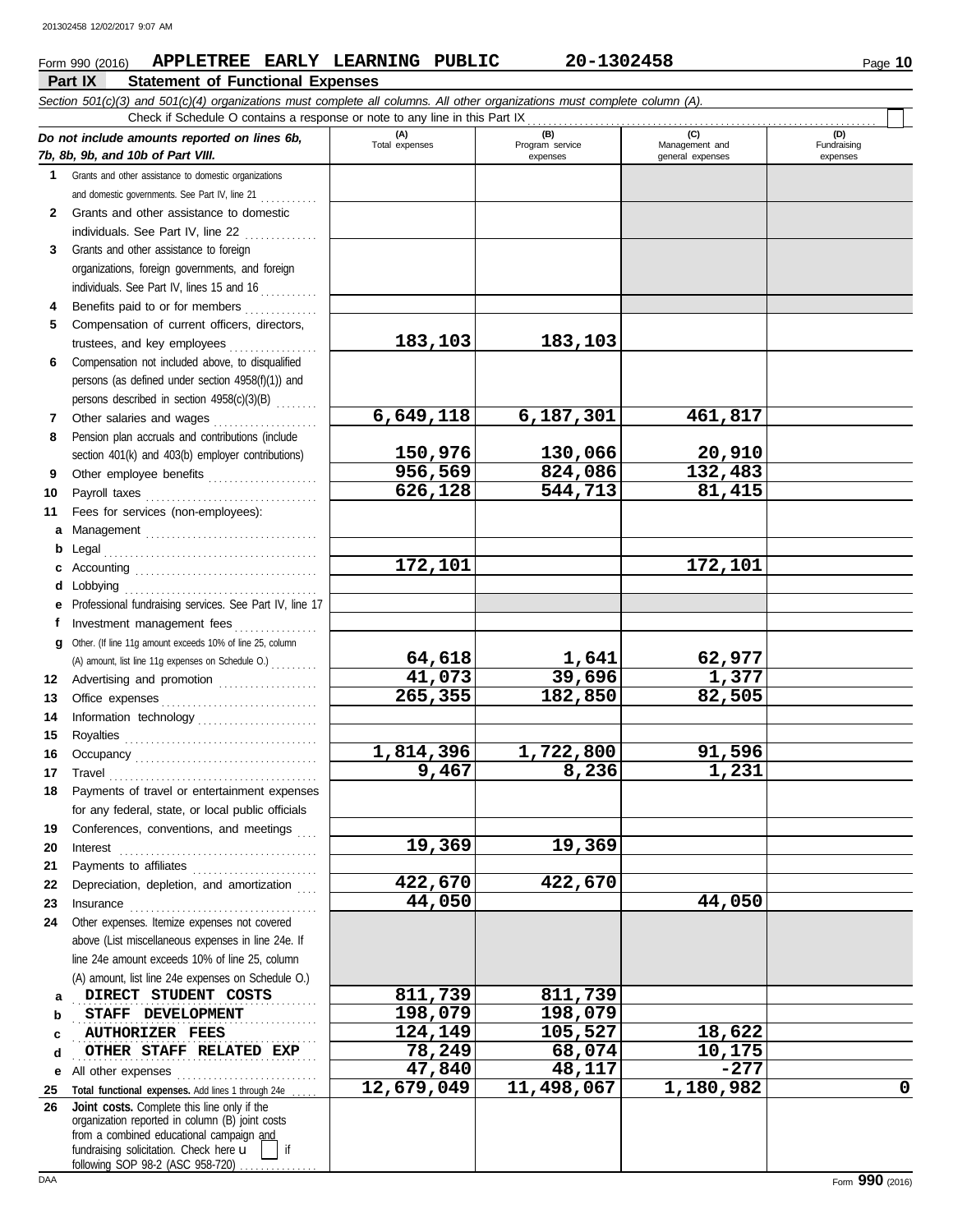## **Form 990 (2016) APPLETREE EARLY LEARNING PUBLIC 20-1302458** 2001 2001 2001 2008 2011 **Part X Balance Sheet**

|                      |    | Check if Schedule O contains a response or note to any line in this Part X                                                                                 |                 |                    |                          |                |                    |
|----------------------|----|------------------------------------------------------------------------------------------------------------------------------------------------------------|-----------------|--------------------|--------------------------|----------------|--------------------|
|                      |    |                                                                                                                                                            |                 |                    | (A)<br>Beginning of year |                | (B)<br>End of year |
|                      | 1  | Cash-non-interest bearing                                                                                                                                  |                 |                    | 860,461                  | $\mathbf{1}$   | 1,236,576          |
|                      | 2  |                                                                                                                                                            |                 |                    | 2,863,258                | $\overline{2}$ | 3,003,014          |
|                      | 3  |                                                                                                                                                            |                 |                    | 304,504                  | 3              | 159,777            |
|                      | 4  | Accounts receivable, net                                                                                                                                   |                 |                    | 170,507                  | $\overline{4}$ | 181,733            |
|                      | 5  | Loans and other receivables from current and former officers, directors,                                                                                   |                 |                    |                          |                |                    |
|                      |    | trustees, key employees, and highest compensated employees.                                                                                                |                 |                    |                          |                |                    |
|                      |    | Complete Part II of Schedule L                                                                                                                             |                 |                    |                          | 5              |                    |
|                      | 6  | Loans and other receivables from other disqualified persons (as defined under section                                                                      |                 |                    |                          |                |                    |
|                      |    | $4958(f)(1)$ ), persons described in section $4958(c)(3)(B)$ , and contributing employers and                                                              |                 |                    |                          |                |                    |
|                      |    | sponsoring organizations of section 501(c)(9) voluntary employees' beneficiary                                                                             |                 |                    |                          |                |                    |
|                      |    |                                                                                                                                                            |                 | 6                  |                          |                |                    |
| Assets               | 7  |                                                                                                                                                            |                 |                    |                          | $\overline{7}$ |                    |
|                      | 8  | Inventories for sale or use                                                                                                                                |                 | 8                  |                          |                |                    |
|                      | 9  | Prepaid expenses and deferred charges                                                                                                                      |                 |                    | 60,129                   | 9              | 34,241             |
|                      |    | 10a Land, buildings, and equipment: cost or                                                                                                                |                 |                    |                          |                |                    |
|                      |    |                                                                                                                                                            |                 | 6,069,909          |                          |                |                    |
|                      | b  | Less: accumulated depreciation                                                                                                                             | 10 <sub>b</sub> | 2,228,659          | 4,237,170                | 10c            | 3,841,250          |
|                      | 11 | Investments-publicly traded securities                                                                                                                     |                 |                    | 11                       |                |                    |
|                      | 12 | Investments—other securities. See Part IV, line 11                                                                                                         |                 |                    | 12                       |                |                    |
|                      | 13 |                                                                                                                                                            |                 | 13                 |                          |                |                    |
|                      | 14 | Intangible assets                                                                                                                                          |                 | 14                 |                          |                |                    |
|                      | 15 | Other assets. See Part IV, line 11                                                                                                                         |                 |                    | 274,258                  | 15             | 50,000             |
|                      | 16 |                                                                                                                                                            | 8,770,287       | 16                 | 8,506,591                |                |                    |
|                      | 17 |                                                                                                                                                            |                 | 817,743            | 17                       | 730,841        |                    |
|                      | 18 | Grants payable                                                                                                                                             |                 |                    | 18                       |                |                    |
|                      | 19 | Deferred revenue                                                                                                                                           |                 |                    | 4,063                    | 19             | 23,294             |
|                      | 20 |                                                                                                                                                            |                 |                    | 2,527,620                | 20             | 2,107,680          |
|                      | 21 | Escrow or custodial account liability. Complete Part IV of Schedule D                                                                                      |                 |                    |                          | 21             |                    |
|                      | 22 | Loans and other payables to current and former officers, directors,                                                                                        |                 |                    |                          |                |                    |
| Liabilities          |    | trustees, key employees, highest compensated employees, and                                                                                                |                 |                    |                          |                |                    |
|                      |    | disqualified persons. Complete Part II of Schedule L                                                                                                       |                 |                    |                          | 22             |                    |
|                      | 23 | Secured mortgages and notes payable to unrelated third parties                                                                                             |                 |                    |                          | 23             |                    |
|                      | 24 | Unsecured notes and loans payable to unrelated third parties                                                                                               |                 |                    |                          | 24             |                    |
|                      | 25 | Other liabilities (including federal income tax, payables to related third<br>parties, and other liabilities not included on lines 17-24). Complete Part X |                 |                    |                          |                |                    |
|                      |    | of Schedule D                                                                                                                                              |                 |                    | 95,412                   | 25             | 28,155             |
|                      | 26 |                                                                                                                                                            |                 |                    | 3,444,838                | 26             | 2,889,970          |
|                      |    | Organizations that follow SFAS 117 (ASC 958), check here u                                                                                                 |                 | $\overline{X}$ and |                          |                |                    |
|                      |    | complete lines 27 through 29, and lines 33 and 34.                                                                                                         |                 |                    |                          |                |                    |
|                      | 27 | Unrestricted net assets                                                                                                                                    |                 |                    | 5,325,449                | 27             | 5,614,121          |
|                      | 28 | Temporarily restricted net assets                                                                                                                          |                 |                    |                          | 28             | 2,500              |
|                      | 29 | Permanently restricted net assets                                                                                                                          |                 |                    |                          | 29             |                    |
| <b>Fund Balances</b> |    | Organizations that do not follow SFAS 117 (ASC 958), check here u                                                                                          |                 | and                |                          |                |                    |
| ŏ                    |    | complete lines 30 through 34.                                                                                                                              |                 |                    |                          |                |                    |
|                      | 30 | Capital stock or trust principal, or current funds                                                                                                         |                 | 30                 |                          |                |                    |
| Assets               | 31 |                                                                                                                                                            |                 |                    |                          | 31             |                    |
| ğ                    | 32 | Retained earnings, endowment, accumulated income, or other funds                                                                                           |                 |                    |                          | 32             |                    |
|                      | 33 | Total net assets or fund balances                                                                                                                          |                 |                    | 5,325,449                | 33             | 5,616,621          |
|                      | 34 |                                                                                                                                                            |                 |                    | 8,770,287                | 34             | 8,506,591          |

Form **990** (2016)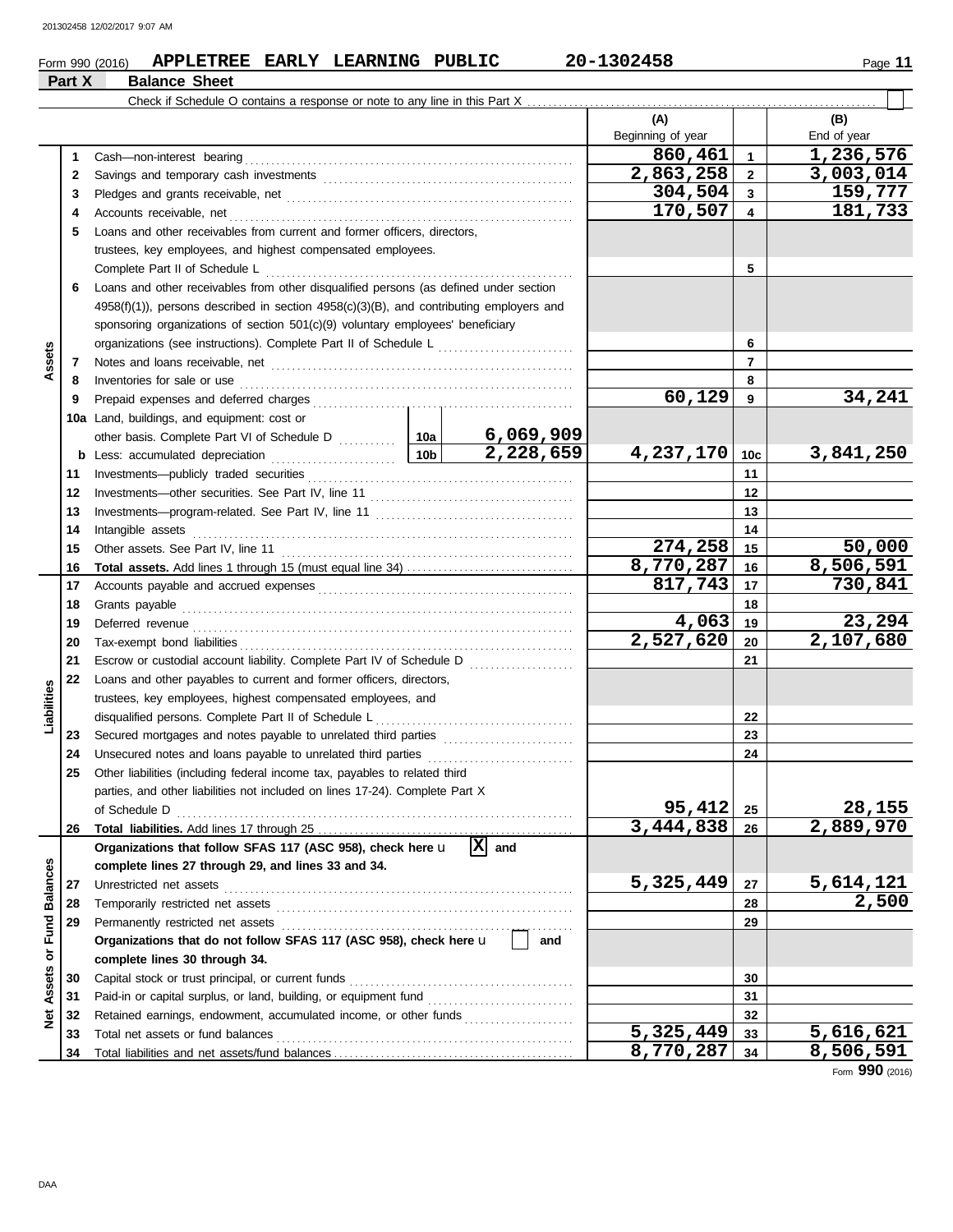|    | 20-1302458<br>Form 990 (2016) APPLETREE EARLY LEARNING PUBLIC                                                                                                                                                                                                                               |                |                |            | Page 12   |
|----|---------------------------------------------------------------------------------------------------------------------------------------------------------------------------------------------------------------------------------------------------------------------------------------------|----------------|----------------|------------|-----------|
|    | Part XI<br><b>Reconciliation of Net Assets</b>                                                                                                                                                                                                                                              |                |                |            |           |
|    |                                                                                                                                                                                                                                                                                             |                |                |            |           |
| 1  |                                                                                                                                                                                                                                                                                             | $\mathbf{1}$   | 12,970,221     |            |           |
| 2  |                                                                                                                                                                                                                                                                                             | $\overline{2}$ | 12,679,049     |            |           |
| 3  | Revenue less expenses. Subtract line 2 from line 1                                                                                                                                                                                                                                          | 3              |                | 291,172    |           |
| 4  |                                                                                                                                                                                                                                                                                             | $\overline{4}$ | 5,325,449      |            |           |
| 5  |                                                                                                                                                                                                                                                                                             | 5              |                |            |           |
| 6  | Donated services and use of facilities <b>constructs</b> and the service of facilities <b>constructs</b> and use of facilities                                                                                                                                                              | 6              |                |            |           |
| 7  | Investment expenses                                                                                                                                                                                                                                                                         | $\overline{7}$ |                |            |           |
| 8  | Prior period adjustments <b>constructs</b> and <b>constructs</b> and <b>constructs</b> and <b>constructs</b> and <b>constructs</b> and <b>constructs</b> and <b>constructs</b> and <b>constructs</b> and <b>constructs</b> and <b>constructs</b> and <b>constructs</b> and <b>construct</b> | 8              |                |            |           |
| 9  |                                                                                                                                                                                                                                                                                             | 9              |                |            |           |
| 10 | Net assets or fund balances at end of year. Combine lines 3 through 9 (must equal Part X, line                                                                                                                                                                                              |                |                |            |           |
|    |                                                                                                                                                                                                                                                                                             | 10             | 5,616,621      |            |           |
|    | <b>Financial Statements and Reporting</b><br>Part XII                                                                                                                                                                                                                                       |                |                |            |           |
|    |                                                                                                                                                                                                                                                                                             |                |                |            |           |
|    |                                                                                                                                                                                                                                                                                             |                |                | <b>Yes</b> | <b>No</b> |
| 1. | X<br>Other<br>Accounting method used to prepare the Form 990:<br>Cash<br>Accrual                                                                                                                                                                                                            |                |                |            |           |
|    | If the organization changed its method of accounting from a prior year or checked "Other," explain in                                                                                                                                                                                       |                |                |            |           |
|    | Schedule O.                                                                                                                                                                                                                                                                                 |                |                |            |           |
|    | 2a Were the organization's financial statements compiled or reviewed by an independent accountant?                                                                                                                                                                                          |                | 2a             |            | x         |
|    | If "Yes," check a box below to indicate whether the financial statements for the year were compiled or                                                                                                                                                                                      |                |                |            |           |
|    | reviewed on a separate basis, consolidated basis, or both:                                                                                                                                                                                                                                  |                |                |            |           |
|    | Separate basis<br>Consolidated basis<br>Both consolidated and separate basis                                                                                                                                                                                                                |                |                |            |           |
|    | <b>b</b> Were the organization's financial statements audited by an independent accountant?                                                                                                                                                                                                 |                | 2b             | x          |           |
|    | If "Yes," check a box below to indicate whether the financial statements for the year were audited on a                                                                                                                                                                                     |                |                |            |           |
|    | separate basis, consolidated basis, or both:                                                                                                                                                                                                                                                |                |                |            |           |
|    | x <br>Separate basis<br>Consolidated basis<br>Both consolidated and separate basis                                                                                                                                                                                                          |                |                |            |           |
|    | c If "Yes" to line 2a or 2b, does the organization have a committee that assumes responsibility for oversight                                                                                                                                                                               |                |                |            |           |
|    | of the audit, review, or compilation of its financial statements and selection of an independent accountant?                                                                                                                                                                                |                | 2c             | x          |           |
|    | If the organization changed either its oversight process or selection process during the tax year, explain in                                                                                                                                                                               |                |                |            |           |
|    | Schedule O.                                                                                                                                                                                                                                                                                 |                |                |            |           |
|    | 3a As a result of a federal award, was the organization required to undergo an audit or audits as set forth in                                                                                                                                                                              |                |                |            |           |
|    | the Single Audit Act and OMB Circular A-133?                                                                                                                                                                                                                                                |                | За             | X          |           |
|    | b If "Yes," did the organization undergo the required audit or audits? If the organization did not undergo the                                                                                                                                                                              |                |                |            |           |
|    |                                                                                                                                                                                                                                                                                             |                | 3 <sub>b</sub> | X          |           |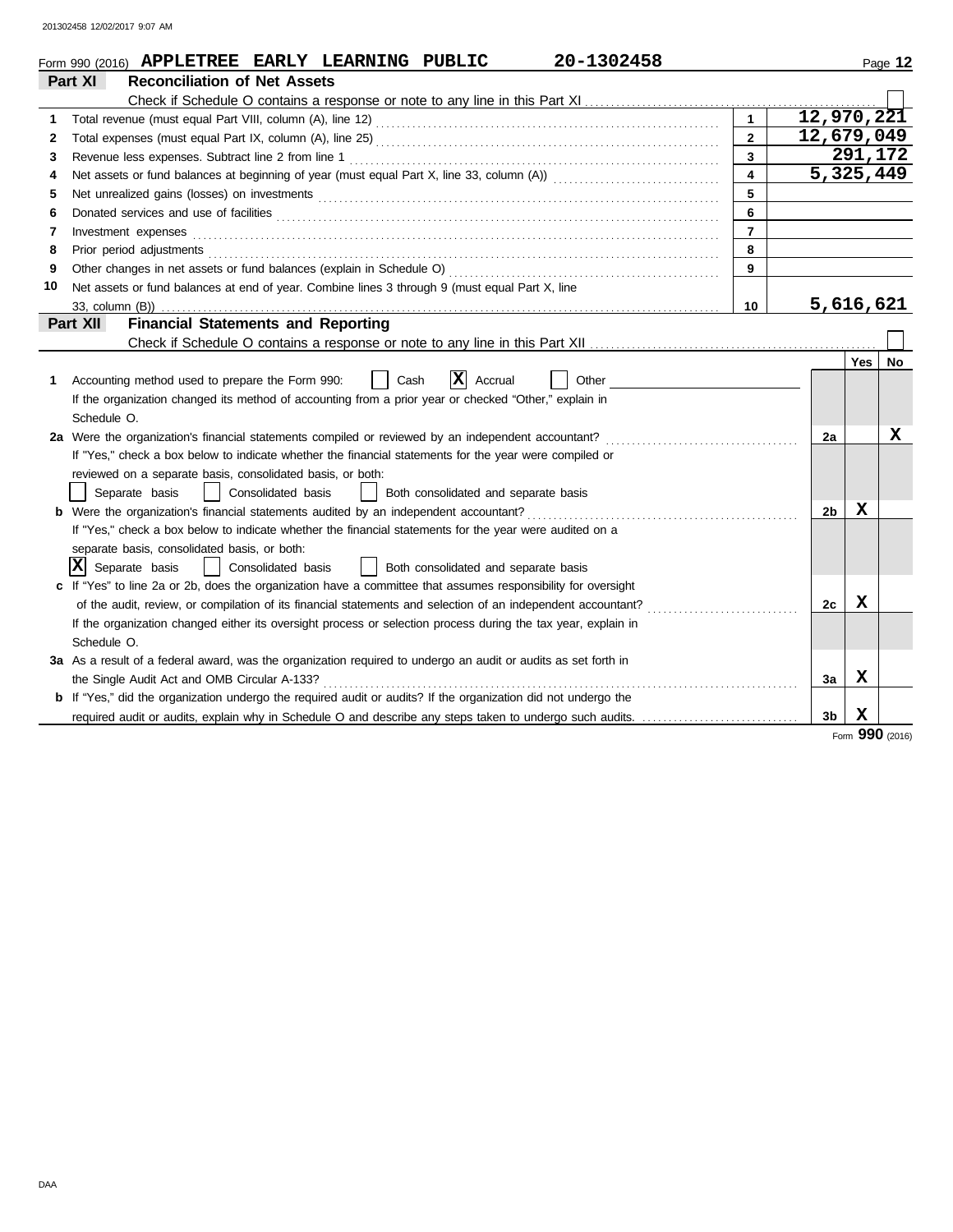| Part VII    | Form 990 (2016) <b>APPLETREE</b>                                                                                                                                      | <b>EARLY LEARNING PUBLIC</b>                                   |                       |                      |              |                 |                                                                                                 |             | 20-1302458<br>Section A. Officers, Directors, Trustees, Key Employees, and Highest Compensated Employees (continued)                                                                                                                                                                                                                                                                                                                              |                                                                    | Page 8                                                   |
|-------------|-----------------------------------------------------------------------------------------------------------------------------------------------------------------------|----------------------------------------------------------------|-----------------------|----------------------|--------------|-----------------|-------------------------------------------------------------------------------------------------|-------------|---------------------------------------------------------------------------------------------------------------------------------------------------------------------------------------------------------------------------------------------------------------------------------------------------------------------------------------------------------------------------------------------------------------------------------------------------|--------------------------------------------------------------------|----------------------------------------------------------|
|             | (A)<br>Name and title                                                                                                                                                 | (B)<br>Average<br>hours per<br>week<br>(list any               |                       |                      |              | (C)<br>Position | (do not check more than one<br>box, unless person is both an<br>officer and a director/trustee) |             | (D)<br>Reportable<br>compensation<br>from<br>the                                                                                                                                                                                                                                                                                                                                                                                                  | (E)<br>Reportable<br>compensation from<br>related<br>organizations | (F)<br>Estimated<br>amount of<br>other<br>compensation   |
|             |                                                                                                                                                                       | hours for<br>related<br>organizations<br>below dotted<br>line) | Individual<br>trustee | nstitutional trustee | Officer      | Key employee    | Highest compensated<br>amployee                                                                 | Former      | organization<br>(W-2/1099-MISC)                                                                                                                                                                                                                                                                                                                                                                                                                   | (W-2/1099-MISC)                                                    | from the<br>organization<br>and related<br>organizations |
| (20)        | <b>ARCELI</b><br><b>BACSINILA</b>                                                                                                                                     |                                                                | <b>OUT</b>            |                      | <b>GOING</b> |                 |                                                                                                 |             |                                                                                                                                                                                                                                                                                                                                                                                                                                                   |                                                                    |                                                          |
| CFO         | THRU 2/16/16)                                                                                                                                                         | 8.00<br>32.00                                                  |                       |                      | X            |                 |                                                                                                 |             | 4,108                                                                                                                                                                                                                                                                                                                                                                                                                                             | 16,430                                                             | 1,270                                                    |
|             |                                                                                                                                                                       |                                                                |                       |                      |              |                 |                                                                                                 |             |                                                                                                                                                                                                                                                                                                                                                                                                                                                   |                                                                    |                                                          |
|             |                                                                                                                                                                       |                                                                |                       |                      |              |                 |                                                                                                 |             |                                                                                                                                                                                                                                                                                                                                                                                                                                                   |                                                                    |                                                          |
|             |                                                                                                                                                                       |                                                                |                       |                      |              |                 |                                                                                                 |             |                                                                                                                                                                                                                                                                                                                                                                                                                                                   |                                                                    |                                                          |
|             |                                                                                                                                                                       |                                                                |                       |                      |              |                 |                                                                                                 |             |                                                                                                                                                                                                                                                                                                                                                                                                                                                   |                                                                    |                                                          |
|             |                                                                                                                                                                       |                                                                |                       |                      |              |                 |                                                                                                 |             |                                                                                                                                                                                                                                                                                                                                                                                                                                                   |                                                                    |                                                          |
|             |                                                                                                                                                                       |                                                                |                       |                      |              |                 |                                                                                                 |             |                                                                                                                                                                                                                                                                                                                                                                                                                                                   |                                                                    |                                                          |
|             |                                                                                                                                                                       |                                                                |                       |                      |              |                 |                                                                                                 |             |                                                                                                                                                                                                                                                                                                                                                                                                                                                   |                                                                    |                                                          |
| 1b.<br>c    | Total from continuation sheets to Part VII, Section A                                                                                                                 |                                                                |                       |                      |              |                 |                                                                                                 | u<br>u      | 4,108                                                                                                                                                                                                                                                                                                                                                                                                                                             | 16,430                                                             | 1,270                                                    |
| d<br>2      |                                                                                                                                                                       |                                                                |                       |                      |              |                 |                                                                                                 | $\mathbf u$ | Total number of individuals (including but not limited to those listed above) who received more than \$100,000 of                                                                                                                                                                                                                                                                                                                                 |                                                                    |                                                          |
| 3<br>4<br>5 | reportable compensation from the organization u                                                                                                                       |                                                                |                       |                      |              |                 |                                                                                                 |             | Did the organization list any former officer, director, or trustee, key employee, or highest compensated<br>For any individual listed on line 1a, is the sum of reportable compensation and other compensation from the<br>organization and related organizations greater than \$150,000? If "Yes," complete Schedule J for such<br>Did any person listed on line 1a receive or accrue compensation from any unrelated organization or individual |                                                                    | Yes<br>No<br>3<br>4<br>5                                 |
|             | Section B. Independent Contractors                                                                                                                                    |                                                                |                       |                      |              |                 |                                                                                                 |             |                                                                                                                                                                                                                                                                                                                                                                                                                                                   |                                                                    |                                                          |
| 1           |                                                                                                                                                                       |                                                                |                       |                      |              |                 |                                                                                                 |             | Complete this table for your five highest compensated independent contractors that received more than \$100,000 of<br>compensation from the organization. Report compensation for the calendar year ending with or within the organization's tax year.                                                                                                                                                                                            |                                                                    |                                                          |
|             |                                                                                                                                                                       | (A)<br>Name and business address                               |                       |                      |              |                 |                                                                                                 |             |                                                                                                                                                                                                                                                                                                                                                                                                                                                   | (B)<br>Description of services                                     | (C)<br>Compensation                                      |
|             |                                                                                                                                                                       |                                                                |                       |                      |              |                 |                                                                                                 |             |                                                                                                                                                                                                                                                                                                                                                                                                                                                   |                                                                    |                                                          |
|             |                                                                                                                                                                       |                                                                |                       |                      |              |                 |                                                                                                 |             |                                                                                                                                                                                                                                                                                                                                                                                                                                                   |                                                                    |                                                          |
|             |                                                                                                                                                                       |                                                                |                       |                      |              |                 |                                                                                                 |             |                                                                                                                                                                                                                                                                                                                                                                                                                                                   |                                                                    |                                                          |
| 2           | Total number of independent contractors (including but not limited to those listed above) who<br>received more than \$100,000 of compensation from the organization u |                                                                |                       |                      |              |                 |                                                                                                 |             |                                                                                                                                                                                                                                                                                                                                                                                                                                                   |                                                                    |                                                          |

| I |  |  |
|---|--|--|
|   |  |  |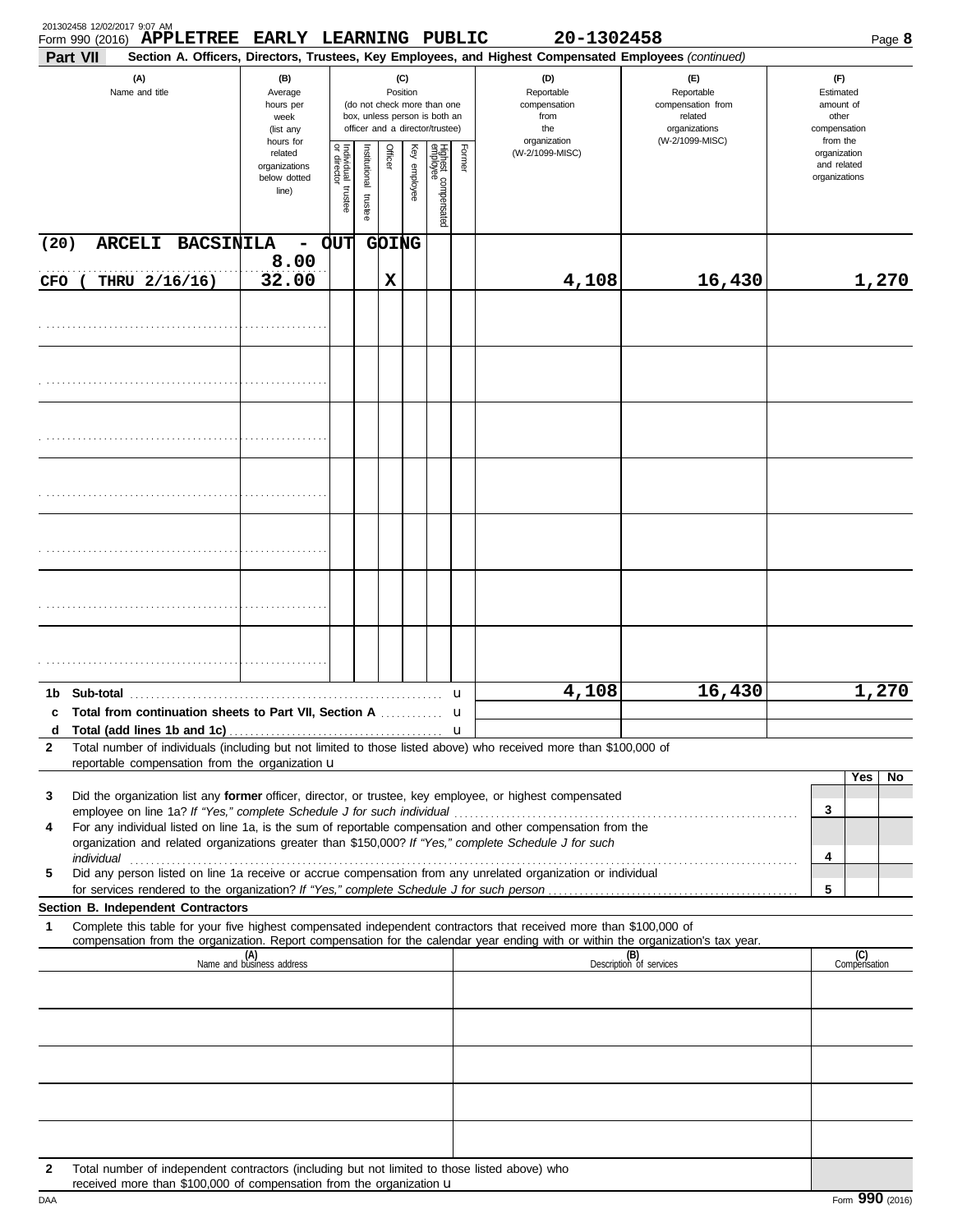| <b>SCHEDULE A</b>          |                                                                                                                           | <b>Public Charity Status and Public Support</b>                                                                                                                                                                                                                 |                                       |                               |                                              |  |  |  |  |  |  |  |  |
|----------------------------|---------------------------------------------------------------------------------------------------------------------------|-----------------------------------------------------------------------------------------------------------------------------------------------------------------------------------------------------------------------------------------------------------------|---------------------------------------|-------------------------------|----------------------------------------------|--|--|--|--|--|--|--|--|
| (Form 990 or 990-EZ)       |                                                                                                                           | Complete if the organization is a section 501(c)(3) organization or a section $4947(a)(1)$ nonexempt charitable trust.                                                                                                                                          |                                       |                               | 2016                                         |  |  |  |  |  |  |  |  |
| Department of the Treasury |                                                                                                                           | La Attach to Form 990 or Form 990-EZ.                                                                                                                                                                                                                           |                                       |                               | Open to Public                               |  |  |  |  |  |  |  |  |
| Internal Revenue Service   |                                                                                                                           | u Information about Schedule A (Form 990 or 990-EZ) and its instructions is at www.irs.gov/form990.                                                                                                                                                             |                                       |                               | Inspection                                   |  |  |  |  |  |  |  |  |
| Name of the organization   | CHARTER SCHOOL                                                                                                            | APPLETREE EARLY LEARNING PUBLIC                                                                                                                                                                                                                                 |                                       |                               | Employer identification number<br>20-1302458 |  |  |  |  |  |  |  |  |
| Part I                     |                                                                                                                           | Reason for Public Charity Status (All organizations must complete this part.) See instructions.                                                                                                                                                                 |                                       |                               |                                              |  |  |  |  |  |  |  |  |
|                            |                                                                                                                           | The organization is not a private foundation because it is: (For lines 1 through 12, check only one box.)                                                                                                                                                       |                                       |                               |                                              |  |  |  |  |  |  |  |  |
| 1<br>x<br>$\mathbf{2}$     |                                                                                                                           | A church, convention of churches, or association of churches described in section 170(b)(1)(A)(i).<br>A school described in section 170(b)(1)(A)(ii). (Attach Schedule E (Form 990 or 990-EZ).)                                                                 |                                       |                               |                                              |  |  |  |  |  |  |  |  |
| 3                          |                                                                                                                           | A hospital or a cooperative hospital service organization described in section 170(b)(1)(A)(iii).                                                                                                                                                               |                                       |                               |                                              |  |  |  |  |  |  |  |  |
| 4                          |                                                                                                                           | A medical research organization operated in conjunction with a hospital described in section 170(b)(1)(A)(iii). Enter the hospital's name,                                                                                                                      |                                       |                               |                                              |  |  |  |  |  |  |  |  |
| city, and state:           |                                                                                                                           |                                                                                                                                                                                                                                                                 |                                       |                               |                                              |  |  |  |  |  |  |  |  |
| 5                          | An organization operated for the benefit of a college or university owned or operated by a governmental unit described in |                                                                                                                                                                                                                                                                 |                                       |                               |                                              |  |  |  |  |  |  |  |  |
| 6                          | section 170(b)(1)(A)(iv). (Complete Part II.)                                                                             | A federal, state, or local government or governmental unit described in section 170(b)(1)(A)(v).                                                                                                                                                                |                                       |                               |                                              |  |  |  |  |  |  |  |  |
| 7                          |                                                                                                                           | An organization that normally receives a substantial part of its support from a governmental unit or from the general public                                                                                                                                    |                                       |                               |                                              |  |  |  |  |  |  |  |  |
|                            | described in section 170(b)(1)(A)(vi). (Complete Part II.)                                                                |                                                                                                                                                                                                                                                                 |                                       |                               |                                              |  |  |  |  |  |  |  |  |
| 8<br>9                     |                                                                                                                           | A community trust described in section 170(b)(1)(A)(vi). (Complete Part II.)<br>An agricultural research organization described in section 170(b)(1)(A)(ix) operated in conjunction with a land-grant college                                                   |                                       |                               |                                              |  |  |  |  |  |  |  |  |
| university:                |                                                                                                                           | or university or a non-land grant college of agriculture (see instructions). Enter the name, city, and state of the college or                                                                                                                                  |                                       |                               |                                              |  |  |  |  |  |  |  |  |
| 10                         |                                                                                                                           | An organization that normally receives: (1) more than 33 1/3% of its support from contributions, membership fees, and gross                                                                                                                                     |                                       |                               |                                              |  |  |  |  |  |  |  |  |
|                            |                                                                                                                           | receipts from activities related to its exempt functions—subject to certain exceptions, and (2) no more than 33 1/3% of its<br>support from gross investment income and unrelated business taxable income (less section 511 tax) from businesses                |                                       |                               |                                              |  |  |  |  |  |  |  |  |
|                            |                                                                                                                           | acquired by the organization after June 30, 1975. See section 509(a)(2). (Complete Part III.)                                                                                                                                                                   |                                       |                               |                                              |  |  |  |  |  |  |  |  |
| 11                         |                                                                                                                           | An organization organized and operated exclusively to test for public safety. See section 509(a)(4).                                                                                                                                                            |                                       |                               |                                              |  |  |  |  |  |  |  |  |
| 12                         |                                                                                                                           | An organization organized and operated exclusively for the benefit of, to perform the functions of, or to carry out the purposes<br>of one or more publicly supported organizations described in section 509(a)(1) or section 509(a)(2). See section 509(a)(3). |                                       |                               |                                              |  |  |  |  |  |  |  |  |
|                            |                                                                                                                           | Check the box in lines 12a through 12d that describes the type of supporting organization and complete lines 12e, 12f, and 12g.                                                                                                                                 |                                       |                               |                                              |  |  |  |  |  |  |  |  |
| a                          |                                                                                                                           | Type I. A supporting organization operated, supervised, or controlled by its supported organization(s), typically by giving                                                                                                                                     |                                       |                               |                                              |  |  |  |  |  |  |  |  |
|                            |                                                                                                                           | the supported organization(s) the power to regularly appoint or elect a majority of the directors or trustees of the<br>supporting organization. You must complete Part IV, Sections A and B.                                                                   |                                       |                               |                                              |  |  |  |  |  |  |  |  |
| b                          |                                                                                                                           | Type II. A supporting organization supervised or controlled in connection with its supported organization(s), by having                                                                                                                                         |                                       |                               |                                              |  |  |  |  |  |  |  |  |
|                            |                                                                                                                           | control or management of the supporting organization vested in the same persons that control or manage the supported                                                                                                                                            |                                       |                               |                                              |  |  |  |  |  |  |  |  |
| c                          |                                                                                                                           | organization(s). You must complete Part IV, Sections A and C.<br>Type III functionally integrated. A supporting organization operated in connection with, and functionally integrated with,                                                                     |                                       |                               |                                              |  |  |  |  |  |  |  |  |
|                            |                                                                                                                           | its supported organization(s) (see instructions). You must complete Part IV, Sections A, D, and E.                                                                                                                                                              |                                       |                               |                                              |  |  |  |  |  |  |  |  |
| d                          |                                                                                                                           | Type III non-functionally integrated. A supporting organization operated in connection with its supported organization(s)                                                                                                                                       |                                       |                               |                                              |  |  |  |  |  |  |  |  |
|                            |                                                                                                                           | that is not functionally integrated. The organization generally must satisfy a distribution requirement and an attentiveness<br>requirement (see instructions). You must complete Part IV, Sections A and D, and Part V.                                        |                                       |                               |                                              |  |  |  |  |  |  |  |  |
| е                          |                                                                                                                           | Check this box if the organization received a written determination from the IRS that it is a Type I, Type II, Type III                                                                                                                                         |                                       |                               |                                              |  |  |  |  |  |  |  |  |
| f                          | Enter the number of supported organizations                                                                               | functionally integrated, or Type III non-functionally integrated supporting organization.                                                                                                                                                                       |                                       |                               |                                              |  |  |  |  |  |  |  |  |
| g                          | Provide the following information about the supported organization(s).                                                    |                                                                                                                                                                                                                                                                 |                                       |                               |                                              |  |  |  |  |  |  |  |  |
| (i) Name of supported      | (ii) EIN                                                                                                                  | (iii) Type of organization                                                                                                                                                                                                                                      | (iv) Is the organization              | (v) Amount of monetary        | (vi) Amount of                               |  |  |  |  |  |  |  |  |
| organization               |                                                                                                                           | (described on lines 1-10<br>above (see instructions))                                                                                                                                                                                                           | listed in your governing<br>document? | support (see<br>instructions) | other support (see<br>instructions)          |  |  |  |  |  |  |  |  |
|                            |                                                                                                                           |                                                                                                                                                                                                                                                                 | Yes<br>No                             |                               |                                              |  |  |  |  |  |  |  |  |
| (A)                        |                                                                                                                           |                                                                                                                                                                                                                                                                 |                                       |                               |                                              |  |  |  |  |  |  |  |  |
|                            |                                                                                                                           |                                                                                                                                                                                                                                                                 |                                       |                               |                                              |  |  |  |  |  |  |  |  |
| (B)                        |                                                                                                                           |                                                                                                                                                                                                                                                                 |                                       |                               |                                              |  |  |  |  |  |  |  |  |
| (C)                        |                                                                                                                           |                                                                                                                                                                                                                                                                 |                                       |                               |                                              |  |  |  |  |  |  |  |  |
| (D)                        |                                                                                                                           |                                                                                                                                                                                                                                                                 |                                       |                               |                                              |  |  |  |  |  |  |  |  |
| (E)                        |                                                                                                                           |                                                                                                                                                                                                                                                                 |                                       |                               |                                              |  |  |  |  |  |  |  |  |
|                            |                                                                                                                           |                                                                                                                                                                                                                                                                 |                                       |                               |                                              |  |  |  |  |  |  |  |  |
| Total                      |                                                                                                                           |                                                                                                                                                                                                                                                                 |                                       |                               | 0.00E2000                                    |  |  |  |  |  |  |  |  |

**For Paperwork Reduction Act Notice, see the Instructions for Form 990 or 990-EZ.**

**Schedule A (Form 990 or 990-EZ) 2016**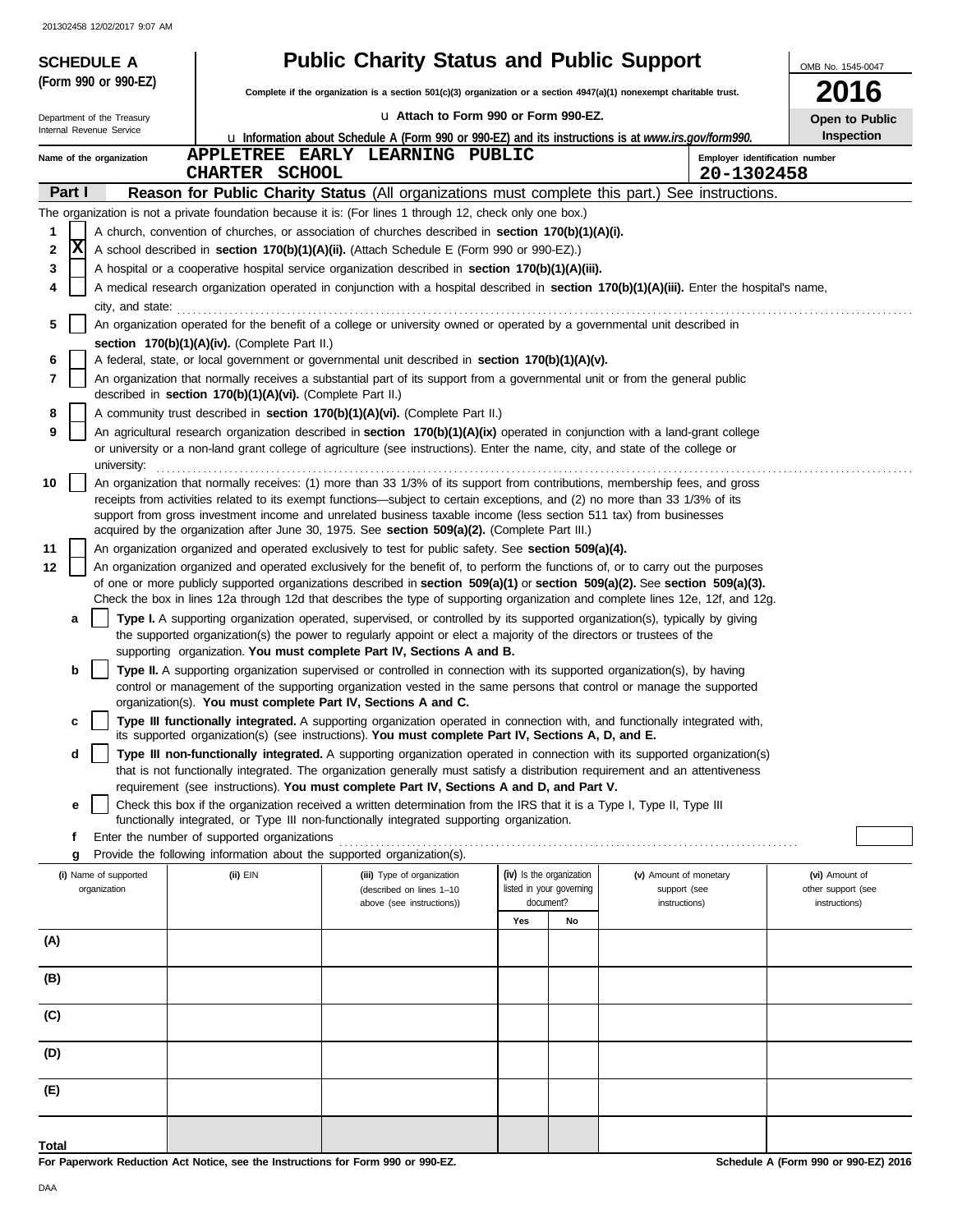#### (Explain in Part VI.) . . . . . . . . . . . . . . . . . . . . . . governmental unit or publicly **Section A. Public Support Total support.** Add lines 7 through 10 loss from the sale of capital assets Other income. Do not include gain or is regularly carried on . . . . . . . . . . . . . . . . . . . . activities, whether or not the business Net income from unrelated business rents, royalties and income from similar payments received on securities loans. Gross income from interest, dividends, line 1 that exceeds 2% of the amount supported organization) included on each person (other than a The portion of total contributions by **Total.** Add lines 1 through 3 .............. The value of services or facilities to or expended on its behalf ............. organization's benefit and either paid Tax revenues levied for the **First five years.** If the Form 990 is for the organization's first, second, third, fourth, or fifth tax year as a section 501(c)(3) Gross receipts from related activities, etc. (see instructions) . . . . . . . . . . . . . . . . . . . . . . . . . . . . . . . . . . . . . . . . . . . . . . . . . . . . . . . . . . . . . . . . . . . . . . . Amounts from line 4 . . . . . . . . . . . . . . . . . . . . . **Public support.** Subtract line 5 from line 4. include any "unusual grants.") . . . . . . . . . . . membership fees received. (Do not Gifts, grants, contributions, and Schedule A (Form 990 or 990-EZ) 2016 **APPLETREE EARLY LEARNING PUBLIC** 20-1302458 Page 2 **13 12 11 9 8 6 4 3 2 1 (a)** 2012 **(b)** 2013 **(c)** 2014 **(d)** 2015 **(e)** 2016 (Complete only if you checked the box on line 5, 7, or 8 of Part I or if the organization failed to qualify under **Part II Support Schedule for Organizations Described in Sections 170(b)(1)(A)(iv) and 170(b)(1)(A)(vi)** Calendar year (or fiscal year beginning in) **(a)** 2012 **(b)** 2013 **(c)** 2014 **(d)** 2015 **(e)** 2016 **(f)** Total furnished by a governmental unit to the organization without charge .............. **5 Section B. Total Support 7** sources . . . . . . . . . . . . . . . . . . . . . . . . . . . . . . . . . . **10** organization, check this box and stop here **12** Calendar year (or fiscal year beginning in)  $\bf{u}$  (a) 2012 (b) 2013 (c) 2014 (d) 2015 (e) 2016 (f) Total Part III. If the organization fails to qualify under the tests listed below, please complete Part III.) **(a)** 2012 shown on line 11, column  $(f)$   $\ldots$   $\ldots$  . . . . . . . u **(b)** 2013 **(c)** 2014 **(d)** 2015 **(e)** 2016 u 201302458 12/02/2017 9:07 AM

|     | <u>organization, check this box and stop nere measure the control control control of the control of the control of the control of the control of the control of the control of the control of the control of the control of the </u><br>Section C. Computation of Public Support Percentage |    |   |  |  |  |  |  |  |  |  |
|-----|---------------------------------------------------------------------------------------------------------------------------------------------------------------------------------------------------------------------------------------------------------------------------------------------|----|---|--|--|--|--|--|--|--|--|
| 14  |                                                                                                                                                                                                                                                                                             | 14 | % |  |  |  |  |  |  |  |  |
| 15  |                                                                                                                                                                                                                                                                                             | 15 | % |  |  |  |  |  |  |  |  |
| 16a | 33 1/3% support test-2016. If the organization did not check the box on line 13, and line 14 is 33 1/3% or more, check this                                                                                                                                                                 |    |   |  |  |  |  |  |  |  |  |
|     | box and <b>stop here.</b> The organization qualifies as a publicly supported organization                                                                                                                                                                                                   |    |   |  |  |  |  |  |  |  |  |
| b   | 33 1/3% support test—2015. If the organization did not check a box on line 13 or 16a, and line 15 is 33 1/3% or more, check                                                                                                                                                                 |    |   |  |  |  |  |  |  |  |  |
|     | this box and <b>stop here.</b> The organization qualifies as a publicly supported organization                                                                                                                                                                                              |    |   |  |  |  |  |  |  |  |  |
| 17a | 10%-facts-and-circumstances test-2016. If the organization did not check a box on line 13, 16a, or 16b, and line 14 is                                                                                                                                                                      |    |   |  |  |  |  |  |  |  |  |
|     | 10% or more, and if the organization meets the "facts-and-circumstances" test, check this box and <b>stop here.</b> Explain in                                                                                                                                                              |    |   |  |  |  |  |  |  |  |  |
|     | Part VI how the organization meets the "facts-and-circumstances" test. The organization qualifies as a publicly supported<br>organization                                                                                                                                                   |    |   |  |  |  |  |  |  |  |  |
| b   | 10%-facts-and-circumstances test-2015. If the organization did not check a box on line 13, 16a, 16b, or 17a, and line                                                                                                                                                                       |    |   |  |  |  |  |  |  |  |  |
|     | 15 is 10% or more, and if the organization meets the "facts-and-circumstances" test, check this box and <b>stop here.</b>                                                                                                                                                                   |    |   |  |  |  |  |  |  |  |  |
|     | Explain in Part VI how the organization meets the "facts-and-circumstances" test. The organization qualifies as a publicly                                                                                                                                                                  |    |   |  |  |  |  |  |  |  |  |
|     | supported organization                                                                                                                                                                                                                                                                      |    |   |  |  |  |  |  |  |  |  |
| 18  | <b>Private foundation.</b> If the organization did not check a box on line 13, 16a, 16b, 17a, or 17b, check this box and see                                                                                                                                                                |    |   |  |  |  |  |  |  |  |  |
|     | instructions                                                                                                                                                                                                                                                                                |    |   |  |  |  |  |  |  |  |  |

**Schedule A (Form 990 or 990-EZ) 2016**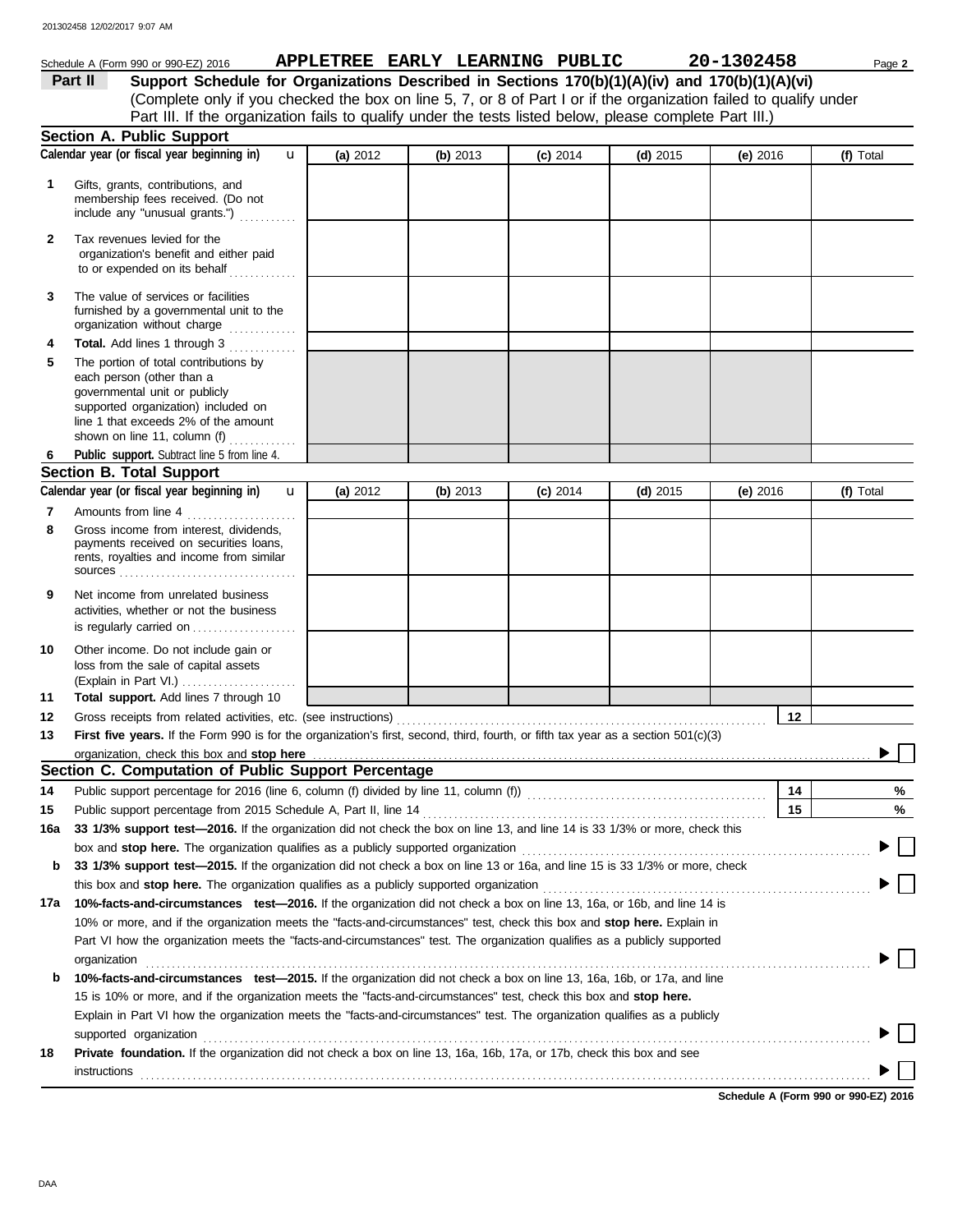## Schedule A (Form 990 or 990-EZ) 2016 **APPLETREE EARLY LEARNING PUBLIC** 20-1302458 Page 3

### **Part III Support Schedule for Organizations Described in Section 509(a)(2)**

(Complete only if you checked the box on line 10 of Part I or if the organization failed to qualify under Part II. If the organization fails to qualify under the tests listed below, please complete Part II.)

|     | <b>Section A. Public Support</b>                                                                                                                                                      |            |            |            |            |          |           |
|-----|---------------------------------------------------------------------------------------------------------------------------------------------------------------------------------------|------------|------------|------------|------------|----------|-----------|
|     | Calendar year (or fiscal year beginning in)<br>$\mathbf{u}$                                                                                                                           | (a) 2012   | (b) 2013   | $(c)$ 2014 | $(d)$ 2015 | (e) 2016 | (f) Total |
| 1   | Gifts, grants, contributions, and membership<br>fees received. (Do not include any "unusual grants.")                                                                                 |            |            |            |            |          |           |
| 2   | Gross receipts from admissions, merchandise<br>sold or services performed, or facilities<br>furnished in any activity that is related to the<br>organization's tax-exempt purpose     |            |            |            |            |          |           |
| 3   | Gross receipts from activities that are not an<br>unrelated trade or business under section 513                                                                                       |            |            |            |            |          |           |
| 4   | Tax revenues levied for the<br>organization's benefit and either paid<br>to or expended on its behalf                                                                                 |            |            |            |            |          |           |
| 5   | The value of services or facilities<br>furnished by a governmental unit to the<br>organization without charge                                                                         |            |            |            |            |          |           |
| 6   | <b>Total.</b> Add lines 1 through 5<br>.                                                                                                                                              |            |            |            |            |          |           |
|     | <b>7a</b> Amounts included on lines 1, 2, and 3<br>received from disqualified persons                                                                                                 |            |            |            |            |          |           |
| b   | Amounts included on lines 2 and 3<br>received from other than disqualified<br>persons that exceed the greater of \$5,000<br>or 1% of the amount on line 13 for the year<br>$\sim 100$ |            |            |            |            |          |           |
| c   | Add lines 7a and 7b<br>.                                                                                                                                                              |            |            |            |            |          |           |
| 8   | Public support. (Subtract line 7c from                                                                                                                                                |            |            |            |            |          |           |
|     | line 6.) $\frac{1}{2}$                                                                                                                                                                |            |            |            |            |          |           |
|     | <b>Section B. Total Support</b><br>Calendar year (or fiscal year beginning in)                                                                                                        |            |            |            |            |          |           |
|     | $\mathbf{u}$                                                                                                                                                                          | (a) $2012$ | (b) $2013$ | $(c)$ 2014 | $(d)$ 2015 | (e) 2016 | (f) Total |
| 9   | Amounts from line 6                                                                                                                                                                   |            |            |            |            |          |           |
| 10a | Gross income from interest, dividends,<br>payments received on securities loans, rents,<br>royalties and income from similar sources                                                  |            |            |            |            |          |           |
| b   | Unrelated business taxable income (less<br>section 511 taxes) from businesses<br>acquired after June 30, 1975                                                                         |            |            |            |            |          |           |
| c   | Add lines 10a and 10b                                                                                                                                                                 |            |            |            |            |          |           |
| 11  | Net income from unrelated business<br>activities not included in line 10b, whether<br>or not the business is regularly carried on                                                     |            |            |            |            |          |           |
|     | 12 Other income. Do not include gain or<br>loss from the sale of capital assets<br>(Explain in Part VI.)                                                                              |            |            |            |            |          |           |
| 13  | Total support. (Add lines 9, 10c, 11,<br>and 12.)                                                                                                                                     |            |            |            |            |          |           |
| 14  | .<br>First five years. If the Form 990 is for the organization's first, second, third, fourth, or fifth tax year as a section 501(c)(3)                                               |            |            |            |            |          |           |
|     | organization, check this box and stop here                                                                                                                                            |            |            |            |            |          |           |
|     | Section C. Computation of Public Support Percentage                                                                                                                                   |            |            |            |            |          |           |
| 15  | Public support percentage for 2016 (line 8, column (f) divided by line 13, column (f)) [[[[[[[[[[[[[[[[[[[[[[                                                                         |            |            |            |            | 15       | %         |
| 16  |                                                                                                                                                                                       |            |            |            |            | 16       | %         |
|     | Section D. Computation of Investment Income Percentage                                                                                                                                |            |            |            |            |          |           |
| 17  |                                                                                                                                                                                       |            |            |            |            | 17       | %         |
| 18  | Investment income percentage from 2015 Schedule A, Part III, line 17                                                                                                                  |            |            |            |            | 18       | %         |
| 19a | 33 1/3% support tests—2016. If the organization did not check the box on line 14, and line 15 is more than 33 1/3%, and line                                                          |            |            |            |            |          |           |
|     |                                                                                                                                                                                       |            |            |            |            |          | l.        |
| b   | 33 1/3% support tests-2015. If the organization did not check a box on line 14 or line 19a, and line 16 is more than 33 1/3%, and                                                     |            |            |            |            |          |           |
|     |                                                                                                                                                                                       |            |            |            |            |          |           |
| 20  |                                                                                                                                                                                       |            |            |            |            |          |           |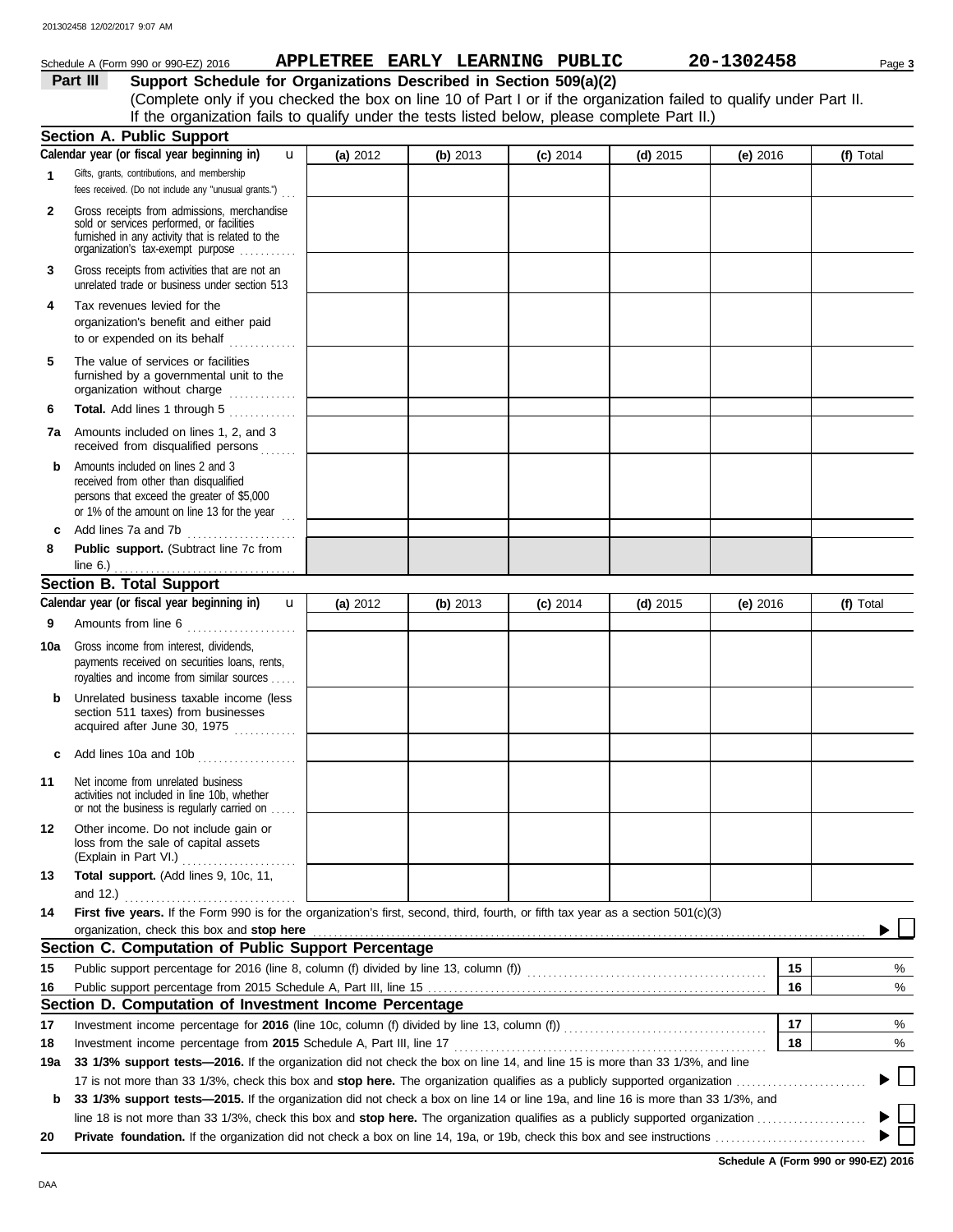|     | APPLETREE EARLY LEARNING PUBLIC<br>Schedule A (Form 990 or 990-EZ) 2016                                                                                                                                                                   | 20-1302458      |     | Page 4 |
|-----|-------------------------------------------------------------------------------------------------------------------------------------------------------------------------------------------------------------------------------------------|-----------------|-----|--------|
|     | <b>Supporting Organizations</b><br>Part IV                                                                                                                                                                                                |                 |     |        |
|     | (Complete only if you checked a box in line 12 on Part I. If you checked 12a of Part I, complete Sections A                                                                                                                               |                 |     |        |
|     | and B. If you checked 12b of Part I, complete Sections A and C. If you checked 12c of Part I, complete                                                                                                                                    |                 |     |        |
|     | Sections A, D, and E. If you checked 12d of Part I, complete Sections A and D, and complete Part V.)                                                                                                                                      |                 |     |        |
|     | Section A. All Supporting Organizations                                                                                                                                                                                                   |                 |     |        |
|     |                                                                                                                                                                                                                                           |                 | Yes | No     |
| 1   | Are all of the organization's supported organizations listed by name in the organization's governing<br>documents? If "No," describe in Part VI how the supported organizations are designated. If designated by                          |                 |     |        |
|     | class or purpose, describe the designation. If historic and continuing relationship, explain.                                                                                                                                             | 1               |     |        |
| 2   | Did the organization have any supported organization that does not have an IRS determination of status                                                                                                                                    |                 |     |        |
|     | under section $509(a)(1)$ or (2)? If "Yes," explain in Part VI how the organization determined that the supported                                                                                                                         |                 |     |        |
|     | organization was described in section 509(a)(1) or (2).                                                                                                                                                                                   | $\mathbf{2}$    |     |        |
| За  | Did the organization have a supported organization described in section $501(c)(4)$ , (5), or (6)? If "Yes," answer                                                                                                                       |                 |     |        |
|     | $(b)$ and $(c)$ below.                                                                                                                                                                                                                    | 3a              |     |        |
| b   | Did the organization confirm that each supported organization qualified under section 501(c)(4), (5), or (6) and                                                                                                                          |                 |     |        |
|     | satisfied the public support tests under section $509(a)(2)?$ If "Yes," describe in Part VI when and how the                                                                                                                              |                 |     |        |
|     | organization made the determination.                                                                                                                                                                                                      | 3b              |     |        |
| c   | Did the organization ensure that all support to such organizations was used exclusively for section $170(c)(2)(B)$                                                                                                                        |                 |     |        |
|     | purposes? If "Yes," explain in Part VI what controls the organization put in place to ensure such use.                                                                                                                                    | 3c              |     |        |
| 4a  | Was any supported organization not organized in the United States ("foreign supported organization")? If                                                                                                                                  |                 |     |        |
|     | "Yes," and if you checked 12a or 12b in Part I, answer (b) and (c) below.                                                                                                                                                                 | 4a              |     |        |
| b   | Did the organization have ultimate control and discretion in deciding whether to make grants to the foreign                                                                                                                               |                 |     |        |
|     | supported organization? If "Yes," describe in Part VI how the organization had such control and discretion                                                                                                                                |                 |     |        |
|     | despite being controlled or supervised by or in connection with its supported organizations.                                                                                                                                              | 4b              |     |        |
| c   | Did the organization support any foreign supported organization that does not have an IRS determination                                                                                                                                   |                 |     |        |
|     | under sections $501(c)(3)$ and $509(a)(1)$ or $(2)?$ If "Yes," explain in Part VI what controls the organization used<br>to ensure that all support to the foreign supported organization was used exclusively for section $170(c)(2)(B)$ |                 |     |        |
|     | purposes.                                                                                                                                                                                                                                 | 4c              |     |        |
| 5a  | Did the organization add, substitute, or remove any supported organizations during the tax year? If "Yes,"                                                                                                                                |                 |     |        |
|     | answer (b) and (c) below (if applicable). Also, provide detail in Part VI, including (i) the names and EIN                                                                                                                                |                 |     |        |
|     | numbers of the supported organizations added, substituted, or removed; (ii) the reasons for each such action;                                                                                                                             |                 |     |        |
|     | (iii) the authority under the organization's organizing document authorizing such action; and (iv) how the action                                                                                                                         |                 |     |        |
|     | was accomplished (such as by amendment to the organizing document).                                                                                                                                                                       | 5а              |     |        |
| b   | Type I or Type II only. Was any added or substituted supported organization part of a class already                                                                                                                                       |                 |     |        |
|     | designated in the organization's organizing document?                                                                                                                                                                                     | 5b              |     |        |
| c   | Substitutions only. Was the substitution the result of an event beyond the organization's control?                                                                                                                                        | 5c              |     |        |
| 6   | Did the organization provide support (whether in the form of grants or the provision of services or facilities) to                                                                                                                        |                 |     |        |
|     | anyone other than (i) its supported organizations, (ii) individuals that are part of the charitable class benefited                                                                                                                       |                 |     |        |
|     | by one or more of its supported organizations, or (iii) other supporting organizations that also support or                                                                                                                               |                 |     |        |
|     | benefit one or more of the filing organization's supported organizations? If "Yes," provide detail in Part VI.                                                                                                                            | 6               |     |        |
| 7   | Did the organization provide a grant, loan, compensation, or other similar payment to a substantial contributor<br>(defined in section 4958(c)(3)(C)), a family member of a substantial contributor, or a 35% controlled entity with      |                 |     |        |
|     | regard to a substantial contributor? If "Yes," complete Part I of Schedule L (Form 990 or 990-EZ).                                                                                                                                        | 7               |     |        |
| 8   | Did the organization make a loan to a disqualified person (as defined in section 4958) not described in line 7?                                                                                                                           |                 |     |        |
|     | If "Yes," complete Part I of Schedule L (Form 990 or 990-EZ).                                                                                                                                                                             | 8               |     |        |
| 9а  | Was the organization controlled directly or indirectly at any time during the tax year by one or more                                                                                                                                     |                 |     |        |
|     | disqualified persons as defined in section 4946 (other than foundation managers and organizations described                                                                                                                               |                 |     |        |
|     | in section $509(a)(1)$ or $(2)$ ? If "Yes," provide detail in Part VI.                                                                                                                                                                    | 9a              |     |        |
| b   | Did one or more disqualified persons (as defined in line 9a) hold a controlling interest in any entity in which                                                                                                                           |                 |     |        |
|     | the supporting organization had an interest? If "Yes," provide detail in Part VI.                                                                                                                                                         | 9b              |     |        |
| c   | Did a disqualified person (as defined in line 9a) have an ownership interest in, or derive any personal benefit                                                                                                                           |                 |     |        |
|     | from, assets in which the supporting organization also had an interest? If "Yes," provide detail in Part VI.                                                                                                                              | 9с              |     |        |
| 10a | Was the organization subject to the excess business holdings rules of section 4943 because of section                                                                                                                                     |                 |     |        |
|     | 4943(f) (regarding certain Type II supporting organizations, and all Type III non-functionally integrated                                                                                                                                 |                 |     |        |
|     | supporting organizations)? If "Yes," answer 10b below.                                                                                                                                                                                    | 10a             |     |        |
| b   | Did the organization have any excess business holdings in the tax year? (Use Schedule C, Form 4720, to<br>determine whether the organization had excess business holdings.)                                                               | 10 <sub>b</sub> |     |        |
|     |                                                                                                                                                                                                                                           |                 |     |        |

**Schedule A (Form 990 or 990-EZ) 2016**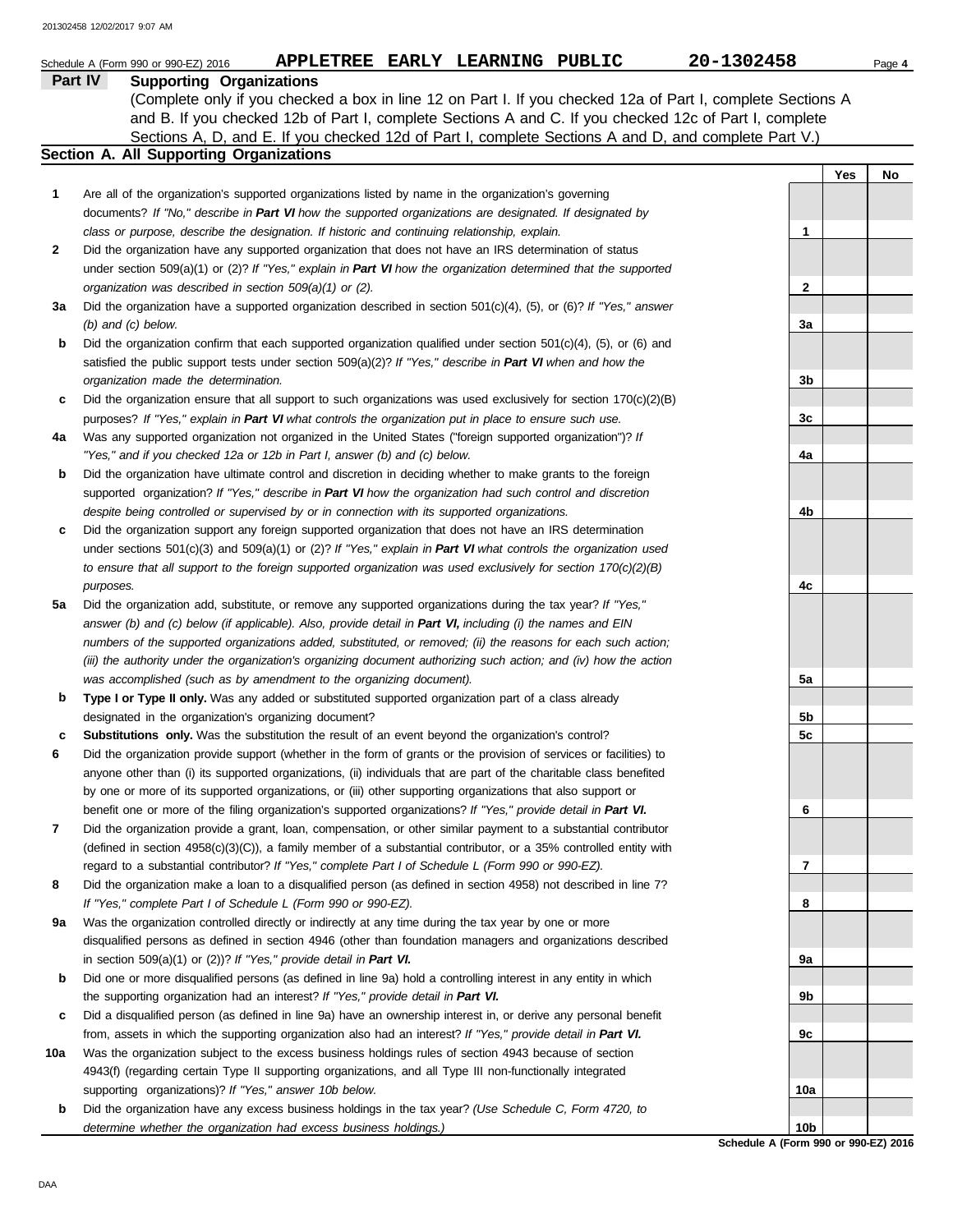|         | 20-1302458<br>APPLETREE EARLY LEARNING PUBLIC<br>Schedule A (Form 990 or 990-EZ) 2016                                             |                 |     | Page 5 |
|---------|-----------------------------------------------------------------------------------------------------------------------------------|-----------------|-----|--------|
| Part IV | <b>Supporting Organizations (continued)</b>                                                                                       |                 |     |        |
|         |                                                                                                                                   |                 | Yes | No     |
| 11      | Has the organization accepted a gift or contribution from any of the following persons?                                           |                 |     |        |
| а       | A person who directly or indirectly controls, either alone or together with persons described in (b) and (c)                      |                 |     |        |
|         | below, the governing body of a supported organization?                                                                            | 11a             |     |        |
| b       | A family member of a person described in (a) above?                                                                               | 11 <sub>b</sub> |     |        |
| c       | A 35% controlled entity of a person described in (a) or (b) above? If "Yes" to a, b, or c, provide detail in Part VI.             | 11c             |     |        |
|         | <b>Section B. Type I Supporting Organizations</b>                                                                                 |                 |     |        |
|         |                                                                                                                                   |                 | Yes | No     |
| 1       | Did the directors, trustees, or membership of one or more supported organizations have the power to                               |                 |     |        |
|         | regularly appoint or elect at least a majority of the organization's directors or trustees at all times during the                |                 |     |        |
|         | tax year? If "No," describe in Part VI how the supported organization(s) effectively operated, supervised, or                     |                 |     |        |
|         | controlled the organization's activities. If the organization had more than one supported organization,                           |                 |     |        |
|         | describe how the powers to appoint and/or remove directors or trustees were allocated among the supported                         |                 |     |        |
|         | organizations and what conditions or restrictions, if any, applied to such powers during the tax year.                            | 1               |     |        |
| 2       | Did the organization operate for the benefit of any supported organization other than the supported                               |                 |     |        |
|         | organization(s) that operated, supervised, or controlled the supporting organization? If "Yes," explain in Part                   |                 |     |        |
|         | VI how providing such benefit carried out the purposes of the supported organization(s) that operated,                            |                 |     |        |
|         | supervised, or controlled the supporting organization.                                                                            | $\mathbf{2}$    |     |        |
|         | Section C. Type II Supporting Organizations                                                                                       |                 |     |        |
|         |                                                                                                                                   |                 | Yes | No     |
| 1       | Were a majority of the organization's directors or trustees during the tax year also a majority of the directors                  |                 |     |        |
|         | or trustees of each of the organization's supported organization(s)? If "No," describe in Part VI how control                     |                 |     |        |
|         | or management of the supporting organization was vested in the same persons that controlled or managed                            |                 |     |        |
|         | the supported organization(s).                                                                                                    | 1               |     |        |
|         | Section D. All Type III Supporting Organizations                                                                                  |                 |     |        |
|         |                                                                                                                                   |                 | Yes | No     |
| 1       | Did the organization provide to each of its supported organizations, by the last day of the fifth month of the                    |                 |     |        |
|         | organization's tax year, (i) a written notice describing the type and amount of support provided during the prior tax             |                 |     |        |
|         | year, (ii) a copy of the Form 990 that was most recently filed as of the date of notification, and (iii) copies of the            |                 |     |        |
|         | organization's governing documents in effect on the date of notification, to the extent not previously provided?                  | 1               |     |        |
| 2       | Were any of the organization's officers, directors, or trustees either (i) appointed or elected by the supported                  |                 |     |        |
|         | organization(s) or (ii) serving on the governing body of a supported organization? If "No," explain in Part VI how                |                 |     |        |
|         |                                                                                                                                   |                 |     |        |
|         | the organization maintained a close and continuous working relationship with the supported organization(s).                       | 2               |     |        |
| 3       | By reason of the relationship described in (2), did the organization's supported organizations have a                             |                 |     |        |
|         | significant voice in the organization's investment policies and in directing the use of the organization's                        |                 |     |        |
|         | income or assets at all times during the tax year? If "Yes," describe in Part VI the role the organization's                      |                 |     |        |
|         | supported organizations played in this regard.<br>Section E. Type III Functionally-Integrated Supporting Organizations            | 3               |     |        |
|         |                                                                                                                                   |                 |     |        |
| 1       | Check the box next to the method that the organization used to satisfy the Integral Part Test during the year (see instructions). |                 |     |        |
| a       | The organization satisfied the Activities Test. Complete line 2 below.                                                            |                 |     |        |
| b       | The organization is the parent of each of its supported organizations. Complete line 3 below.                                     |                 |     |        |
| c       | The organization supported a governmental entity. Describe in Part VI how you supported a government entity (see instructions).   |                 |     |        |
|         |                                                                                                                                   |                 |     |        |
| 2       | Activities Test. Answer (a) and (b) below.                                                                                        |                 | Yes | No     |
| а       | Did substantially all of the organization's activities during the tax year directly further the exempt purposes of                |                 |     |        |
|         | the supported organization(s) to which the organization was responsive? If "Yes," then in Part VI identify                        |                 |     |        |
|         | those supported organizations and explain how these activities directly furthered their exempt purposes,                          |                 |     |        |
|         | how the organization was responsive to those supported organizations, and how the organization determined                         |                 |     |        |
|         | that these activities constituted substantially all of its activities.                                                            | 2a              |     |        |
| b       | Did the activities described in (a) constitute activities that, but for the organization's involvement, one or more               |                 |     |        |
|         | of the organization's supported organization(s) would have been engaged in? If "Yes," explain in Part VI the                      |                 |     |        |
|         | reasons for the organization's position that its supported organization(s) would have engaged in these                            |                 |     |        |
|         | activities but for the organization's involvement.                                                                                | 2b              |     |        |
| 3       | Parent of Supported Organizations. Answer (a) and (b) below.                                                                      |                 |     |        |
| а       | Did the organization have the power to regularly appoint or elect a majority of the officers, directors, or                       |                 |     |        |
|         | trustees of each of the supported organizations? Provide details in Part VI.                                                      | За              |     |        |
| b       | Did the organization exercise a substantial degree of direction over the policies, programs, and activities of each               |                 |     |        |
|         | of its supported organizations? If "Yes," describe in Part VI the role played by the organization in this regard.                 | 3b              |     |        |

DAA **Schedule A (Form 990 or 990-EZ) 2016**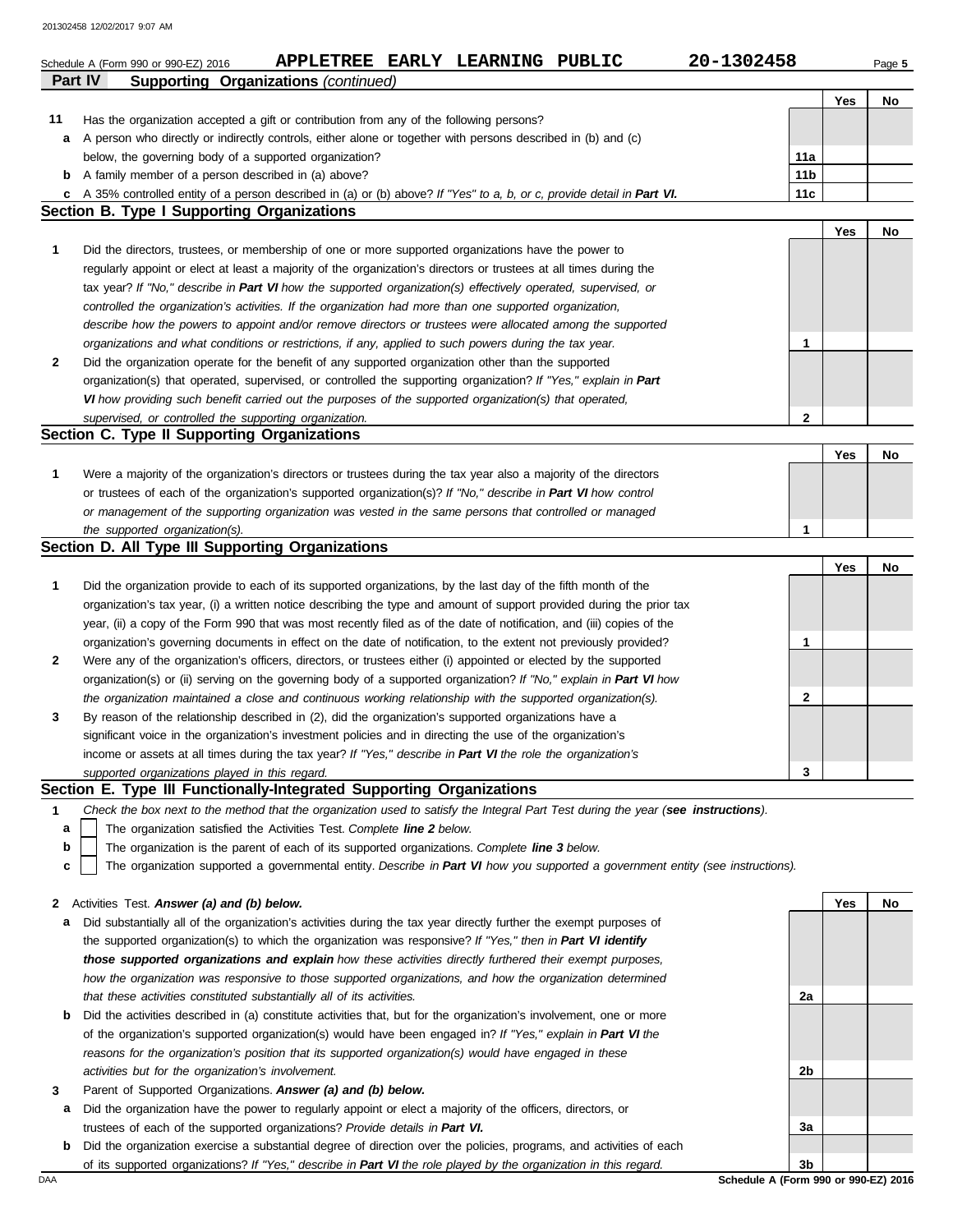| APPLETREE EARLY LEARNING PUBLIC<br>Schedule A (Form 990 or 990-EZ) 2016                                                               |                | 20-1302458     | Page 6                         |
|---------------------------------------------------------------------------------------------------------------------------------------|----------------|----------------|--------------------------------|
| <b>Part V</b><br>Type III Non-Functionally Integrated 509(a)(3) Supporting Organizations                                              |                |                |                                |
| 1<br>Check here if the organization satisfied the Integral Part Test as a qualifying trust on Nov. 20, 1970 (explain in Part VI). See |                |                |                                |
| <b>instructions.</b> All other Type III non-functionally integrated supporting organizations must complete Sections A through E.      |                |                |                                |
| Section A - Adjusted Net Income                                                                                                       |                | (A) Prior Year | (B) Current Year<br>(optional) |
| Net short-term capital gain<br>1                                                                                                      | 1              |                |                                |
| $\mathbf{2}$<br>Recoveries of prior-year distributions                                                                                | $\mathbf{2}$   |                |                                |
| 3<br>Other gross income (see instructions)                                                                                            | 3              |                |                                |
| 4<br>Add lines 1 through 3.                                                                                                           | 4              |                |                                |
| 5<br>Depreciation and depletion                                                                                                       | 5              |                |                                |
| Portion of operating expenses paid or incurred for production or<br>6                                                                 |                |                |                                |
| collection of gross income or for management, conservation, or                                                                        |                |                |                                |
| maintenance of property held for production of income (see instructions)                                                              | 6              |                |                                |
| $\mathbf{7}$<br>Other expenses (see instructions)                                                                                     | $\overline{7}$ |                |                                |
| 8<br>Adjusted Net Income (subtract lines 5, 6 and 7 from line 4).                                                                     | 8              |                |                                |
| Section B - Minimum Asset Amount                                                                                                      |                | (A) Prior Year | (B) Current Year<br>(optional) |
| Aggregate fair market value of all non-exempt-use assets (see<br>1                                                                    |                |                |                                |
| instructions for short tax year or assets held for part of year):                                                                     |                |                |                                |
| Average monthly value of securities<br>a                                                                                              | 1a             |                |                                |
| b<br>Average monthly cash balances                                                                                                    | 1b             |                |                                |
| Fair market value of other non-exempt-use assets<br>c                                                                                 | 1c             |                |                                |
| <b>Total</b> (add lines 1a, 1b, and 1c)<br>d                                                                                          | 1d             |                |                                |
| Discount claimed for blockage or other<br>е                                                                                           |                |                |                                |
| factors (explain in detail in <b>Part VI)</b> :                                                                                       |                |                |                                |
| $\mathbf{2}$<br>Acquisition indebtedness applicable to non-exempt-use assets                                                          | $\mathbf{2}$   |                |                                |
| 3<br>Subtract line 2 from line 1d.                                                                                                    | 3              |                |                                |
| Cash deemed held for exempt use. Enter 1-1/2% of line 3 (for greater amount,<br>4                                                     |                |                |                                |
| see instructions).                                                                                                                    | 4              |                |                                |
| 5<br>Net value of non-exempt-use assets (subtract line 4 from line 3)                                                                 | 5              |                |                                |
| Multiply line 5 by .035.<br>6                                                                                                         | 6              |                |                                |
| 7<br>Recoveries of prior-year distributions                                                                                           | $\overline{7}$ |                |                                |
| 8<br>Minimum Asset Amount (add line 7 to line 6)                                                                                      | 8              |                |                                |
| Section C - Distributable Amount                                                                                                      |                |                | <b>Current Year</b>            |
| Adjusted net income for prior year (from Section A, line 8, Column A)<br>1                                                            | 1              |                |                                |
| $\mathbf{2}$<br>Enter 85% of line 1.                                                                                                  | $\mathbf 2$    |                |                                |
| 3<br>Minimum asset amount for prior year (from Section B, line 8, Column A)                                                           | 3              |                |                                |
| 4<br>Enter greater of line 2 or line 3.                                                                                               | 4              |                |                                |
| 5<br>Income tax imposed in prior year                                                                                                 | 5              |                |                                |
| 6<br><b>Distributable Amount.</b> Subtract line 5 from line 4, unless subject to                                                      |                |                |                                |
| emergency temporary reduction (see instructions).                                                                                     | 6              |                |                                |

**7** | Check here if the current year is the organization's first as a non-functionally integrated Type III supporting organization (see instructions).

**Schedule A (Form 990 or 990-EZ) 2016**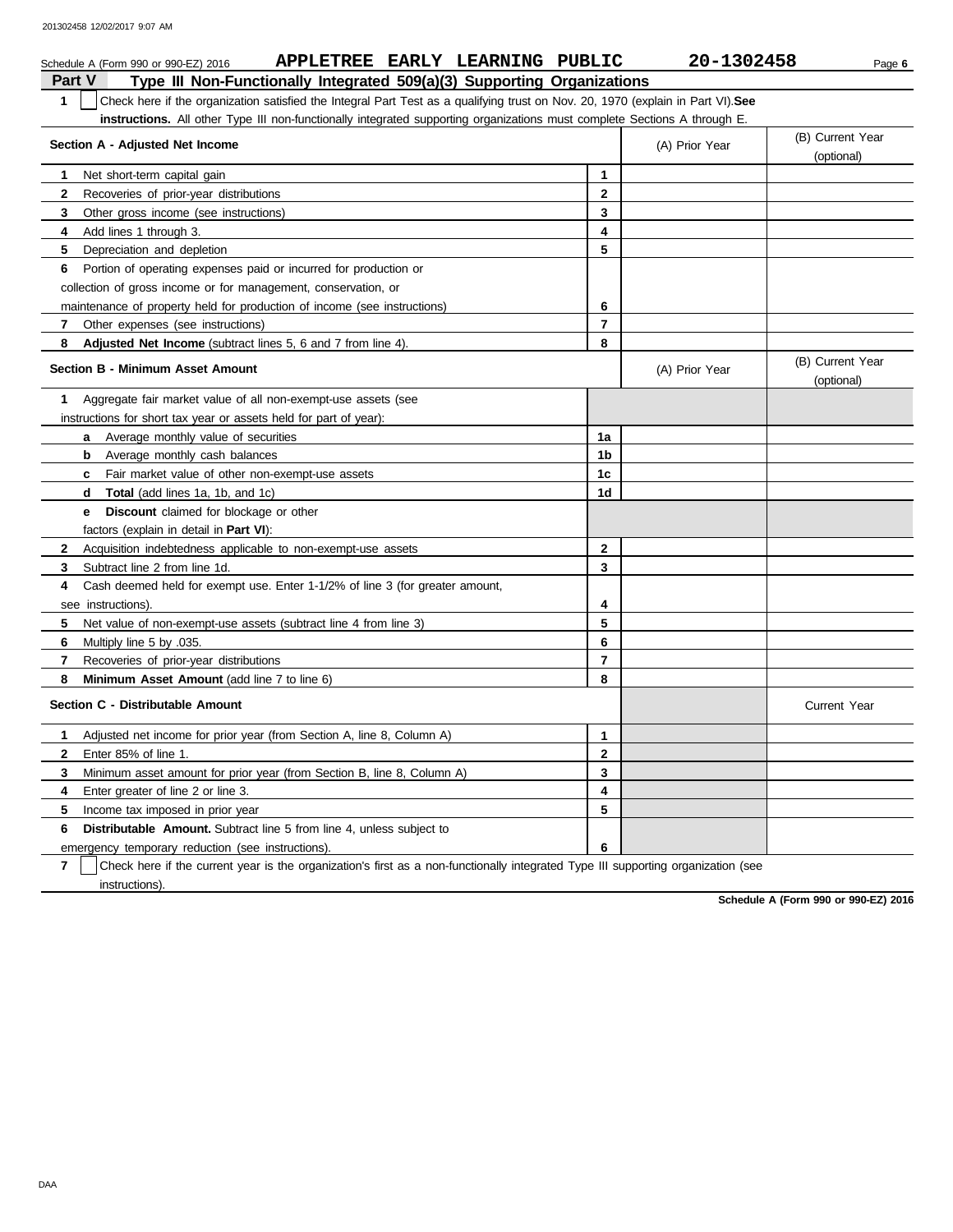|               | APPLETREE EARLY LEARNING PUBLIC<br>Schedule A (Form 990 or 990-EZ) 2016                                         |                                    | 20-1302458                         | Page 7                        |
|---------------|-----------------------------------------------------------------------------------------------------------------|------------------------------------|------------------------------------|-------------------------------|
| <b>Part V</b> | Type III Non-Functionally Integrated 509(a)(3) Supporting Organizations (continued)                             |                                    |                                    |                               |
|               | <b>Section D - Distributions</b>                                                                                |                                    |                                    | <b>Current Year</b>           |
| 1             | Amounts paid to supported organizations to accomplish exempt purposes                                           |                                    |                                    |                               |
| $\mathbf{2}$  | Amounts paid to perform activity that directly furthers exempt purposes of supported                            |                                    |                                    |                               |
|               | organizations, in excess of income from activity                                                                |                                    |                                    |                               |
| 3             | Administrative expenses paid to accomplish exempt purposes of supported organizations                           |                                    |                                    |                               |
| 4             | Amounts paid to acquire exempt-use assets                                                                       |                                    |                                    |                               |
| 5             | Qualified set-aside amounts (prior IRS approval required)                                                       |                                    |                                    |                               |
| 6             | Other distributions (describe in <b>Part VI</b> ). See instructions.                                            |                                    |                                    |                               |
| 7             | <b>Total annual distributions.</b> Add lines 1 through 6.                                                       |                                    |                                    |                               |
| 8             | Distributions to attentive supported organizations to which the organization is responsive                      |                                    |                                    |                               |
|               | (provide details in <b>Part VI</b> ). See instructions.                                                         |                                    |                                    |                               |
| 9             | Distributable amount for 2016 from Section C, line 6                                                            |                                    |                                    |                               |
| 10            | Line 8 amount divided by Line 9 amount                                                                          |                                    |                                    |                               |
|               | Section E - Distribution Allocations (see instructions)                                                         | (i)<br><b>Excess Distributions</b> | (iii)<br><b>Underdistributions</b> | (iii)<br><b>Distributable</b> |
|               |                                                                                                                 |                                    | Pre-2016                           | Amount for 2016               |
| 1             | Distributable amount for 2016 from Section C, line 6                                                            |                                    |                                    |                               |
|               | Underdistributions, if any, for years prior to 2016                                                             |                                    |                                    |                               |
| $\mathbf{2}$  | (reasonable cause required-explain in Part VI). See                                                             |                                    |                                    |                               |
|               | instructions.                                                                                                   |                                    |                                    |                               |
| 3             | Excess distributions carryover, if any, to 2016:                                                                |                                    |                                    |                               |
| a             |                                                                                                                 |                                    |                                    |                               |
| b             |                                                                                                                 |                                    |                                    |                               |
|               |                                                                                                                 |                                    |                                    |                               |
|               | $d$ From 2014                                                                                                   |                                    |                                    |                               |
|               |                                                                                                                 |                                    |                                    |                               |
|               | f Total of lines 3a through e                                                                                   |                                    |                                    |                               |
|               | g Applied to underdistributions of prior years                                                                  |                                    |                                    |                               |
|               | h Applied to 2016 distributable amount                                                                          |                                    |                                    |                               |
| Ť.            | Carryover from 2011 not applied (see instructions)                                                              |                                    |                                    |                               |
|               | Remainder. Subtract lines 3g, 3h, and 3i from 3f.                                                               |                                    |                                    |                               |
| 4             | Distributions for 2016 from                                                                                     |                                    |                                    |                               |
|               | Section D, line 7:<br>\$                                                                                        |                                    |                                    |                               |
|               | a Applied to underdistributions of prior years                                                                  |                                    |                                    |                               |
|               | <b>b</b> Applied to 2016 distributable amount                                                                   |                                    |                                    |                               |
| 5             | <b>c</b> Remainder. Subtract lines 4a and 4b from 4<br>Remaining underdistributions for years prior to 2016, if |                                    |                                    |                               |
|               | any. Subtract lines 3g and 4a from line 2. For result                                                           |                                    |                                    |                               |
|               | greater than zero, explain in Part VI. See instructions.                                                        |                                    |                                    |                               |
| 6             | Remaining underdistributions for 2016. Subtract lines 3h                                                        |                                    |                                    |                               |
|               | and 4b from line 1. For result greater than zero, explain in                                                    |                                    |                                    |                               |
|               | Part VI. See instructions.                                                                                      |                                    |                                    |                               |
| 7             | Excess distributions carryover to 2017. Add lines 3j                                                            |                                    |                                    |                               |
|               | and 4c.                                                                                                         |                                    |                                    |                               |
| 8             | Breakdown of line 7:                                                                                            |                                    |                                    |                               |
| a             |                                                                                                                 |                                    |                                    |                               |
|               |                                                                                                                 |                                    |                                    |                               |
|               | c Excess from 2014                                                                                              |                                    |                                    |                               |
|               | d Excess from 2015                                                                                              |                                    |                                    |                               |
|               | e Excess from 2016                                                                                              |                                    |                                    |                               |

**Schedule A (Form 990 or 990-EZ) 2016**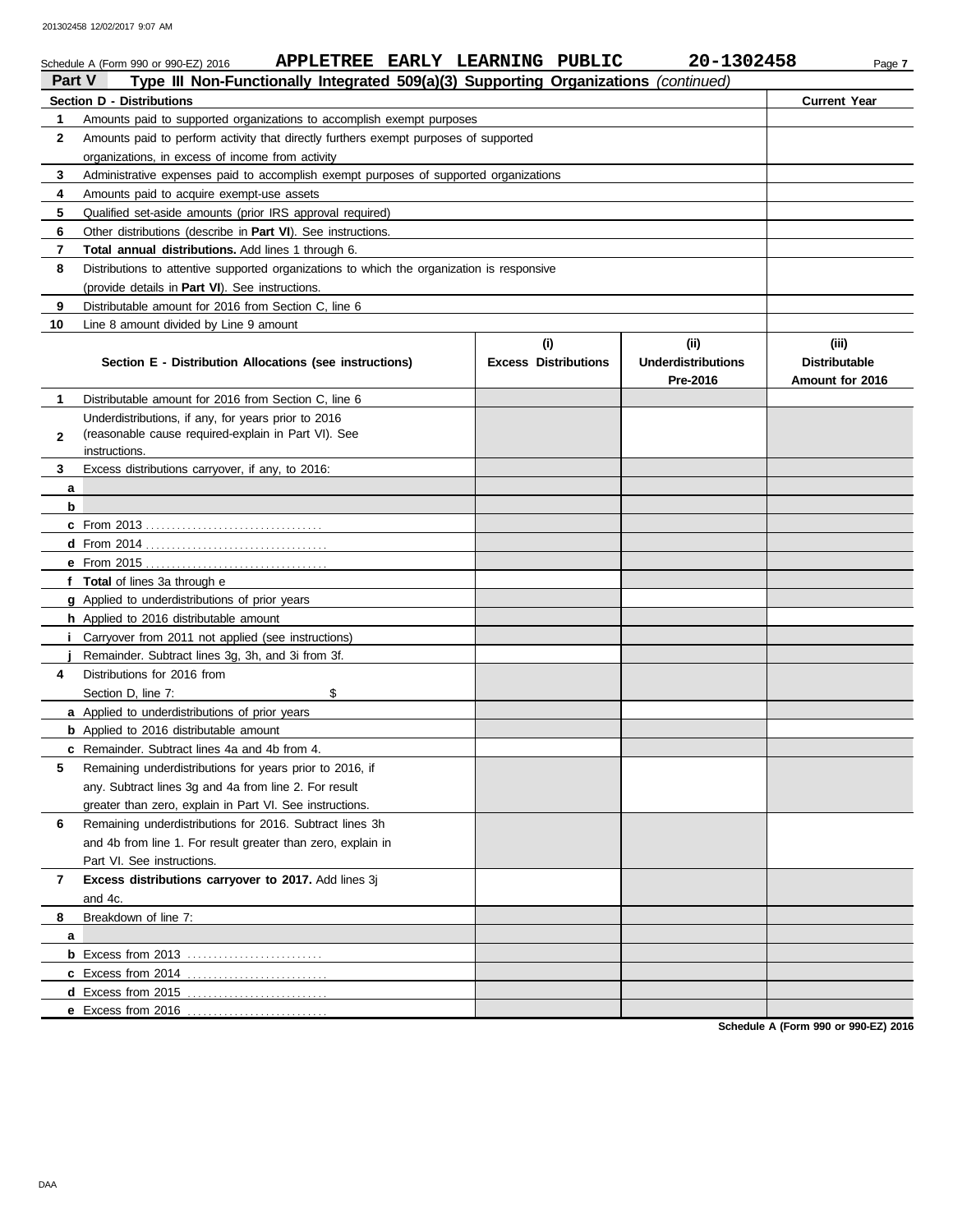| Part VI | Schedule A (Form 990 or 990-EZ) 2016 |  | APPLETREE EARLY LEARNING PUBLIC | lines 2, 5, and 6. Also complete this part for any additional information. (See instructions.) | 20-1302458<br>Supplemental Information. Provide the explanations required by Part II, line 10; Part II, line 17a or 17b; Part<br>III, line 12; Part IV, Section A, lines 1, 2, 3b, 3c, 4b, 4c, 5a, 6, 9a, 9b, 9c, 11a, 11b, and 11c; Part IV, Section<br>B, lines 1 and 2; Part IV, Section C, line 1; Part IV, Section D, lines 2 and 3; Part IV, Section E, lines 1c, 2a, 2b,<br>3a and 3b; Part V, line 1; Part V, Section B, line 1e; Part V, Section D, lines 5, 6, and 8; and Part V, Section E, | Page 8 |
|---------|--------------------------------------|--|---------------------------------|------------------------------------------------------------------------------------------------|--------------------------------------------------------------------------------------------------------------------------------------------------------------------------------------------------------------------------------------------------------------------------------------------------------------------------------------------------------------------------------------------------------------------------------------------------------------------------------------------------------|--------|
|         |                                      |  |                                 |                                                                                                |                                                                                                                                                                                                                                                                                                                                                                                                                                                                                                        |        |
|         |                                      |  |                                 |                                                                                                |                                                                                                                                                                                                                                                                                                                                                                                                                                                                                                        |        |
|         |                                      |  |                                 |                                                                                                |                                                                                                                                                                                                                                                                                                                                                                                                                                                                                                        |        |
|         |                                      |  |                                 |                                                                                                |                                                                                                                                                                                                                                                                                                                                                                                                                                                                                                        |        |
|         |                                      |  |                                 |                                                                                                |                                                                                                                                                                                                                                                                                                                                                                                                                                                                                                        |        |
|         |                                      |  |                                 |                                                                                                |                                                                                                                                                                                                                                                                                                                                                                                                                                                                                                        |        |
|         |                                      |  |                                 |                                                                                                |                                                                                                                                                                                                                                                                                                                                                                                                                                                                                                        |        |
|         |                                      |  |                                 |                                                                                                |                                                                                                                                                                                                                                                                                                                                                                                                                                                                                                        |        |
|         |                                      |  |                                 |                                                                                                |                                                                                                                                                                                                                                                                                                                                                                                                                                                                                                        |        |
|         |                                      |  |                                 |                                                                                                |                                                                                                                                                                                                                                                                                                                                                                                                                                                                                                        |        |
|         |                                      |  |                                 |                                                                                                |                                                                                                                                                                                                                                                                                                                                                                                                                                                                                                        |        |
|         |                                      |  |                                 |                                                                                                |                                                                                                                                                                                                                                                                                                                                                                                                                                                                                                        |        |
|         |                                      |  |                                 |                                                                                                |                                                                                                                                                                                                                                                                                                                                                                                                                                                                                                        |        |
|         |                                      |  |                                 |                                                                                                |                                                                                                                                                                                                                                                                                                                                                                                                                                                                                                        |        |
|         |                                      |  |                                 |                                                                                                |                                                                                                                                                                                                                                                                                                                                                                                                                                                                                                        |        |
|         |                                      |  |                                 |                                                                                                |                                                                                                                                                                                                                                                                                                                                                                                                                                                                                                        |        |
|         |                                      |  |                                 |                                                                                                |                                                                                                                                                                                                                                                                                                                                                                                                                                                                                                        |        |
|         |                                      |  |                                 |                                                                                                |                                                                                                                                                                                                                                                                                                                                                                                                                                                                                                        |        |
|         |                                      |  |                                 |                                                                                                |                                                                                                                                                                                                                                                                                                                                                                                                                                                                                                        |        |
|         |                                      |  |                                 |                                                                                                |                                                                                                                                                                                                                                                                                                                                                                                                                                                                                                        | .      |
|         |                                      |  |                                 |                                                                                                |                                                                                                                                                                                                                                                                                                                                                                                                                                                                                                        |        |
|         |                                      |  |                                 |                                                                                                |                                                                                                                                                                                                                                                                                                                                                                                                                                                                                                        |        |
|         |                                      |  |                                 |                                                                                                |                                                                                                                                                                                                                                                                                                                                                                                                                                                                                                        | .      |
|         |                                      |  |                                 |                                                                                                |                                                                                                                                                                                                                                                                                                                                                                                                                                                                                                        |        |
|         |                                      |  |                                 |                                                                                                |                                                                                                                                                                                                                                                                                                                                                                                                                                                                                                        |        |
|         |                                      |  |                                 |                                                                                                |                                                                                                                                                                                                                                                                                                                                                                                                                                                                                                        |        |
|         |                                      |  |                                 |                                                                                                |                                                                                                                                                                                                                                                                                                                                                                                                                                                                                                        |        |
|         |                                      |  |                                 |                                                                                                |                                                                                                                                                                                                                                                                                                                                                                                                                                                                                                        |        |
|         |                                      |  |                                 |                                                                                                |                                                                                                                                                                                                                                                                                                                                                                                                                                                                                                        |        |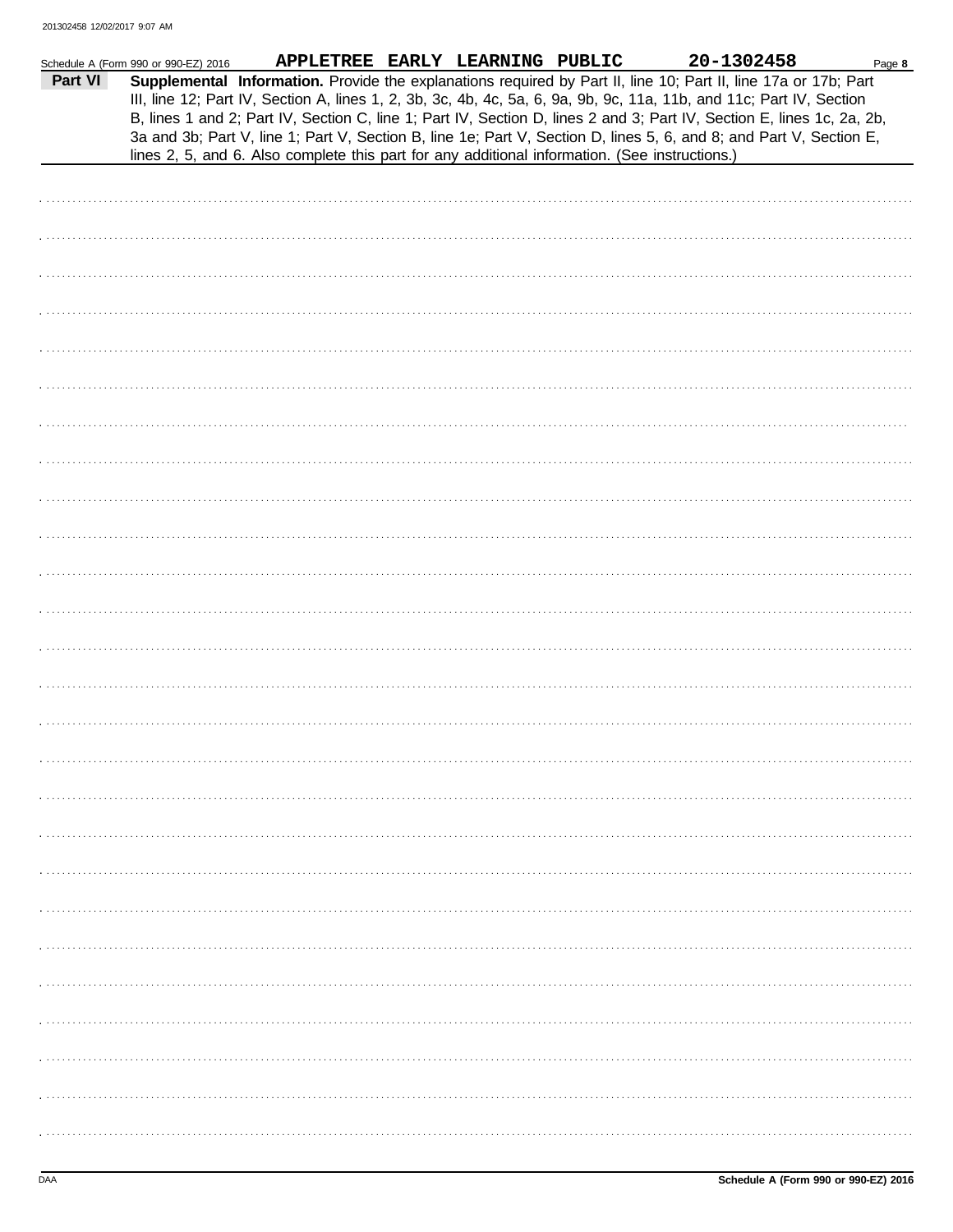| <b>Schedule B</b>                                                                                                                           | <b>Schedule of Contributors</b>                                                                                                                                                                                                                                                                                                                                                                                                                                                                                                   |  | OMB No. 1545-0047 |  |  |  |  |
|---------------------------------------------------------------------------------------------------------------------------------------------|-----------------------------------------------------------------------------------------------------------------------------------------------------------------------------------------------------------------------------------------------------------------------------------------------------------------------------------------------------------------------------------------------------------------------------------------------------------------------------------------------------------------------------------|--|-------------------|--|--|--|--|
| (Form 990, 990-EZ,<br>or 990-PF)<br>Department of the Treasury<br>Internal Revenue Service                                                  | u Attach to Form 990, Form 990-EZ, or Form 990-PF.<br><b>U Information about Schedule B (Form 990, 990-EZ, or 990-PF) and its instructions is at www.irs.gov/form990.</b>                                                                                                                                                                                                                                                                                                                                                         |  |                   |  |  |  |  |
| Employer identification number<br>Name of the organization<br><b>APPLETREE EARLY LEARNING PUBLIC</b><br>20-1302458<br><b>CHARTER SCHOOL</b> |                                                                                                                                                                                                                                                                                                                                                                                                                                                                                                                                   |  |                   |  |  |  |  |
| Organization type (check one):                                                                                                              |                                                                                                                                                                                                                                                                                                                                                                                                                                                                                                                                   |  |                   |  |  |  |  |
| Filers of:                                                                                                                                  | Section:                                                                                                                                                                                                                                                                                                                                                                                                                                                                                                                          |  |                   |  |  |  |  |
| Form 990 or 990-EZ                                                                                                                          | ΙX<br>501(c)<br>3 ) (enter number) organization                                                                                                                                                                                                                                                                                                                                                                                                                                                                                   |  |                   |  |  |  |  |
|                                                                                                                                             | $4947(a)(1)$ nonexempt charitable trust not treated as a private foundation                                                                                                                                                                                                                                                                                                                                                                                                                                                       |  |                   |  |  |  |  |
|                                                                                                                                             | 527 political organization                                                                                                                                                                                                                                                                                                                                                                                                                                                                                                        |  |                   |  |  |  |  |
| Form 990-PF                                                                                                                                 | $501(c)(3)$ exempt private foundation                                                                                                                                                                                                                                                                                                                                                                                                                                                                                             |  |                   |  |  |  |  |
|                                                                                                                                             | 4947(a)(1) nonexempt charitable trust treated as a private foundation                                                                                                                                                                                                                                                                                                                                                                                                                                                             |  |                   |  |  |  |  |
|                                                                                                                                             | 501(c)(3) taxable private foundation                                                                                                                                                                                                                                                                                                                                                                                                                                                                                              |  |                   |  |  |  |  |
|                                                                                                                                             |                                                                                                                                                                                                                                                                                                                                                                                                                                                                                                                                   |  |                   |  |  |  |  |
| instructions.                                                                                                                               | Check if your organization is covered by the General Rule or a Special Rule.<br>Note: Only a section 501(c)(7), (8), or (10) organization can check boxes for both the General Rule and a Special Rule. See                                                                                                                                                                                                                                                                                                                       |  |                   |  |  |  |  |
| <b>General Rule</b>                                                                                                                         |                                                                                                                                                                                                                                                                                                                                                                                                                                                                                                                                   |  |                   |  |  |  |  |
| X<br>contributor's total contributions.                                                                                                     | For an organization filing Form 990, 990-EZ, or 990-PF that received, during the year, contributions totaling \$5,000<br>or more (in money or property) from any one contributor. Complete Parts I and II. See instructions for determining a                                                                                                                                                                                                                                                                                     |  |                   |  |  |  |  |
| <b>Special Rules</b>                                                                                                                        |                                                                                                                                                                                                                                                                                                                                                                                                                                                                                                                                   |  |                   |  |  |  |  |
|                                                                                                                                             | For an organization described in section 501(c)(3) filing Form 990 or 990-EZ that met the 33 <sup>1</sup> / <sub>3</sub> % support test of the<br>regulations under sections 509(a)(1) and 170(b)(1)(A)(vi), that checked Schedule A (Form 990 or 990-EZ), Part II, line<br>13, 16a, or 16b, and that received from any one contributor, during the year, total contributions of the greater of (1)<br>\$5,000 or (2) 2% of the amount on (i) Form 990, Part VIII, line 1h, or (ii) Form 990-EZ, line 1. Complete Parts I and II. |  |                   |  |  |  |  |
|                                                                                                                                             | For an organization described in section 501(c)(7), (8), or (10) filing Form 990 or 990-EZ that received from any one<br>contributor, during the year, total contributions of more than \$1,000 exclusively for religious, charitable, scientific,                                                                                                                                                                                                                                                                                |  |                   |  |  |  |  |

|                                                                                                                            | a se estado en el control de la control de la control de la control de la control de la control de la control d |  |
|----------------------------------------------------------------------------------------------------------------------------|-----------------------------------------------------------------------------------------------------------------|--|
| literary, or educational purposes, or for the prevention of cruelty to children or animals. Complete Parts I, II, and III. |                                                                                                                 |  |

For an organization described in section 501(c)(7), (8), or (10) filing Form 990 or 990-EZ that received from any one contributor, during the year, contributions *exclusively* for religious, charitable, etc., purposes, but no such contributions totaled more than \$1,000. If this box is checked, enter here the total contributions that were received during the year for an *exclusively* religious, charitable, etc., purpose. Don't complete any of the parts unless the **General Rule** applies to this organization because it received *nonexclusively* religious, charitable, etc., contributions totaling \$5,000 or more during the year . . . . . . . . . . . . . . . . . . . . . . . . . . . . . . . . . . . . . . . . . . . . . . . . . . . . . . . . . . . . . . . . . . . . . . . . . . . . . . . . .

990-EZ, or 990-PF), but it **must** answer "No" on Part IV, line 2, of its Form 990; or check the box on line H of its Form 990-EZ or on its Form 990-PF, Part I, line 2, to certify that it doesn't meet the filing requirements of Schedule B (Form 990, 990-EZ, or 990-PF). **Caution:** An organization that isn't covered by the General Rule and/or the Special Rules doesn't file Schedule B (Form 990,

**For Paperwork Reduction Act Notice, see the Instructions for Form 990, 990-EZ, or 990-PF.**

**Schedule B (Form 990, 990-EZ, or 990-PF) (2016)**

 $\triangleright$  \$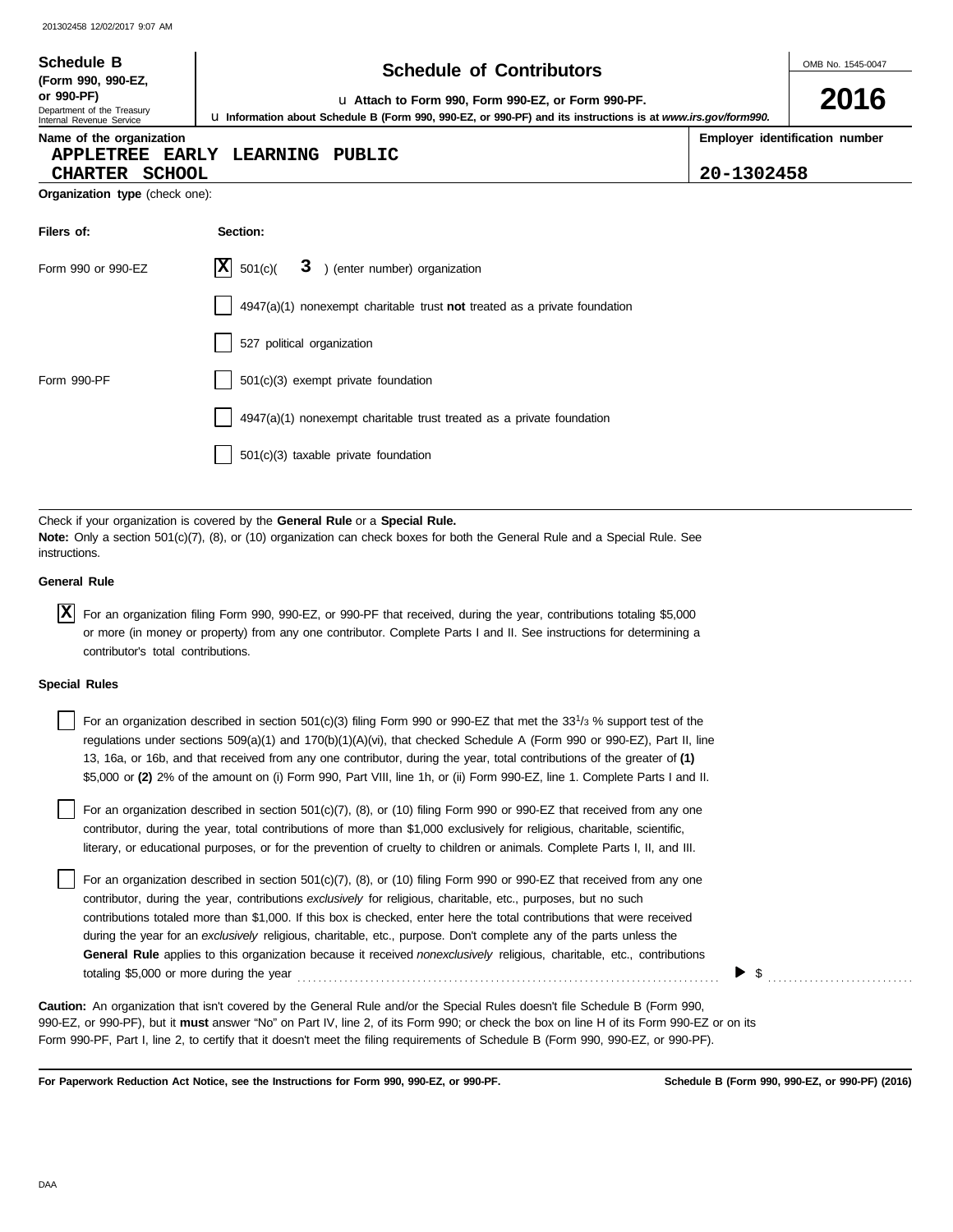Schedule B (Form 990, 990-EZ, or 990-PF) (2016)

| PAGE |  |     | - הרי |
|------|--|-----|-------|
|      |  | --- |       |

**20-1302458**

#### **Name of organization Employer identification Employer identification Employer identification Employer identification Employer APPLETREE EARLY LEARNING PUBLIC**

**Part I Contributors** (See instructions). Use duplicate copies of Part I if additional space is needed.

| (a)<br>No.   | (b)<br>Name, address, and ZIP + 4                                                                                      | (c)<br><b>Total contributions</b> | (d)<br>Type of contribution                                                                                     |
|--------------|------------------------------------------------------------------------------------------------------------------------|-----------------------------------|-----------------------------------------------------------------------------------------------------------------|
| 1            | THE STATE SUPERINTNEDENT<br>OFFICE OF<br>OF EDUCATION<br>810 1ST STREET, NE 9TH FLOOR<br>DC 20002<br><b>WASHINGTON</b> | 881,901<br>\$                     | Person<br>Payroll<br>Noncash<br>(Complete Part II for<br>noncash contributions.)                                |
| (a)<br>No.   | (b)<br>Name, address, and ZIP + 4                                                                                      | (c)<br><b>Total contributions</b> | (d)<br>Type of contribution                                                                                     |
| $\mathbf{2}$ | US DEPARTMENT OF AGRICULTURE<br>1400 INDEPENDENCE AVE, SW<br>DC 20250<br><b>WASHINGTON</b>                             | 22,630<br>\$                      | Person<br>Payroll<br>Noncash<br>(Complete Part II for<br>noncash contributions.)                                |
| (a)<br>No.   | (b)<br>Name, address, and ZIP + 4                                                                                      | (c)<br><b>Total contributions</b> | (d)<br>Type of contribution                                                                                     |
| 3            | FLAMBOYAN FOUNDATION<br>1730 MASSACHUSETTS AVE, NW<br>DC 20036<br><b>WASHINGTON</b>                                    | 9,833<br>\$                       | Person<br>Payroll<br><b>Noncash</b><br>(Complete Part II for<br>noncash contributions.)                         |
| (a)<br>No.   | (b)<br>Name, address, and ZIP + 4                                                                                      | (c)<br><b>Total contributions</b> | (d)<br>Type of contribution                                                                                     |
|              |                                                                                                                        | \$                                | Person<br>Payroll<br>Noncash<br>(Complete Part II for<br>noncash contributions.)                                |
| (a)          |                                                                                                                        |                                   |                                                                                                                 |
| No.          | (b)                                                                                                                    | (c)                               | (d)                                                                                                             |
|              | Name, address, and ZIP + 4                                                                                             | <b>Total contributions</b><br>\$  | Type of contribution<br>Person<br>Payroll<br><b>Noncash</b><br>(Complete Part II for<br>noncash contributions.) |
| (a)<br>No.   | (b)<br>Name, address, and ZIP + 4                                                                                      | (c)<br><b>Total contributions</b> | (d)<br>Type of contribution                                                                                     |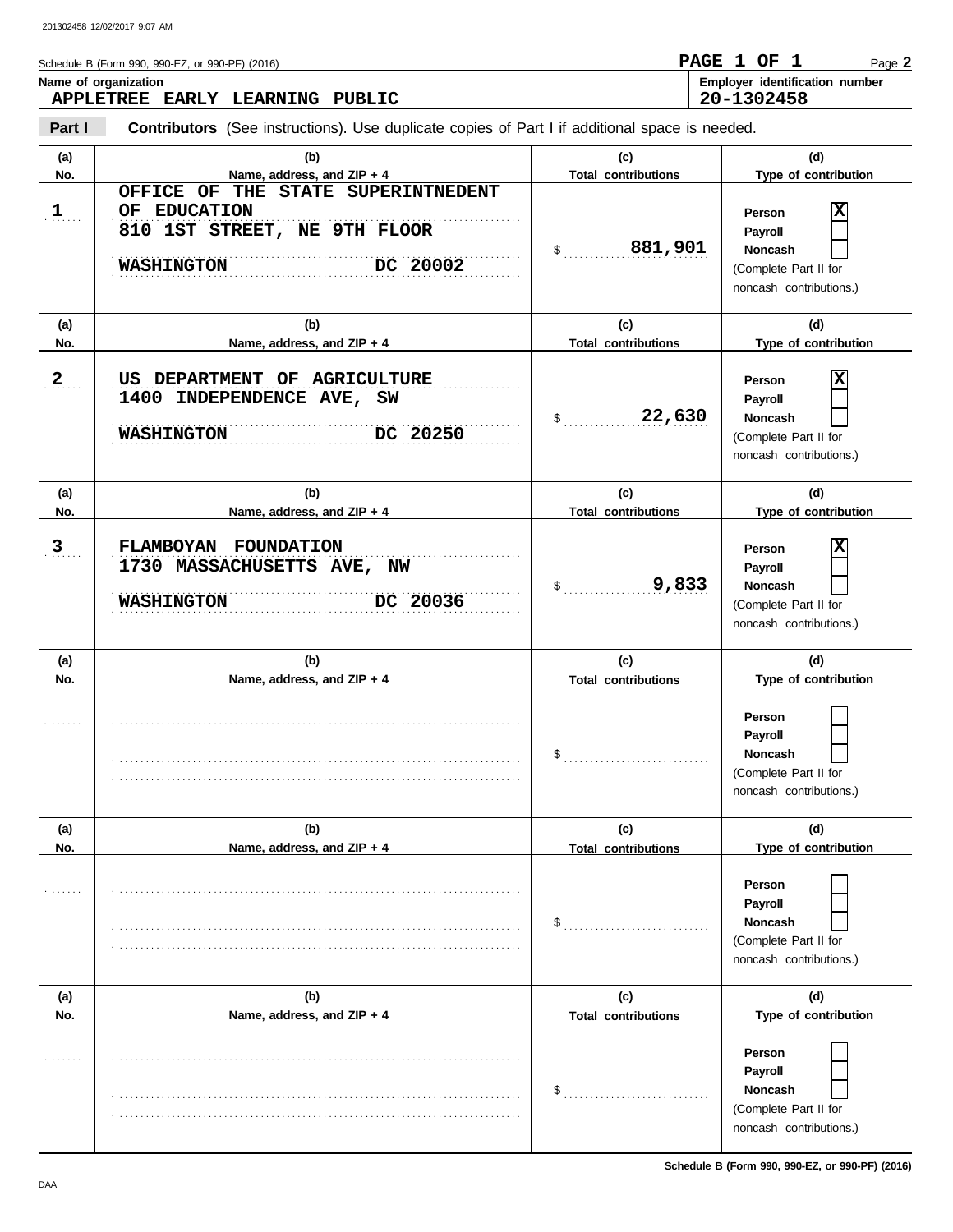|        | <b>SCHEDULE D</b>                                                                                                      |                                                                                                                                                                            |  | <b>Supplemental Financial Statements</b>                                                          |  |                |                                |  | OMB No. 1545-0047 |                                 |
|--------|------------------------------------------------------------------------------------------------------------------------|----------------------------------------------------------------------------------------------------------------------------------------------------------------------------|--|---------------------------------------------------------------------------------------------------|--|----------------|--------------------------------|--|-------------------|---------------------------------|
|        | u Complete if the organization answered "Yes" on Form 990,<br>(Form 990)                                               |                                                                                                                                                                            |  |                                                                                                   |  |                |                                |  |                   |                                 |
|        | Department of the Treasury                                                                                             |                                                                                                                                                                            |  | Part IV, line 6, 7, 8, 9, 10, 11a, 11b, 11c, 11d, 11e, 11f, 12a, or 12b.<br>u Attach to Form 990. |  |                |                                |  |                   | Open to Public                  |
|        | Internal Revenue Service<br>La Information about Schedule D (Form 990) and its instructions is at www.irs.gov/form990. |                                                                                                                                                                            |  |                                                                                                   |  |                |                                |  | <b>Inspection</b> |                                 |
|        | Name of the organization                                                                                               |                                                                                                                                                                            |  |                                                                                                   |  |                | Employer identification number |  |                   |                                 |
|        | <b>APPLETREE EARLY LEARNING PUBLIC</b>                                                                                 |                                                                                                                                                                            |  |                                                                                                   |  |                |                                |  |                   |                                 |
|        | 20-1302458<br><b>CHARTER</b><br><b>SCHOOL</b>                                                                          |                                                                                                                                                                            |  |                                                                                                   |  |                |                                |  |                   |                                 |
|        | Part I                                                                                                                 | Organizations Maintaining Donor Advised Funds or Other Similar Funds or Accounts.                                                                                          |  |                                                                                                   |  |                |                                |  |                   |                                 |
|        | Complete if the organization answered "Yes" on Form 990, Part IV, line 6.                                              |                                                                                                                                                                            |  |                                                                                                   |  |                |                                |  |                   |                                 |
|        |                                                                                                                        |                                                                                                                                                                            |  | (a) Donor advised funds                                                                           |  |                | (b) Funds and other accounts   |  |                   |                                 |
| 1      |                                                                                                                        | Total number at end of year<br>[100]<br>100]                                                                                                                               |  |                                                                                                   |  |                |                                |  |                   |                                 |
| 2      |                                                                                                                        |                                                                                                                                                                            |  |                                                                                                   |  |                |                                |  |                   |                                 |
| 3<br>4 |                                                                                                                        |                                                                                                                                                                            |  |                                                                                                   |  |                |                                |  |                   |                                 |
| 5      |                                                                                                                        | Did the organization inform all donors and donor advisors in writing that the assets held in donor advised                                                                 |  |                                                                                                   |  |                |                                |  |                   |                                 |
|        |                                                                                                                        |                                                                                                                                                                            |  |                                                                                                   |  |                |                                |  | <b>Yes</b>        | No                              |
| 6      |                                                                                                                        | Did the organization inform all grantees, donors, and donor advisors in writing that grant funds can be used                                                               |  |                                                                                                   |  |                |                                |  |                   |                                 |
|        |                                                                                                                        | only for charitable purposes and not for the benefit of the donor or donor advisor, or for any other purpose                                                               |  |                                                                                                   |  |                |                                |  |                   |                                 |
|        | conferring impermissible private benefit?                                                                              |                                                                                                                                                                            |  |                                                                                                   |  |                |                                |  | <b>Yes</b>        | No                              |
|        | Part II                                                                                                                | <b>Conservation Easements.</b>                                                                                                                                             |  |                                                                                                   |  |                |                                |  |                   |                                 |
|        |                                                                                                                        | Complete if the organization answered "Yes" on Form 990, Part IV, line 7.                                                                                                  |  |                                                                                                   |  |                |                                |  |                   |                                 |
| 1.     |                                                                                                                        | Purpose(s) of conservation easements held by the organization (check all that apply).                                                                                      |  |                                                                                                   |  |                |                                |  |                   |                                 |
|        |                                                                                                                        | Preservation of land for public use (e.g., recreation or education)                                                                                                        |  | Preservation of a historically important land area                                                |  |                |                                |  |                   |                                 |
|        | Protection of natural habitat                                                                                          |                                                                                                                                                                            |  | Preservation of a certified historic structure                                                    |  |                |                                |  |                   |                                 |
|        | Preservation of open space                                                                                             |                                                                                                                                                                            |  |                                                                                                   |  |                |                                |  |                   |                                 |
| 2      |                                                                                                                        | Complete lines 2a through 2d if the organization held a qualified conservation contribution in the form of a conservation                                                  |  |                                                                                                   |  |                |                                |  |                   |                                 |
|        | easement on the last day of the tax year.                                                                              |                                                                                                                                                                            |  |                                                                                                   |  |                |                                |  |                   | Held at the End of the Tax Year |
|        | Total number of conservation easements                                                                                 |                                                                                                                                                                            |  |                                                                                                   |  | 2a             |                                |  |                   |                                 |
|        |                                                                                                                        |                                                                                                                                                                            |  |                                                                                                   |  | 2 <sub>b</sub> |                                |  |                   |                                 |
|        |                                                                                                                        | Number of conservation easements on a certified historic structure included in (a) [11] Number of conservation easements on a certified historic structure included in (a) |  |                                                                                                   |  | 2c             |                                |  |                   |                                 |
| d      |                                                                                                                        | Number of conservation easements included in (c) acquired after 8/17/06, and not on a                                                                                      |  |                                                                                                   |  |                |                                |  |                   |                                 |
|        |                                                                                                                        | historic structure listed in the National Register [11] Martin Martin Martin Martin Martin Martin Martin Marti                                                             |  |                                                                                                   |  | 2d             |                                |  |                   |                                 |
| 3      |                                                                                                                        | Number of conservation easements modified, transferred, released, extinguished, or terminated by the organization during the                                               |  |                                                                                                   |  |                |                                |  |                   |                                 |
|        | tax year $\mathbf u$                                                                                                   |                                                                                                                                                                            |  |                                                                                                   |  |                |                                |  |                   |                                 |
|        |                                                                                                                        | Number of states where property subject to conservation easement is located <b>u</b>                                                                                       |  |                                                                                                   |  |                |                                |  |                   |                                 |
| 5      |                                                                                                                        | Does the organization have a written policy regarding the periodic monitoring, inspection, handling of                                                                     |  |                                                                                                   |  |                |                                |  |                   |                                 |
|        |                                                                                                                        |                                                                                                                                                                            |  |                                                                                                   |  |                |                                |  | Yes               | No                              |
| 6      |                                                                                                                        | Staff and volunteer hours devoted to monitoring, inspecting, handling of violations, and enforcing conservation easements during the year                                  |  |                                                                                                   |  |                |                                |  |                   |                                 |
|        |                                                                                                                        | Amount of expenses incurred in monitoring, inspecting, handling of violations, and enforcing conservation easements during the year                                        |  |                                                                                                   |  |                |                                |  |                   |                                 |
| 7      |                                                                                                                        |                                                                                                                                                                            |  |                                                                                                   |  |                |                                |  |                   |                                 |
|        |                                                                                                                        | Does each conservation easement reported on line 2(d) above satisfy the requirements of section 170(h)(4)(B)(i)                                                            |  |                                                                                                   |  |                |                                |  |                   |                                 |
| 8      |                                                                                                                        |                                                                                                                                                                            |  |                                                                                                   |  |                |                                |  | <b>Yes</b>        | No                              |
| 9      |                                                                                                                        | In Part XIII, describe how the organization reports conservation easements in its revenue and expense statement, and                                                       |  |                                                                                                   |  |                |                                |  |                   |                                 |
|        |                                                                                                                        | balance sheet, and include, if applicable, the text of the footnote to the organization's financial statements that describes the                                          |  |                                                                                                   |  |                |                                |  |                   |                                 |
|        |                                                                                                                        | organization's accounting for conservation easements.                                                                                                                      |  |                                                                                                   |  |                |                                |  |                   |                                 |
|        | Part III                                                                                                               | Organizations Maintaining Collections of Art, Historical Treasures, or Other Similar Assets.<br>Complete if the organization answered "Yes" on Form 990, Part IV, line 8.  |  |                                                                                                   |  |                |                                |  |                   |                                 |
|        |                                                                                                                        | 1a If the organization elected, as permitted under SFAS 116 (ASC 958), not to report in its revenue statement and balance sheet                                            |  |                                                                                                   |  |                |                                |  |                   |                                 |
|        |                                                                                                                        | works of art, historical treasures, or other similar assets held for public exhibition, education, or research in furtherance of                                           |  |                                                                                                   |  |                |                                |  |                   |                                 |
|        |                                                                                                                        | public service, provide, in Part XIII, the text of the footnote to its financial statements that describes these items.                                                    |  |                                                                                                   |  |                |                                |  |                   |                                 |
|        |                                                                                                                        | <b>b</b> If the organization elected, as permitted under SFAS 116 (ASC 958), to report in its revenue statement and balance sheet                                          |  |                                                                                                   |  |                |                                |  |                   |                                 |
|        |                                                                                                                        | works of art, historical treasures, or other similar assets held for public exhibition, education, or research in furtherance of                                           |  |                                                                                                   |  |                |                                |  |                   |                                 |
|        |                                                                                                                        | public service, provide the following amounts relating to these items:                                                                                                     |  |                                                                                                   |  |                |                                |  |                   |                                 |
|        |                                                                                                                        | Revenue included on Form 990, Part VIII, line 1 [2010] [2010] [2010] [2010] [2010] [2010] [2010] [2010] [2010                                                              |  |                                                                                                   |  |                |                                |  |                   |                                 |
|        |                                                                                                                        |                                                                                                                                                                            |  |                                                                                                   |  |                |                                |  |                   | $\mathbf{u}$ \$ $\ldots$        |
| 2      |                                                                                                                        | If the organization received or held works of art, historical treasures, or other similar assets for financial gain, provide the                                           |  |                                                                                                   |  |                |                                |  |                   |                                 |
|        |                                                                                                                        | following amounts required to be reported under SFAS 116 (ASC 958) relating to these items:                                                                                |  |                                                                                                   |  |                |                                |  |                   |                                 |
|        |                                                                                                                        | Revenue included on Form 990, Part VIII, line 1                                                                                                                            |  |                                                                                                   |  |                |                                |  |                   |                                 |
|        |                                                                                                                        |                                                                                                                                                                            |  |                                                                                                   |  |                |                                |  |                   |                                 |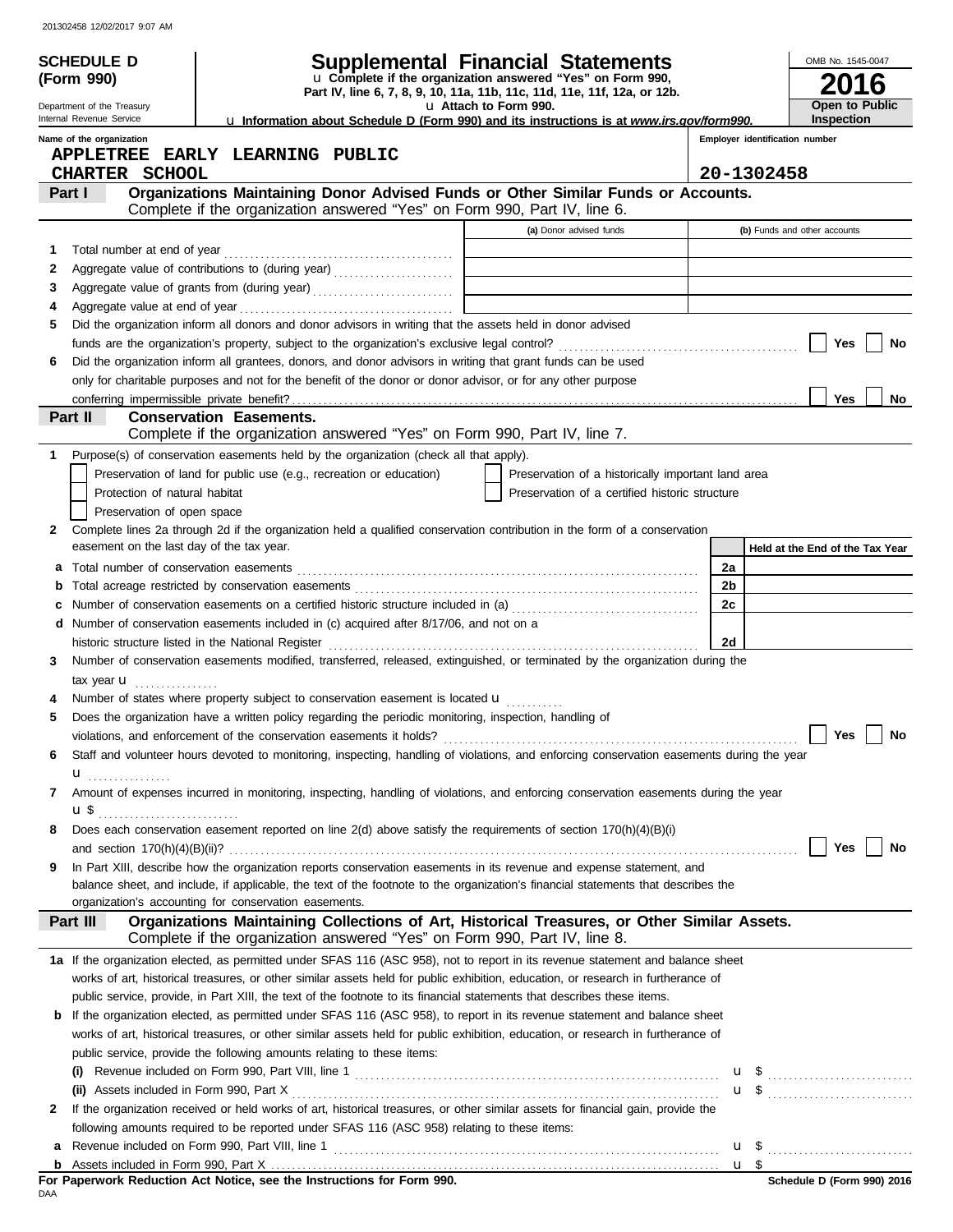|   | Schedule D (Form 990) 2016 APPLETREE EARLY LEARNING PUBLIC                                                                                                                                                                           |                         |                |                           | 20-1302458      |                      | Page 2              |  |  |  |
|---|--------------------------------------------------------------------------------------------------------------------------------------------------------------------------------------------------------------------------------------|-------------------------|----------------|---------------------------|-----------------|----------------------|---------------------|--|--|--|
|   | Organizations Maintaining Collections of Art, Historical Treasures, or Other Similar Assets (continued)<br>Part III                                                                                                                  |                         |                |                           |                 |                      |                     |  |  |  |
| 3 | Using the organization's acquisition, accession, and other records, check any of the following that are a significant use of its<br>collection items (check all that apply):                                                         |                         |                |                           |                 |                      |                     |  |  |  |
| a | Public exhibition                                                                                                                                                                                                                    |                         |                | Loan or exchange programs |                 |                      |                     |  |  |  |
| b | Scholarly research                                                                                                                                                                                                                   |                         |                |                           |                 |                      |                     |  |  |  |
| c | Preservation for future generations                                                                                                                                                                                                  |                         |                |                           |                 |                      |                     |  |  |  |
|   | Provide a description of the organization's collections and explain how they further the organization's exempt purpose in Part                                                                                                       |                         |                |                           |                 |                      |                     |  |  |  |
|   | XIII.                                                                                                                                                                                                                                |                         |                |                           |                 |                      |                     |  |  |  |
| 5 | During the year, did the organization solicit or receive donations of art, historical treasures, or other similar                                                                                                                    |                         |                |                           |                 |                      |                     |  |  |  |
|   |                                                                                                                                                                                                                                      |                         |                |                           |                 |                      | Yes<br><b>No</b>    |  |  |  |
|   | <b>Part IV</b><br><b>Escrow and Custodial Arrangements.</b>                                                                                                                                                                          |                         |                |                           |                 |                      |                     |  |  |  |
|   | Complete if the organization answered "Yes" on Form 990, Part IV, line 9, or reported an amount on Form                                                                                                                              |                         |                |                           |                 |                      |                     |  |  |  |
|   | 990, Part X, line 21.                                                                                                                                                                                                                |                         |                |                           |                 |                      |                     |  |  |  |
|   | 1a Is the organization an agent, trustee, custodian or other intermediary for contributions or other assets not                                                                                                                      |                         |                |                           |                 |                      |                     |  |  |  |
|   |                                                                                                                                                                                                                                      |                         |                |                           |                 |                      | Yes<br>No           |  |  |  |
|   | <b>b</b> If "Yes," explain the arrangement in Part XIII and complete the following table:                                                                                                                                            |                         |                |                           |                 |                      |                     |  |  |  |
|   |                                                                                                                                                                                                                                      |                         |                |                           |                 |                      | Amount              |  |  |  |
|   | c Beginning balance <b>contract the contract of the contract of the contract of the contract of the contract of the contract of the contract of the contract of the contract of the contract of the contract of the contract of </b> |                         |                |                           |                 | 1c                   |                     |  |  |  |
|   |                                                                                                                                                                                                                                      |                         |                |                           |                 | 1d                   |                     |  |  |  |
| е |                                                                                                                                                                                                                                      |                         |                |                           |                 | 1e                   |                     |  |  |  |
| f | Ending balance <b>construction and the construction of the construction</b> of the construction of the construction of the construction of the construction of the construction of the construction of the construction of the cons  |                         |                |                           |                 | 1f                   |                     |  |  |  |
|   | 2a Did the organization include an amount on Form 990, Part X, line 21, for escrow or custodial account liability?                                                                                                                   |                         |                |                           |                 |                      | <b>Yes</b><br>No    |  |  |  |
|   | <b>Endowment Funds.</b><br><b>Part V</b>                                                                                                                                                                                             |                         |                |                           |                 |                      |                     |  |  |  |
|   | Complete if the organization answered "Yes" on Form 990, Part IV, line 10.                                                                                                                                                           |                         |                |                           |                 |                      |                     |  |  |  |
|   |                                                                                                                                                                                                                                      | (a) Current year        | (b) Prior year | (c) Two years back        |                 | (d) Three years back | (e) Four years back |  |  |  |
|   | 1a Beginning of year balance                                                                                                                                                                                                         |                         |                |                           |                 |                      |                     |  |  |  |
|   |                                                                                                                                                                                                                                      |                         |                |                           |                 |                      |                     |  |  |  |
|   | c Net investment earnings, gains, and                                                                                                                                                                                                |                         |                |                           |                 |                      |                     |  |  |  |
|   |                                                                                                                                                                                                                                      |                         |                |                           |                 |                      |                     |  |  |  |
|   | d Grants or scholarships                                                                                                                                                                                                             |                         |                |                           |                 |                      |                     |  |  |  |
|   | e Other expenditures for facilities and                                                                                                                                                                                              |                         |                |                           |                 |                      |                     |  |  |  |
|   |                                                                                                                                                                                                                                      |                         |                |                           |                 |                      |                     |  |  |  |
|   | f Administrative expenses                                                                                                                                                                                                            |                         |                |                           |                 |                      |                     |  |  |  |
|   | End of year balance <i></i>                                                                                                                                                                                                          |                         |                |                           |                 |                      |                     |  |  |  |
|   | Provide the estimated percentage of the current year end balance (line 1g, column (a)) held as:                                                                                                                                      |                         |                |                           |                 |                      |                     |  |  |  |
|   |                                                                                                                                                                                                                                      |                         |                |                           |                 |                      |                     |  |  |  |
|   | <b>b</b> Permanent endowment <b>u</b> %                                                                                                                                                                                              |                         |                |                           |                 |                      |                     |  |  |  |
|   | c Temporarily restricted endowment <b>u</b>                                                                                                                                                                                          | %                       |                |                           |                 |                      |                     |  |  |  |
|   | The percentages on lines 2a, 2b, and 2c should equal 100%.                                                                                                                                                                           |                         |                |                           |                 |                      |                     |  |  |  |
|   | 3a Are there endowment funds not in the possession of the organization that are held and administered for the                                                                                                                        |                         |                |                           |                 |                      |                     |  |  |  |
|   | organization by:                                                                                                                                                                                                                     |                         |                |                           |                 |                      | Yes<br>No           |  |  |  |
|   |                                                                                                                                                                                                                                      |                         |                |                           |                 |                      | 3a(i)               |  |  |  |
|   | (ii) related organizations entertainment and a set of the contract of the contract or the contract or the contract or the contract or the contract or the contract or the contract or the contract or the contract or the cont       |                         |                |                           |                 |                      | 3a(ii)              |  |  |  |
|   |                                                                                                                                                                                                                                      |                         |                |                           |                 |                      | 3b                  |  |  |  |
|   | Describe in Part XIII the intended uses of the organization's endowment funds.                                                                                                                                                       |                         |                |                           |                 |                      |                     |  |  |  |
|   | Land, Buildings, and Equipment.<br>Part VI                                                                                                                                                                                           |                         |                |                           |                 |                      |                     |  |  |  |
|   | Complete if the organization answered "Yes" on Form 990, Part IV, line 11a. See Form 990, Part X, line 10.<br>Description of property                                                                                                | (a) Cost or other basis |                | (b) Cost or other basis   | (c) Accumulated |                      | (d) Book value      |  |  |  |
|   |                                                                                                                                                                                                                                      | (investment)            |                | (other)                   | depreciation    |                      |                     |  |  |  |
|   |                                                                                                                                                                                                                                      |                         |                | 184,418                   |                 |                      | 184,418             |  |  |  |
|   |                                                                                                                                                                                                                                      |                         |                |                           |                 |                      |                     |  |  |  |
|   | c Leasehold improvements                                                                                                                                                                                                             |                         |                | 5,026,764                 | 1,452,902       |                      | 3,573,862           |  |  |  |
| d |                                                                                                                                                                                                                                      |                         |                | 858,727                   |                 | 775,757              | 82,970              |  |  |  |
|   | e Other                                                                                                                                                                                                                              |                         |                |                           |                 |                      |                     |  |  |  |
|   | Total. Add lines 1a through 1e. (Column (d) must equal Form 990, Part X, column (B), line 10c.)                                                                                                                                      |                         |                |                           |                 | $\mathbf{u}$         | 3,841,250           |  |  |  |
|   |                                                                                                                                                                                                                                      |                         |                |                           |                 |                      |                     |  |  |  |

**Schedule D (Form 990) 2016**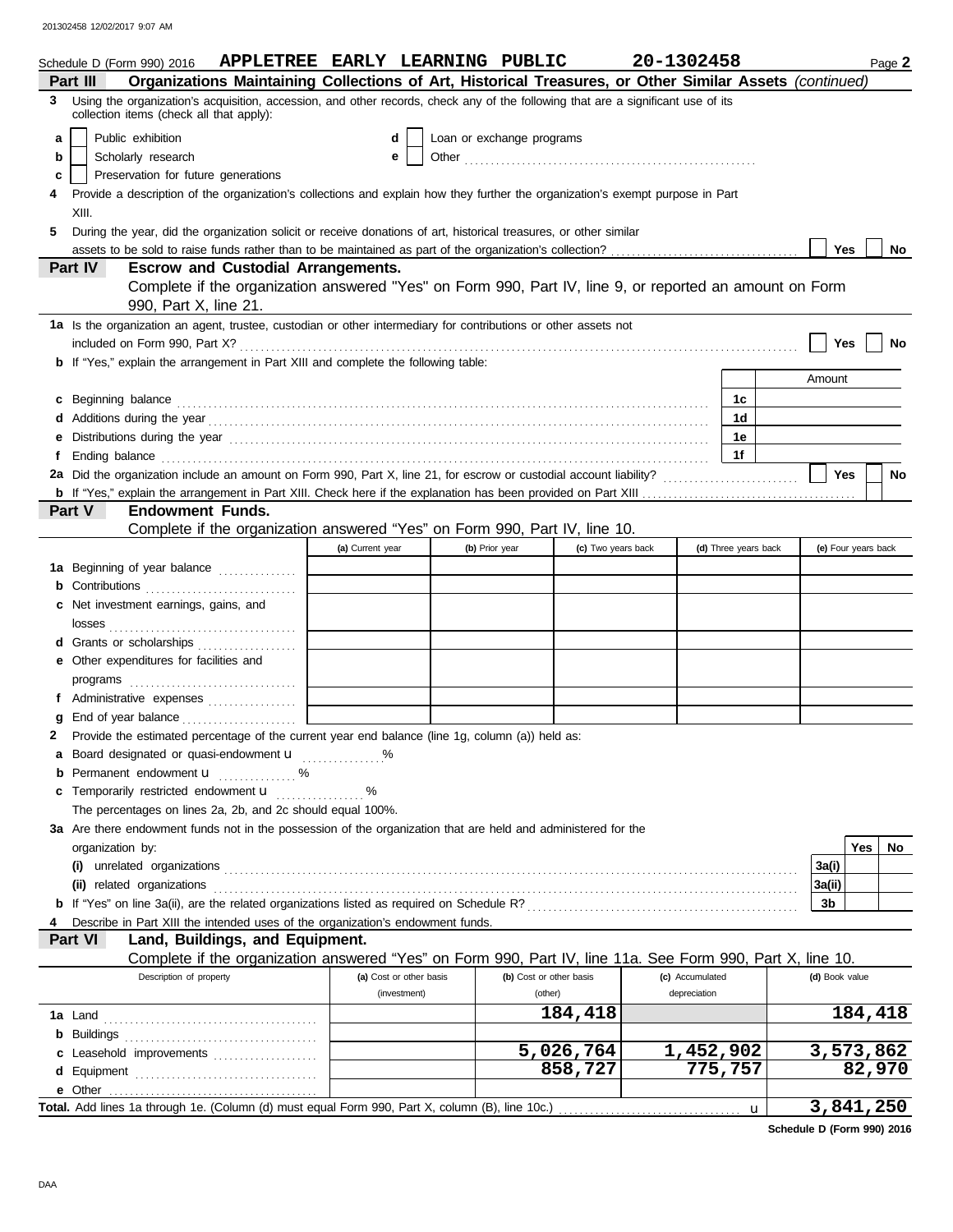|                           | APPLETREE EARLY LEARNING PUBLIC<br>Schedule D (Form 990) 2016                                                                                                                                                                                         |                | 20-1302458                       | Page 3         |
|---------------------------|-------------------------------------------------------------------------------------------------------------------------------------------------------------------------------------------------------------------------------------------------------|----------------|----------------------------------|----------------|
| Part VII                  | Investments-Other Securities.                                                                                                                                                                                                                         |                |                                  |                |
|                           | Complete if the organization answered "Yes" on Form 990, Part IV, line 11b. See Form 990, Part X, line 12.                                                                                                                                            |                |                                  |                |
|                           | (a) Description of security or category                                                                                                                                                                                                               | (b) Book value | (c) Method of valuation:         |                |
|                           | (including name of security)                                                                                                                                                                                                                          |                | Cost or end-of-year market value |                |
| (1) Financial derivatives |                                                                                                                                                                                                                                                       |                |                                  |                |
|                           | (2) Closely-held equity interests                                                                                                                                                                                                                     |                |                                  |                |
| (3) Other                 |                                                                                                                                                                                                                                                       |                |                                  |                |
|                           | $(A)$ and $(A)$ and $(A)$ and $(A)$ and $(A)$ and $(A)$ and $(A)$ and $(A)$ and $(A)$ and $(A)$ and $(A)$ and $(A)$ and $(A)$ and $(A)$ and $(A)$ and $(A)$ and $(A)$ and $(A)$ and $(A)$ and $(A)$ and $(A)$ and $(A)$ and $(A)$ and $(A)$ and $(A)$ |                |                                  |                |
|                           |                                                                                                                                                                                                                                                       |                |                                  |                |
|                           |                                                                                                                                                                                                                                                       |                |                                  |                |
|                           |                                                                                                                                                                                                                                                       |                |                                  |                |
|                           |                                                                                                                                                                                                                                                       |                |                                  |                |
| $\ldots$ (F)              |                                                                                                                                                                                                                                                       |                |                                  |                |
| $\ldots$ (G)              |                                                                                                                                                                                                                                                       |                |                                  |                |
| (H)                       |                                                                                                                                                                                                                                                       |                |                                  |                |
|                           | Total. (Column (b) must equal Form 990, Part X, col. (B) line 12.) $\mathbf u$                                                                                                                                                                        |                |                                  |                |
| Part VIII                 | Investments-Program Related.                                                                                                                                                                                                                          |                |                                  |                |
|                           | Complete if the organization answered "Yes" on Form 990, Part IV, line 11c. See Form 990, Part X, line 13.                                                                                                                                            |                |                                  |                |
|                           | (a) Description of investment                                                                                                                                                                                                                         | (b) Book value | (c) Method of valuation:         |                |
|                           |                                                                                                                                                                                                                                                       |                | Cost or end-of-year market value |                |
| (1)                       |                                                                                                                                                                                                                                                       |                |                                  |                |
| (2)                       |                                                                                                                                                                                                                                                       |                |                                  |                |
| (3)                       |                                                                                                                                                                                                                                                       |                |                                  |                |
| (4)                       |                                                                                                                                                                                                                                                       |                |                                  |                |
| (5)                       |                                                                                                                                                                                                                                                       |                |                                  |                |
| (6)                       |                                                                                                                                                                                                                                                       |                |                                  |                |
| (7)                       |                                                                                                                                                                                                                                                       |                |                                  |                |
| (8)                       |                                                                                                                                                                                                                                                       |                |                                  |                |
| (9)                       |                                                                                                                                                                                                                                                       |                |                                  |                |
|                           | Total. (Column (b) must equal Form 990, Part X, col. (B) line 13.) $\mathbf u$                                                                                                                                                                        |                |                                  |                |
| Part IX                   | Other Assets.                                                                                                                                                                                                                                         |                |                                  |                |
|                           | Complete if the organization answered "Yes" on Form 990, Part IV, line 11d. See Form 990, Part X, line 15.                                                                                                                                            |                |                                  |                |
|                           | (a) Description                                                                                                                                                                                                                                       |                |                                  | (b) Book value |
| (1)                       |                                                                                                                                                                                                                                                       |                |                                  |                |
| (2)                       |                                                                                                                                                                                                                                                       |                |                                  |                |
| (3)                       |                                                                                                                                                                                                                                                       |                |                                  |                |
| (4)                       |                                                                                                                                                                                                                                                       |                |                                  |                |
| (5)                       |                                                                                                                                                                                                                                                       |                |                                  |                |
| (6)                       |                                                                                                                                                                                                                                                       |                |                                  |                |
| (7)                       |                                                                                                                                                                                                                                                       |                |                                  |                |
| (8)                       |                                                                                                                                                                                                                                                       |                |                                  |                |
| (9)                       |                                                                                                                                                                                                                                                       |                |                                  |                |
|                           | Total. (Column (b) must equal Form 990, Part X, col. (B) line 15.)                                                                                                                                                                                    |                | u                                |                |
| Part X                    | Other Liabilities.                                                                                                                                                                                                                                    |                |                                  |                |
|                           | Complete if the organization answered "Yes" on Form 990, Part IV, line 11e or 11f. See Form 990, Part X,                                                                                                                                              |                |                                  |                |
|                           | line 25.                                                                                                                                                                                                                                              |                |                                  |                |
| 1.                        | (a) Description of liability                                                                                                                                                                                                                          | (b) Book value |                                  |                |
| (1)                       | Federal income taxes                                                                                                                                                                                                                                  |                |                                  |                |
| (2)                       | DUE TO RELATED ENTITY, NET                                                                                                                                                                                                                            | 28,155         |                                  |                |
| (3)                       |                                                                                                                                                                                                                                                       |                |                                  |                |
| (4)                       |                                                                                                                                                                                                                                                       |                |                                  |                |
| (5)                       |                                                                                                                                                                                                                                                       |                |                                  |                |
| (6)                       |                                                                                                                                                                                                                                                       |                |                                  |                |

**Total.** *(Column (b) must equal Form 990, Part X, col. (B) line 25.)* u  $(9)$ **28,155**

Liability for uncertain tax positions. In Part XIII, provide the text of the footnote to the organization's financial statements that reports the **2.**

organization's liability for uncertain tax positions under FIN 48 (ASC 740). Check here if the text of the footnote has been provided in Part XIII

**X**

(8) (7)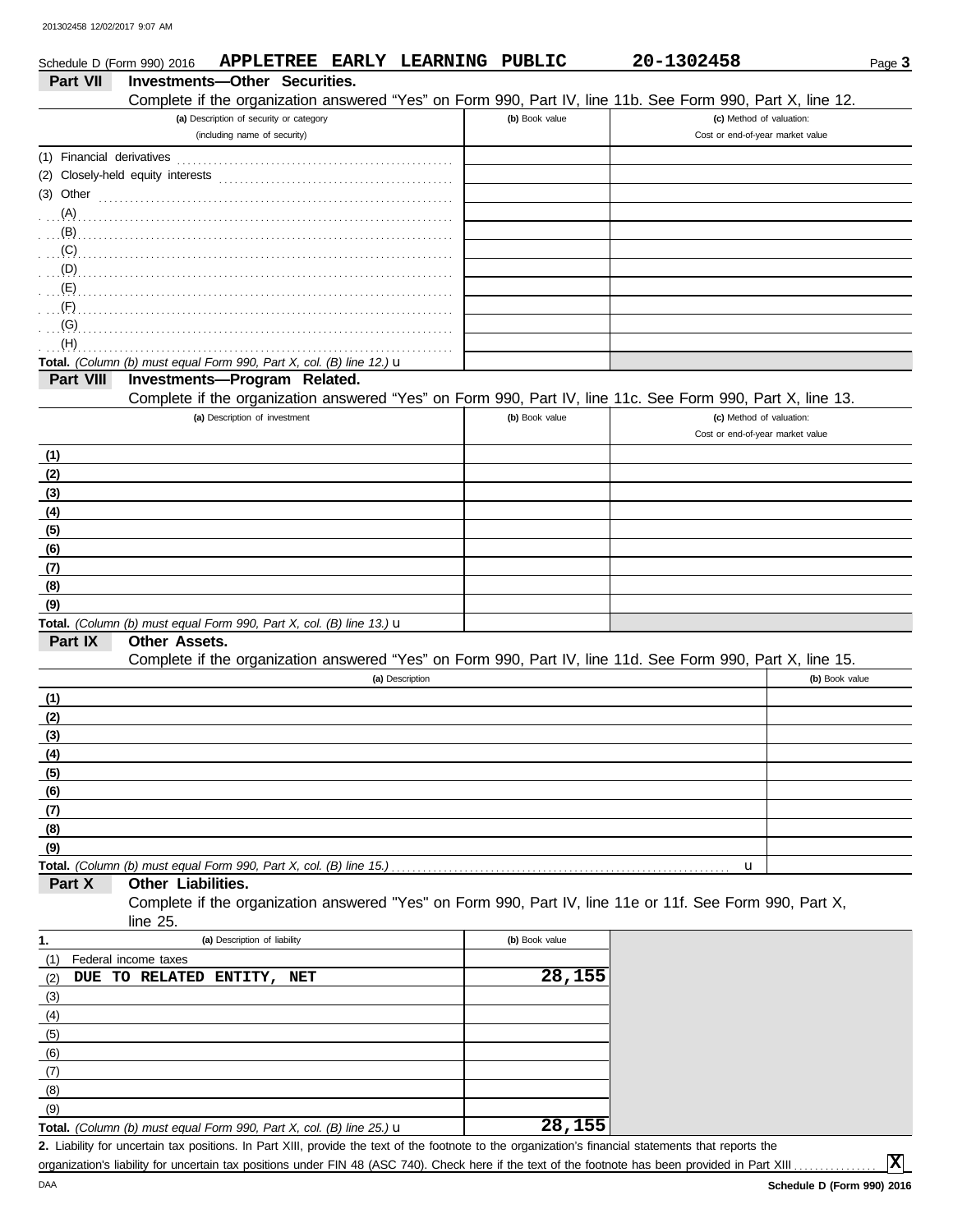|    | APPLETREE EARLY LEARNING PUBLIC<br>Schedule D (Form 990) 2016                                                                                                                                                                                                                                         |                      | 20-1302458              | Page 4         |
|----|-------------------------------------------------------------------------------------------------------------------------------------------------------------------------------------------------------------------------------------------------------------------------------------------------------|----------------------|-------------------------|----------------|
|    | Reconciliation of Revenue per Audited Financial Statements With Revenue per Return.<br>Part XI                                                                                                                                                                                                        |                      |                         |                |
|    | Complete if the organization answered "Yes" on Form 990, Part IV, line 12a.                                                                                                                                                                                                                           |                      | $\mathbf{1}$            | 12,970,221     |
| 1  | Total revenue, gains, and other support per audited financial statements                                                                                                                                                                                                                              |                      |                         |                |
| 2  | Amounts included on line 1 but not on Form 990, Part VIII, line 12:                                                                                                                                                                                                                                   |                      |                         |                |
| a  |                                                                                                                                                                                                                                                                                                       | 2a<br>2 <sub>b</sub> |                         |                |
| b  |                                                                                                                                                                                                                                                                                                       |                      |                         |                |
| c  |                                                                                                                                                                                                                                                                                                       | 2c                   |                         |                |
| d  |                                                                                                                                                                                                                                                                                                       | 2d                   |                         |                |
| е  |                                                                                                                                                                                                                                                                                                       |                      | 2e                      | 12,970,221     |
| 3  |                                                                                                                                                                                                                                                                                                       |                      | 3                       |                |
|    | Amounts included on Form 990, Part VIII, line 12, but not on line 1:                                                                                                                                                                                                                                  |                      |                         |                |
| a  | Investment expenses not included on Form 990, Part VIII, line 7b                                                                                                                                                                                                                                      | 4a                   |                         |                |
| b  |                                                                                                                                                                                                                                                                                                       | 4 <sub>b</sub>       |                         |                |
| C  | Add lines 4a and 4b                                                                                                                                                                                                                                                                                   |                      | 4c                      |                |
| 5. |                                                                                                                                                                                                                                                                                                       |                      | 5                       | 12,970,221     |
|    | Reconciliation of Expenses per Audited Financial Statements With Expenses per Return.<br>Part XII<br>Complete if the organization answered "Yes" on Form 990, Part IV, line 12a.                                                                                                                      |                      |                         |                |
|    | Total expenses and losses per audited financial statements                                                                                                                                                                                                                                            |                      | $\mathbf{1}$            | 12,679,049     |
| 1  |                                                                                                                                                                                                                                                                                                       |                      |                         |                |
| 2  | Amounts included on line 1 but not on Form 990, Part IX, line 25:                                                                                                                                                                                                                                     | 2a                   |                         |                |
| a  |                                                                                                                                                                                                                                                                                                       | 2 <sub>b</sub>       |                         |                |
| b  |                                                                                                                                                                                                                                                                                                       | 2c                   |                         |                |
| c  | Other losses <b>contracts</b> and <b>contracts</b> and <b>contracts</b> and <b>contracts</b> and <b>contracts</b> and <b>contracts</b> and <b>contracts</b> and <b>contracts</b> and <b>contracts</b> and <b>contracts</b> and <b>contracts</b> and <b>contracts</b> and <b>contracts</b> and <b></b> | 2d                   |                         |                |
| d  |                                                                                                                                                                                                                                                                                                       |                      |                         |                |
| е  | Add lines 2a through 2d <b>contained a contained a contained a contained a contained a contained a contained a contained a contained a contained a contained a contained a contained a contained a contained a contained a conta</b>                                                                  |                      | 2e<br>3                 | 12,679,049     |
| 3  |                                                                                                                                                                                                                                                                                                       |                      |                         |                |
| 4  | Amounts included on Form 990, Part IX, line 25, but not on line 1:                                                                                                                                                                                                                                    |                      |                         |                |
| a  | Investment expenses not included on Form 990, Part VIII, line 7b                                                                                                                                                                                                                                      | 4a<br>4 <sub>b</sub> |                         |                |
| b  |                                                                                                                                                                                                                                                                                                       |                      |                         |                |
|    | Add lines 4a and 4b                                                                                                                                                                                                                                                                                   |                      | 4c<br>5                 | 12,679,049     |
|    |                                                                                                                                                                                                                                                                                                       |                      |                         |                |
|    | Part XIII<br>Supplemental Information.<br>Provide the descriptions required for Part II, lines 3, 5, and 9; Part III, lines 1a and 4; Part IV, lines 1b and 2b; Part V, line 4; Part X, line                                                                                                          |                      |                         |                |
|    |                                                                                                                                                                                                                                                                                                       |                      |                         |                |
|    | 2; Part XI, lines 2d and 4b; and Part XII, lines 2d and 4b. Also complete this part to provide any additional information.<br>PART X - FIN 48 FOOTNOTE                                                                                                                                                |                      |                         |                |
|    |                                                                                                                                                                                                                                                                                                       |                      |                         |                |
|    |                                                                                                                                                                                                                                                                                                       |                      |                         |                |
|    | ACCOUNTING PRINCIPLES GENERALLY ACCEPTED                                                                                                                                                                                                                                                              |                      | IN THE UNITED STATES OF | <b>AMERICA</b> |
|    | PROVIDE CONSISTENT GUIDANCE FOR THE ACCOUNTING FOR UNCERTAINTY IN                                                                                                                                                                                                                                     |                      |                         | <b>INCOME</b>  |
|    |                                                                                                                                                                                                                                                                                                       |                      |                         |                |

TAXES RECOGNIZED IN THE CHARTER SCHOOL'S FINANCIAL STATEMENTS AND PRESCRIBE

A THRESHOLD OF "MORE LIKELY THAN NOT" FOR RECOGNITION OF TAX POSITIONS

TAKEN OR EXPECTED TO BE TAKEN IN A TAX RETURN. THE CHARTER SCHOOL

PERFORMED AN EVALUATION OF UNCERTAIN TAX POSITIONS FOR THE YEAR ENDED JUNE

30, 2017, AND DETERMINED THAT THERE WERE NO MATTERS THAT WOULD REQUIRE

RECOGNITION IN THE FINANCIAL STATEMENTS OR THAT MAY HAVE ANY EFFECT ON ITS

TAX-EXEMPT STATUS. AS OF JUNE 30, 2017, THE STATUTE OF LIMITATIONS FOR TAX

YEARS 2013 THROUGH 2015 REMAINS OPEN WITH THE U.S. FEDERAL JURISDICTION OR

THE VARIOUS STATES AND LOCAL JURISDICTIONS IN WHICH THE CHARTER SCHOOL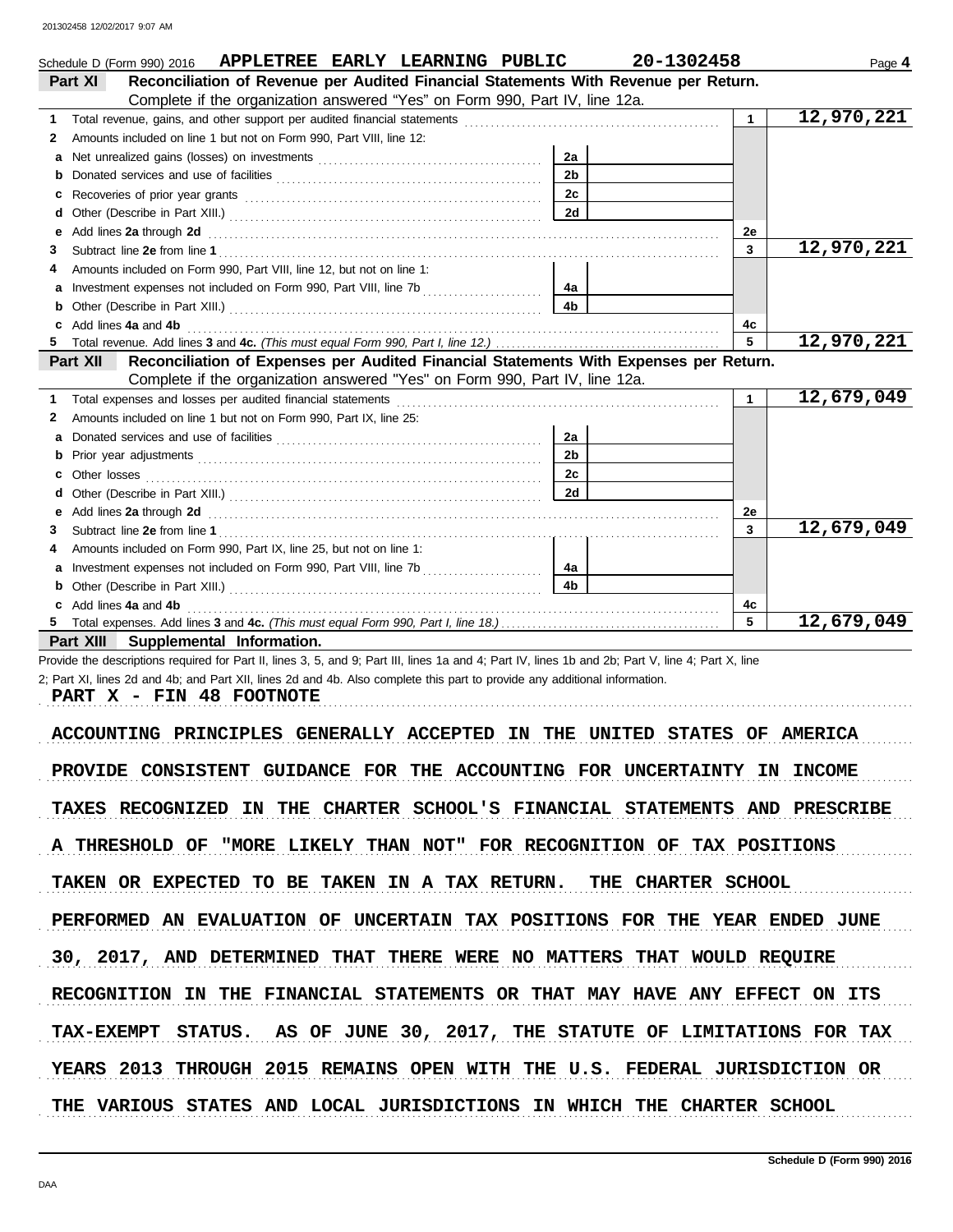| Schedule D (Form 990) 2016 |                    | APPLETREE EARLY LEARNING PUBLIC                                            |  |  | 20-1302458 |                                                         | Page 5 |
|----------------------------|--------------------|----------------------------------------------------------------------------|--|--|------------|---------------------------------------------------------|--------|
| Part XIII                  |                    | Supplemental Information (continued)                                       |  |  |            |                                                         |        |
|                            | FILES TAX RETURNS. |                                                                            |  |  |            | IT IS THE CHARTER SCHOOL'S POLICY TO RECOGNIZE INTEREST |        |
|                            |                    | AND/OR PENALTIES RELATED TO UNCERTAIN TAX POSITIONS, IF ANY, IN INCOME TAX |  |  |            |                                                         |        |
| <b>EXPENSE.</b>            |                    | AS OF JUNE 30, 2017, THE CHARTER SCHOOL HAD NO ACCRUALS FOR                |  |  |            |                                                         |        |
|                            |                    | INTEREST AND/OR PENALTIES.                                                 |  |  |            |                                                         |        |
|                            |                    |                                                                            |  |  |            |                                                         |        |
|                            |                    |                                                                            |  |  |            |                                                         |        |
|                            |                    |                                                                            |  |  |            |                                                         |        |
|                            |                    |                                                                            |  |  |            |                                                         |        |
|                            |                    |                                                                            |  |  |            |                                                         |        |
|                            |                    |                                                                            |  |  |            |                                                         |        |
|                            |                    |                                                                            |  |  |            |                                                         |        |
|                            |                    |                                                                            |  |  |            |                                                         |        |
|                            |                    |                                                                            |  |  |            |                                                         |        |
|                            |                    |                                                                            |  |  |            |                                                         |        |
|                            |                    |                                                                            |  |  |            |                                                         |        |
|                            |                    |                                                                            |  |  |            |                                                         |        |
|                            |                    |                                                                            |  |  |            |                                                         |        |
|                            |                    |                                                                            |  |  |            |                                                         |        |
|                            |                    |                                                                            |  |  |            |                                                         |        |
|                            |                    |                                                                            |  |  |            |                                                         |        |
|                            |                    |                                                                            |  |  |            |                                                         |        |
|                            |                    |                                                                            |  |  |            |                                                         |        |
|                            |                    |                                                                            |  |  |            |                                                         |        |
|                            |                    |                                                                            |  |  |            |                                                         |        |
|                            |                    |                                                                            |  |  |            |                                                         |        |
|                            |                    |                                                                            |  |  |            |                                                         |        |
|                            |                    |                                                                            |  |  |            |                                                         |        |
|                            |                    |                                                                            |  |  |            |                                                         |        |
|                            |                    |                                                                            |  |  |            |                                                         |        |
|                            |                    |                                                                            |  |  |            |                                                         |        |
|                            |                    |                                                                            |  |  |            |                                                         |        |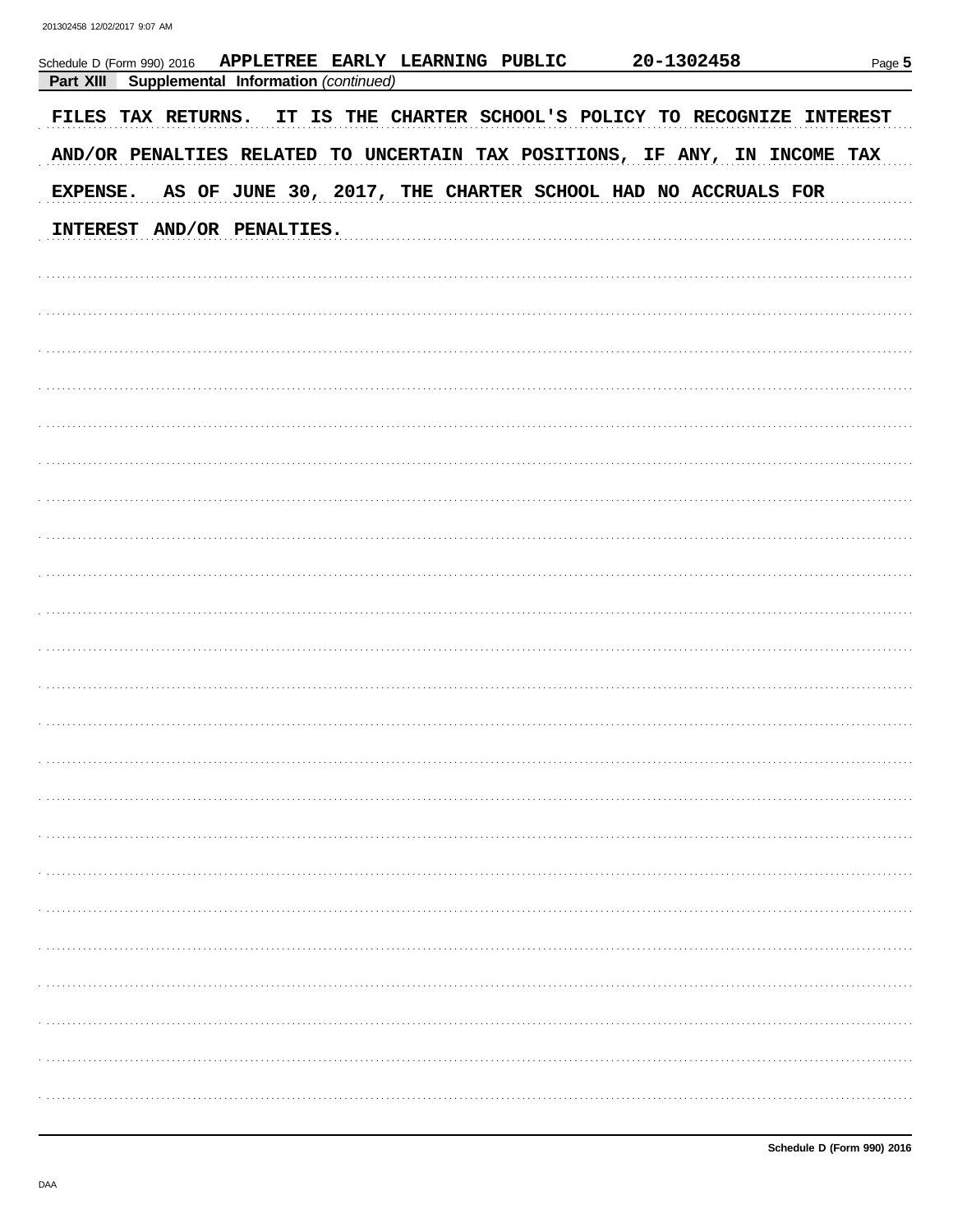|              | <b>SCHEDULE E</b><br>(Form 990 or 990-EZ)              | <b>Schools</b><br>u Complete if the organization answered "Yes" on Form 990,<br>Part IV, line 13, or Form 990-EZ, Part VI, line 48.                                                                                                                                                                                                          |                                | OMB No. 1545-0047                          |     |           |
|--------------|--------------------------------------------------------|----------------------------------------------------------------------------------------------------------------------------------------------------------------------------------------------------------------------------------------------------------------------------------------------------------------------------------------------|--------------------------------|--------------------------------------------|-----|-----------|
|              | Department of the Treasury<br>Internal Revenue Service | La Attach to Form 990 or Form 990-EZ.<br>u Information about Schedule E (Form 990 or 990-EZ) and its instructions is at www.irs.gov/form990.                                                                                                                                                                                                 |                                | <b>Open to Public</b><br><b>Inspection</b> |     |           |
|              | Name of the organization                               | APPLETREE EARLY LEARNING PUBLIC                                                                                                                                                                                                                                                                                                              | Employer identification number |                                            |     |           |
|              |                                                        | CHARTER SCHOOL                                                                                                                                                                                                                                                                                                                               | 20-1302458                     |                                            |     |           |
|              | Part I                                                 |                                                                                                                                                                                                                                                                                                                                              |                                |                                            | YES | <b>NO</b> |
| 1            |                                                        | Does the organization have a racially nondiscriminatory policy toward students by statement in its charter,                                                                                                                                                                                                                                  |                                | $\mathbf{1}$                               | X   |           |
| $\mathbf{2}$ | programs, and scholarships?                            | Does the organization include a statement of its racially nondiscriminatory policy toward students in all its<br>brochures, catalogues, and other written communications with the public dealing with student admissions,                                                                                                                    |                                | $\overline{2}$                             | X   |           |
| 3            |                                                        | Has the organization publicized its racially nondiscriminatory policy through newspaper or broadcast media<br>during the period of solicitation for students, or during the registration period if it has no solicitation program,<br>in a way that makes the policy known to all parts of the general community it serves? If "Yes," please |                                |                                            |     |           |
|              | <b>BROCHURE.</b>                                       | describe. If "No," please explain. If you need more space, use Part II<br>THE SCHOOL IS A PUBLIC CHARTER SCHOOL AND IS OPERATING UNDER A<br>CONTRACT WITH THE DC GOVERNMENT.<br>REVENUE PROCEDURE 75-50 DOES<br>NOT APPLY TO CHARTER SCHOOLS. THE NON-DISCRIMINATORY POLICY IS<br>EXPLICITLY STATED IN THE REGISTRATION APPLICATION AND OUR  |                                | 3                                          | х   |           |
| 4            |                                                        | Does the organization maintain the following?                                                                                                                                                                                                                                                                                                |                                |                                            |     |           |
| a<br>b       |                                                        | Records documenting that scholarships and other financial assistance are awarded on a racially                                                                                                                                                                                                                                               |                                | 4a                                         | X   |           |
|              | nondiscriminatory basis?                               |                                                                                                                                                                                                                                                                                                                                              |                                | 4b                                         | x   |           |
| C            |                                                        | Copies of all catalogues, brochures, announcements, and other written communications to the public dealing                                                                                                                                                                                                                                   |                                | 4c                                         | X   |           |
| d            |                                                        | If you answered "No" to any of the above, please explain. If you need more space, use Part II.                                                                                                                                                                                                                                               |                                | 4d                                         | X   |           |
| 5            |                                                        | Does the organization discriminate by race in any way with respect to:                                                                                                                                                                                                                                                                       |                                |                                            |     |           |
| a            |                                                        |                                                                                                                                                                                                                                                                                                                                              |                                | 5a                                         |     | x         |
|              |                                                        |                                                                                                                                                                                                                                                                                                                                              |                                | 5b                                         |     | x         |
|              |                                                        |                                                                                                                                                                                                                                                                                                                                              |                                | 5c                                         |     | 47        |
| d            |                                                        |                                                                                                                                                                                                                                                                                                                                              |                                | <b>5d</b>                                  |     | x         |
| е            |                                                        |                                                                                                                                                                                                                                                                                                                                              |                                | <b>5e</b>                                  |     | x         |
| f            |                                                        |                                                                                                                                                                                                                                                                                                                                              |                                | 5f                                         |     | x         |
| g            |                                                        |                                                                                                                                                                                                                                                                                                                                              |                                | 5g                                         |     | x         |
| h.           | Other extracurricular activities?                      | If you answered "Yes" to any of the above, please explain. If you need more space, use Part II.                                                                                                                                                                                                                                              |                                | 5h                                         |     | х         |
|              |                                                        |                                                                                                                                                                                                                                                                                                                                              |                                |                                            |     |           |
| 6а           |                                                        |                                                                                                                                                                                                                                                                                                                                              |                                | 6а                                         | X   |           |
| b            |                                                        |                                                                                                                                                                                                                                                                                                                                              |                                | 6b                                         |     | X         |
| 7            |                                                        | If you answered "Yes" on either line 6a or line 6b, explain on Part II.<br>Does the organization certify that it has complied with the applicable requirements of sections 4.01 through<br>4.05 of Rev. Proc. 75-50, 1975-2 C.B. 587, covering racial nondiscrimination? If "No," explain on Part II                                         |                                | $\overline{7}$                             | X   |           |

**For Paperwork Reduction Act Notice, see the Instructions for Form 990 or Form 990-EZ.**

**Schedule E (Form 990 or 990-EZ) 2016**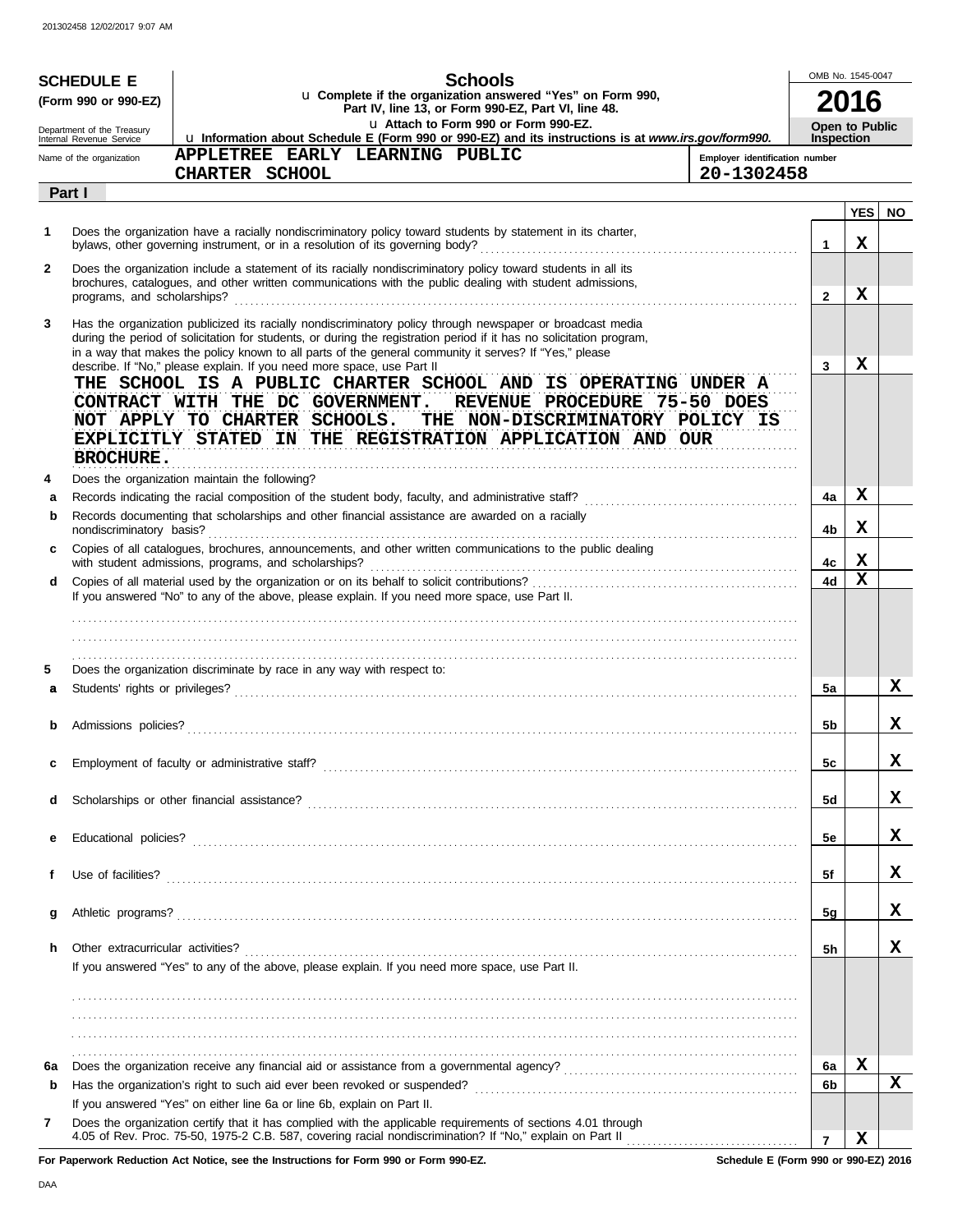| 20-1302458<br>APPLETREE EARLY LEARNING PUBLIC<br>Page 2<br>Schedule E (Form 990 or 990-EZ) 2016<br>Part II<br>Supplemental Information. Provide the explanations required by Part I, lines 3, 4d, 5h, 6b, and 7, as<br>applicable. Also provide any other additional information (see instructions). |
|------------------------------------------------------------------------------------------------------------------------------------------------------------------------------------------------------------------------------------------------------------------------------------------------------|
| SCH E - FINANCIAL AID OR GOVERNMENT ASSISTANCE EXPLANATION                                                                                                                                                                                                                                           |
| CHARTER SCHOOL RECEIVES PUBLIC FUNDS FROM THE DC GOVERNMENT BASED ON<br>THE                                                                                                                                                                                                                          |
| THE NUMBER OF STUDENTS THEY ENROLL ACCORDING TO THE UNIFORM PER STUDENT                                                                                                                                                                                                                              |
| FUNDING FORMULA DEVELOPED BY THE MAYOR AND CITY COUNCIL.<br>THIS PER PUPIL                                                                                                                                                                                                                           |
| ALLOCATION IS SUPPLEMENTED WITH EXTRA FUNDS FOR STUDENTS WITH SPECIAL                                                                                                                                                                                                                                |
| NEEDS.                                                                                                                                                                                                                                                                                               |
|                                                                                                                                                                                                                                                                                                      |
| THE CHARTER SCHOOL ALSO RECEIVES GOVERNMENTAL ASSISTANCE IN THE FORM OF                                                                                                                                                                                                                              |
| YEARLY GOVERNMENTAL GRANTS.<br>MOST FUNDS ARE RECEIVED FROM THE U.S.                                                                                                                                                                                                                                 |
| EDUCATION AND THE U.S. DEPARTMENT OF AGRICULTURE PASSED<br>DEPARTMENT OF                                                                                                                                                                                                                             |
| THROUGH THE OFFICE OF THE STATE SUPERINTENDENT OF EDUCATION IN THE DISTRICT                                                                                                                                                                                                                          |
| COLUMBIA.<br>OF                                                                                                                                                                                                                                                                                      |
|                                                                                                                                                                                                                                                                                                      |
|                                                                                                                                                                                                                                                                                                      |
|                                                                                                                                                                                                                                                                                                      |
|                                                                                                                                                                                                                                                                                                      |
|                                                                                                                                                                                                                                                                                                      |
|                                                                                                                                                                                                                                                                                                      |
|                                                                                                                                                                                                                                                                                                      |
|                                                                                                                                                                                                                                                                                                      |
|                                                                                                                                                                                                                                                                                                      |
|                                                                                                                                                                                                                                                                                                      |
|                                                                                                                                                                                                                                                                                                      |
|                                                                                                                                                                                                                                                                                                      |
|                                                                                                                                                                                                                                                                                                      |
|                                                                                                                                                                                                                                                                                                      |
|                                                                                                                                                                                                                                                                                                      |
|                                                                                                                                                                                                                                                                                                      |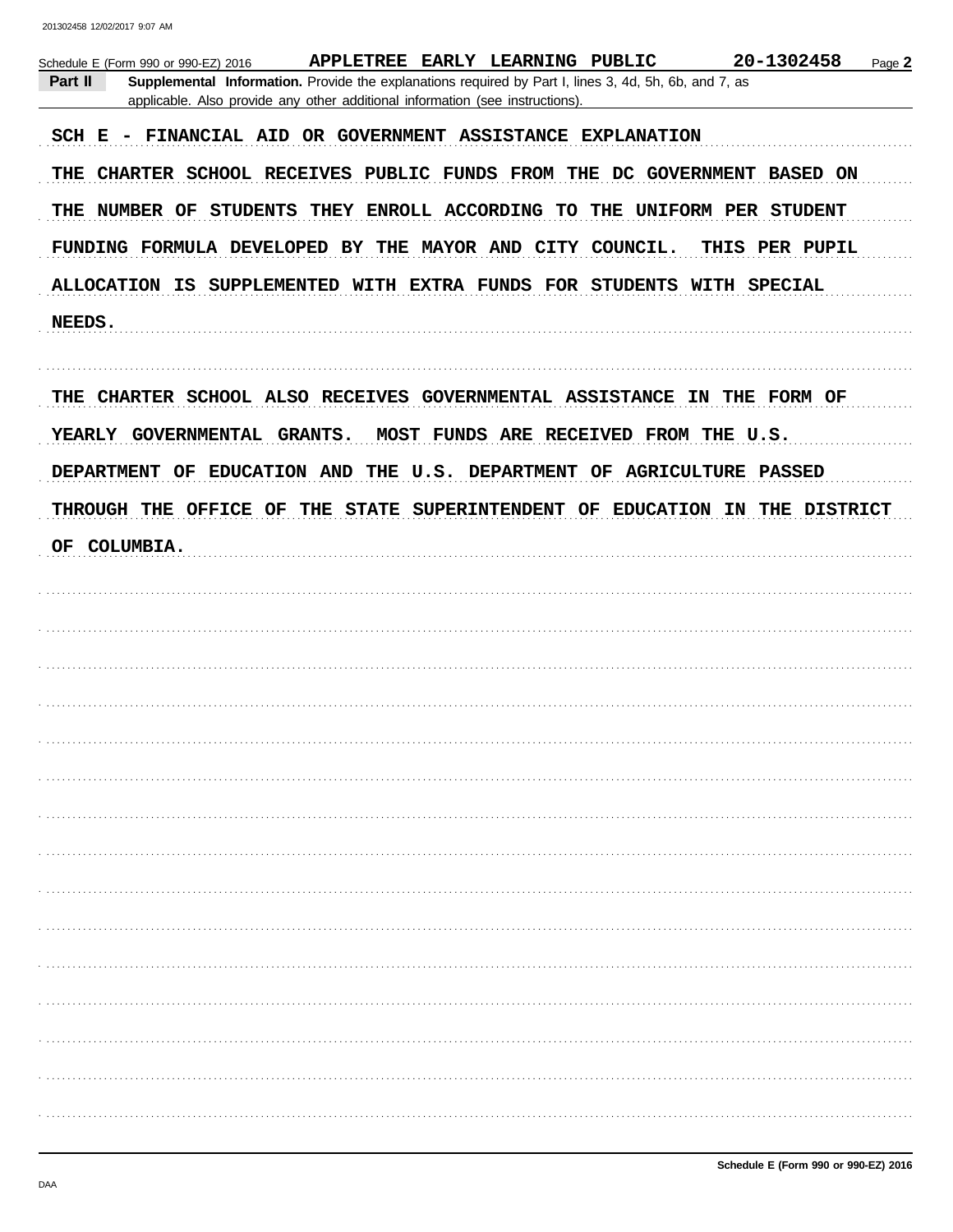| <b>Compensation Information</b><br><b>SCHEDULE J</b><br>For certain Officers, Directors, Trustees, Key Employees, and Highest                                                                                        |                                                                                                                                                     |                                                                                                                      |                                |                            | OMB No. 1545-0047 |                         |  |  |  |
|----------------------------------------------------------------------------------------------------------------------------------------------------------------------------------------------------------------------|-----------------------------------------------------------------------------------------------------------------------------------------------------|----------------------------------------------------------------------------------------------------------------------|--------------------------------|----------------------------|-------------------|-------------------------|--|--|--|
| (Form 990)                                                                                                                                                                                                           |                                                                                                                                                     | <b>Compensated Employees</b>                                                                                         |                                |                            | 2016              |                         |  |  |  |
|                                                                                                                                                                                                                      |                                                                                                                                                     | u Complete if the organization answered "Yes" on Form 990, Part IV, line 23.                                         |                                | Open to Public             |                   |                         |  |  |  |
| Department of the Treasury<br>Internal Revenue Service                                                                                                                                                               |                                                                                                                                                     | u Attach to Form 990.<br>ulnformation about Schedule J (Form 990) and its instructions is at www.irs.gov/form990.    |                                |                            | Inspection        |                         |  |  |  |
| Name of the organization                                                                                                                                                                                             | APPLETREE EARLY LEARNING PUBLIC                                                                                                                     |                                                                                                                      | Employer identification number |                            |                   |                         |  |  |  |
|                                                                                                                                                                                                                      | CHARTER SCHOOL                                                                                                                                      |                                                                                                                      | 20-1302458                     |                            |                   |                         |  |  |  |
| Part I                                                                                                                                                                                                               | Questions Regarding Compensation                                                                                                                    |                                                                                                                      |                                |                            |                   |                         |  |  |  |
|                                                                                                                                                                                                                      |                                                                                                                                                     |                                                                                                                      |                                |                            | Yes               | No                      |  |  |  |
|                                                                                                                                                                                                                      |                                                                                                                                                     | 1a Check the appropriate box(es) if the organization provided any of the following to or for a person listed on Form |                                |                            |                   |                         |  |  |  |
|                                                                                                                                                                                                                      |                                                                                                                                                     | 990, Part VII, Section A, line 1a. Complete Part III to provide any relevant information regarding these items.      |                                |                            |                   |                         |  |  |  |
| First-class or charter travel                                                                                                                                                                                        |                                                                                                                                                     | Housing allowance or residence for personal use                                                                      |                                |                            |                   |                         |  |  |  |
| Travel for companions                                                                                                                                                                                                |                                                                                                                                                     | Payments for business use of personal residence                                                                      |                                |                            |                   |                         |  |  |  |
|                                                                                                                                                                                                                      | Tax indemnification and gross-up payments                                                                                                           | Health or social club dues or initiation fees                                                                        |                                |                            |                   |                         |  |  |  |
| Discretionary spending account                                                                                                                                                                                       |                                                                                                                                                     | Personal services (such as, maid, chauffeur, chef)                                                                   |                                |                            |                   |                         |  |  |  |
|                                                                                                                                                                                                                      | <b>b</b> If any of the boxes on line 1a are checked, did the organization follow a written policy regarding payment                                 |                                                                                                                      |                                |                            |                   |                         |  |  |  |
|                                                                                                                                                                                                                      | or reimbursement or provision of all of the expenses described above? If "No," complete Part III to                                                 |                                                                                                                      |                                |                            |                   |                         |  |  |  |
| explain                                                                                                                                                                                                              |                                                                                                                                                     |                                                                                                                      |                                | 1b                         |                   |                         |  |  |  |
|                                                                                                                                                                                                                      |                                                                                                                                                     |                                                                                                                      |                                |                            |                   |                         |  |  |  |
| 2                                                                                                                                                                                                                    | Did the organization require substantiation prior to reimbursing or allowing expenses incurred by all                                               |                                                                                                                      |                                |                            |                   |                         |  |  |  |
|                                                                                                                                                                                                                      |                                                                                                                                                     | directors, trustees, and officers, including the CEO/Executive Director, regarding the items checked in line         |                                |                            |                   |                         |  |  |  |
| 1a?                                                                                                                                                                                                                  |                                                                                                                                                     |                                                                                                                      |                                | 2                          |                   |                         |  |  |  |
|                                                                                                                                                                                                                      |                                                                                                                                                     |                                                                                                                      |                                |                            |                   |                         |  |  |  |
| 3                                                                                                                                                                                                                    | Indicate which, if any, of the following the filing organization used to establish the compensation of the                                          |                                                                                                                      |                                |                            |                   |                         |  |  |  |
|                                                                                                                                                                                                                      |                                                                                                                                                     | organization's CEO/Executive Director. Check all that apply. Do not check any boxes for methods used by a            |                                |                            |                   |                         |  |  |  |
| ΙXΙ                                                                                                                                                                                                                  | related organization to establish compensation of the CEO/Executive Director, but explain in Part III.                                              | X                                                                                                                    |                                |                            |                   |                         |  |  |  |
| Compensation committee                                                                                                                                                                                               | Independent compensation consultant                                                                                                                 | Written employment contract<br>$ \mathbf{x} $<br>Compensation survey or study                                        |                                |                            |                   |                         |  |  |  |
| $\overline{\textbf{x}}$<br>Form 990 of other organizations                                                                                                                                                           |                                                                                                                                                     | X<br>Approval by the board or compensation committee                                                                 |                                |                            |                   |                         |  |  |  |
|                                                                                                                                                                                                                      |                                                                                                                                                     |                                                                                                                      |                                |                            |                   |                         |  |  |  |
|                                                                                                                                                                                                                      | During the year, did any person listed on Form 990, Part VII, Section A, line 1a, with respect to the filing                                        |                                                                                                                      |                                |                            |                   |                         |  |  |  |
| organization or a related organization:                                                                                                                                                                              |                                                                                                                                                     |                                                                                                                      |                                |                            |                   |                         |  |  |  |
|                                                                                                                                                                                                                      | a Receive a severance payment or change-of-control payment?                                                                                         |                                                                                                                      |                                | 4a                         |                   | X                       |  |  |  |
| b                                                                                                                                                                                                                    | Participate in, or receive payment from, a supplemental nonqualified retirement plan?                                                               |                                                                                                                      |                                | 4b                         |                   | X                       |  |  |  |
|                                                                                                                                                                                                                      |                                                                                                                                                     |                                                                                                                      |                                | 4c                         |                   | $\mathbf x$             |  |  |  |
|                                                                                                                                                                                                                      | If "Yes" to any of lines 4a-c, list the persons and provide the applicable amounts for each item in Part III.                                       |                                                                                                                      |                                |                            |                   |                         |  |  |  |
|                                                                                                                                                                                                                      |                                                                                                                                                     |                                                                                                                      |                                |                            |                   |                         |  |  |  |
|                                                                                                                                                                                                                      | Only section 501(c)(3), 501(c)(4), and 501(c)(29) organizations must complete lines $5-9$ .                                                         |                                                                                                                      |                                |                            |                   |                         |  |  |  |
| 5                                                                                                                                                                                                                    | For persons listed on Form 990, Part VII, Section A, line 1a, did the organization pay or accrue any<br>compensation contingent on the revenues of: |                                                                                                                      |                                |                            |                   |                         |  |  |  |
| a The organization?                                                                                                                                                                                                  |                                                                                                                                                     |                                                                                                                      |                                | 5a                         |                   | X                       |  |  |  |
|                                                                                                                                                                                                                      |                                                                                                                                                     |                                                                                                                      |                                | 5b                         |                   | $\mathbf{x}$            |  |  |  |
| If "Yes" on line 5a or 5b, describe in Part III.                                                                                                                                                                     |                                                                                                                                                     |                                                                                                                      |                                |                            |                   |                         |  |  |  |
|                                                                                                                                                                                                                      |                                                                                                                                                     |                                                                                                                      |                                |                            |                   |                         |  |  |  |
| 6                                                                                                                                                                                                                    | For persons listed on Form 990, Part VII, Section A, line 1a, did the organization pay or accrue any                                                |                                                                                                                      |                                |                            |                   |                         |  |  |  |
|                                                                                                                                                                                                                      | compensation contingent on the net earnings of:                                                                                                     |                                                                                                                      |                                |                            |                   |                         |  |  |  |
| a The organization?                                                                                                                                                                                                  |                                                                                                                                                     |                                                                                                                      |                                | 6a                         |                   | x                       |  |  |  |
|                                                                                                                                                                                                                      |                                                                                                                                                     |                                                                                                                      |                                | 6b                         |                   | $\overline{\mathbf{x}}$ |  |  |  |
| If "Yes" on line 6a or 6b, describe in Part III.                                                                                                                                                                     |                                                                                                                                                     |                                                                                                                      |                                |                            |                   |                         |  |  |  |
|                                                                                                                                                                                                                      |                                                                                                                                                     |                                                                                                                      |                                |                            |                   |                         |  |  |  |
| 7                                                                                                                                                                                                                    | For persons listed on Form 990, Part VII, Section A, line 1a, did the organization provide any nonfixed                                             |                                                                                                                      |                                | 7                          |                   | x                       |  |  |  |
| 8                                                                                                                                                                                                                    |                                                                                                                                                     |                                                                                                                      |                                |                            |                   |                         |  |  |  |
| Were any amounts reported on Form 990, Part VII, paid or accrued pursuant to a contract that was subject<br>to the initial contract exception described in Regulations section $53.4958-4(a)(3)?$ If "Yes," describe |                                                                                                                                                     |                                                                                                                      |                                |                            |                   |                         |  |  |  |
|                                                                                                                                                                                                                      |                                                                                                                                                     | $\ $ n Part III $\ $                                                                                                 |                                | 8                          |                   | x                       |  |  |  |
|                                                                                                                                                                                                                      |                                                                                                                                                     |                                                                                                                      |                                |                            |                   |                         |  |  |  |
| 9                                                                                                                                                                                                                    | If "Yes" on line 8, did the organization also follow the rebuttable presumption procedure described in                                              |                                                                                                                      |                                |                            |                   |                         |  |  |  |
|                                                                                                                                                                                                                      |                                                                                                                                                     |                                                                                                                      |                                | 9                          |                   |                         |  |  |  |
|                                                                                                                                                                                                                      | For Paperwork Reduction Act Notice, see the Instructions for Form 990.                                                                              |                                                                                                                      |                                | Schedule J (Form 990) 2016 |                   |                         |  |  |  |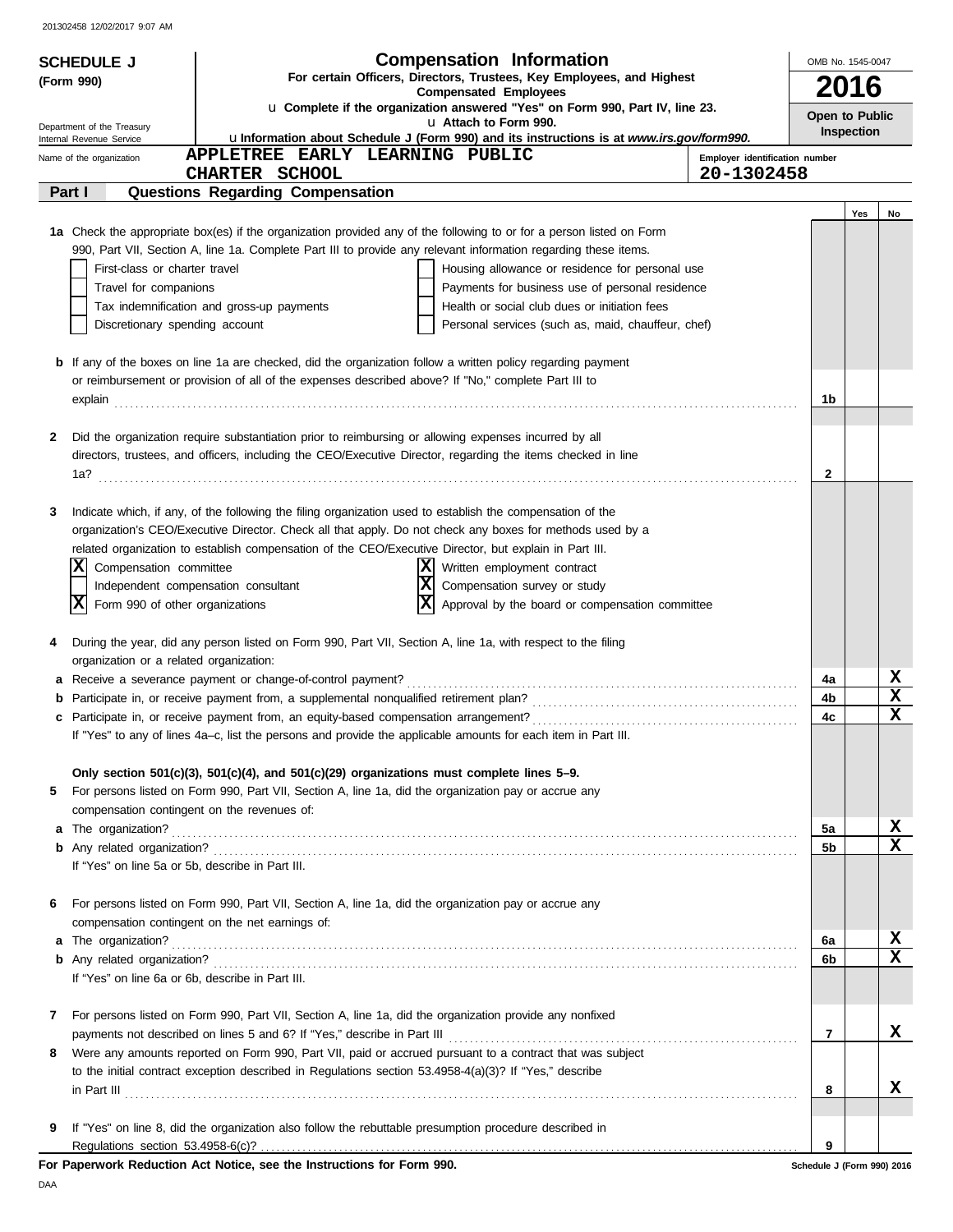### Schedule J (Form 990) 2016 Page **2 APPLETREE EARLY LEARNING PUBLIC 20-1302458**

#### Part II **Officers, Directors, Trustees, Key Employees, and Highest Compensated Employees. Use duplicate copies if additional space is needed.**

For each individual whose compensation must be reported on Schedule J, report compensation from the organization on row (i) and from related organizations, described in the instructions, on row (ii). Do not list any individuals that aren't listed on Form 990, Part VII.

Note: The sum of columns (B)(i)–(iii) for each listed individual must equal the total amount of Form 990, Part VII, Section A, line 1a, applicable column (D) and (E) amounts for that individual.

|                              |                          | (B) Breakdown of W-2 and/or 1099-MISC compensation |                                           | (C) Retirement and             | (D) Nontaxable | (E) Total of columns | (F) Compensation                                           |
|------------------------------|--------------------------|----------------------------------------------------|-------------------------------------------|--------------------------------|----------------|----------------------|------------------------------------------------------------|
| (A) Name and Title           | (i) Base<br>compensation | (ii) Bonus & incentive<br>compensation             | (iii) Other<br>reportable<br>compensation | other deferred<br>compensation | benefits       | $(B)(i)$ – $(D)$     | in column (B) reported<br>as deferred on prior<br>Form 990 |
| WILLIAM J. MCCARTHY          |                          |                                                    |                                           |                                |                |                      |                                                            |
| 1 BOARD CHAIR/CEO            | 217,913<br>(i)           |                                                    |                                           | 11,072                         | 16,011         | 244,996              |                                                            |
| THOMAS KEANE JR.             | 41,744<br>(i)            |                                                    |                                           | 2,108                          | 3,821          | 47,673               |                                                            |
| 2 ASSISTANT SECRETARY        | 97,404                   |                                                    |                                           | 4,918                          | 8,917          | 111,239              |                                                            |
| RITA CHAPIN - OUTGOING       | 58,026<br>(i)            |                                                    |                                           | 2,743                          | 4,990          | 65,759               |                                                            |
| 3 ASSISTANT TREASURER        | 107,762                  |                                                    |                                           | 5,095                          | 9,267          | 122,124              |                                                            |
| ANNE MALONE ZUMMO            | 79,228<br>(i)            |                                                    |                                           | 4,078                          | 9,752          | 93,058               |                                                            |
| 4 CHIEF OF SCHOOLS           | 62,251                   |                                                    |                                           | 3,205                          | 7,663          | 73,119               | 0                                                          |
| JAMIE MILES - CHIEF ACADEMIC | 79,897<br>(i)            |                                                    |                                           | 3,922                          | 236            | 84,055               | $\Omega$                                                   |
| 5 OFFICER                    | 62,775                   |                                                    |                                           | 3,081                          | 185            | 66,041               | $\Omega$                                                   |
|                              |                          |                                                    |                                           |                                |                |                      |                                                            |
|                              |                          |                                                    |                                           |                                |                |                      |                                                            |
|                              |                          |                                                    |                                           |                                |                |                      |                                                            |
| $\overline{7}$               |                          |                                                    |                                           |                                |                |                      |                                                            |
|                              |                          |                                                    |                                           |                                |                |                      |                                                            |
|                              |                          |                                                    |                                           |                                |                |                      |                                                            |
|                              |                          |                                                    |                                           |                                |                |                      |                                                            |
|                              |                          |                                                    |                                           |                                |                |                      |                                                            |
|                              |                          |                                                    |                                           |                                |                |                      |                                                            |
| 10                           |                          |                                                    |                                           |                                |                |                      |                                                            |
|                              |                          |                                                    |                                           |                                |                |                      |                                                            |
| 11                           |                          |                                                    |                                           |                                |                |                      |                                                            |
|                              |                          |                                                    |                                           |                                |                |                      |                                                            |
| 12                           |                          |                                                    |                                           |                                |                |                      |                                                            |
|                              |                          |                                                    |                                           |                                |                |                      |                                                            |
| 13                           |                          |                                                    |                                           |                                |                |                      |                                                            |
|                              |                          |                                                    |                                           |                                |                |                      |                                                            |
| 14                           |                          |                                                    |                                           |                                |                |                      |                                                            |
|                              |                          |                                                    |                                           |                                |                |                      |                                                            |
| 15                           |                          |                                                    |                                           |                                |                |                      |                                                            |
|                              |                          |                                                    |                                           |                                |                |                      |                                                            |
| 16                           |                          |                                                    |                                           |                                |                |                      |                                                            |
|                              |                          |                                                    |                                           |                                |                |                      |                                                            |

**Schedule J (Form 990) 2016**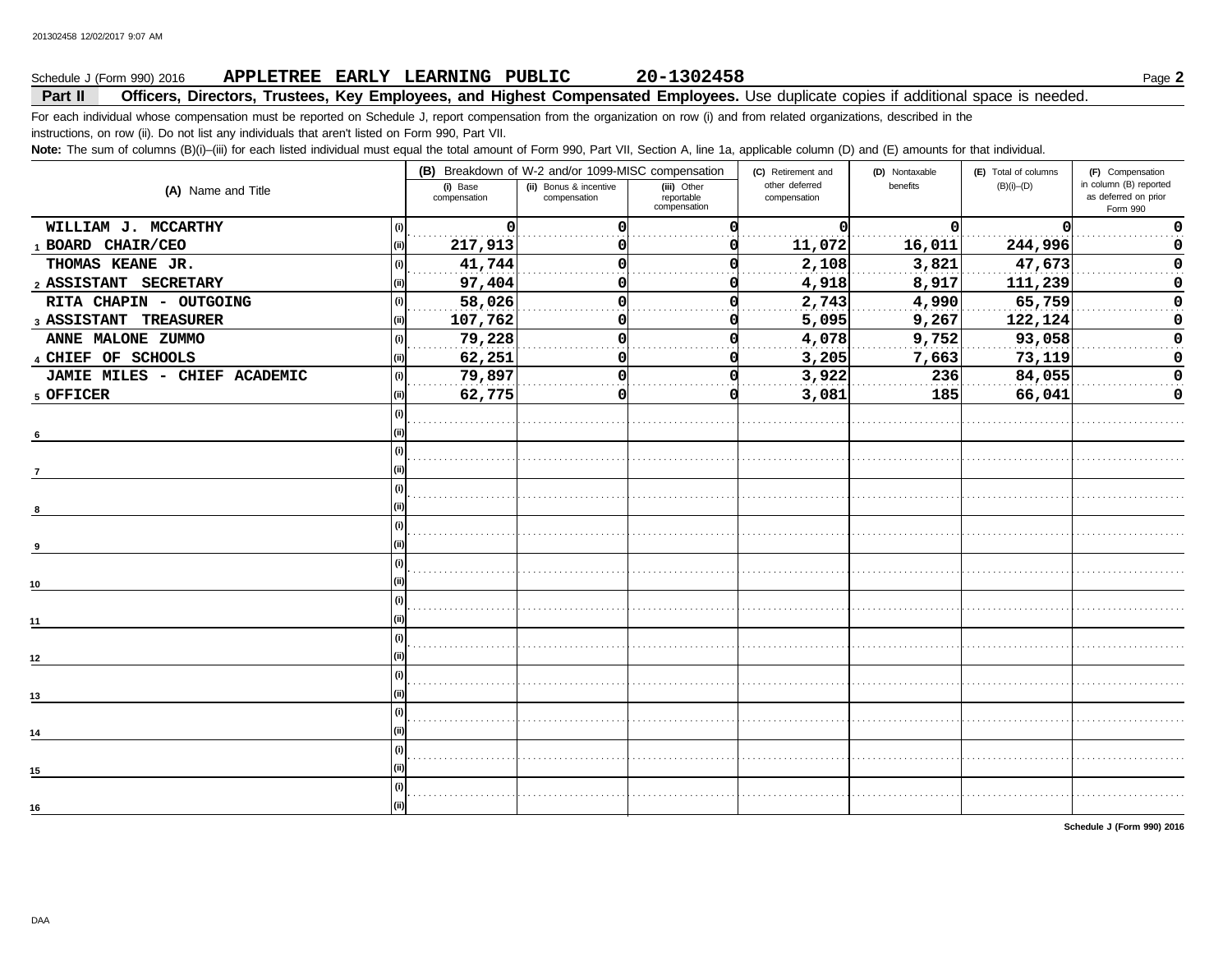| 20-1302458<br>APPLETREE EARLY LEARNING PUBLIC<br>Schedule J (Form 990) 2016                                                                                                | Page 3                     |
|----------------------------------------------------------------------------------------------------------------------------------------------------------------------------|----------------------------|
| Supplemental Information<br>Part III                                                                                                                                       |                            |
| Provide the information, explanation, or descriptions required for Part I, lines 1a, 1b, 3, 4a, 4b, 4c, 5a, 5b, 6a, 6b, 7, and 8, and for Part II. Also complete this part |                            |
| for any additional information.                                                                                                                                            |                            |
| PART III - OTHER ADDITIONAL INFORMATION                                                                                                                                    |                            |
| THE GOVERNANCE COMMITTEE OF THE BOARD OF DIRECTORS REVIEWS THE CHIEF OF                                                                                                    |                            |
| SCHOOLS COMPENSATION USING COMPARABILITY DATA AND THEY CONTEMPORANEOUSLY                                                                                                   |                            |
| DOCUMENT THE DELIBERATION AND THEIR RECOMMENDATION FOR THE FULL BOARD.                                                                                                     | THE                        |
| COMPENSATION OF THE CHIEF OF SCHOOLS FOR THE NEXT SCHOOL YEAR IS THEN                                                                                                      |                            |
| DISCUSSED, FINALIZED AND APPROVED BY THE FULL BOARD.                                                                                                                       |                            |
|                                                                                                                                                                            |                            |
|                                                                                                                                                                            |                            |
|                                                                                                                                                                            |                            |
|                                                                                                                                                                            |                            |
|                                                                                                                                                                            |                            |
|                                                                                                                                                                            |                            |
|                                                                                                                                                                            |                            |
|                                                                                                                                                                            |                            |
|                                                                                                                                                                            |                            |
|                                                                                                                                                                            |                            |
|                                                                                                                                                                            |                            |
|                                                                                                                                                                            |                            |
|                                                                                                                                                                            |                            |
|                                                                                                                                                                            | Schedule J (Form 990) 2016 |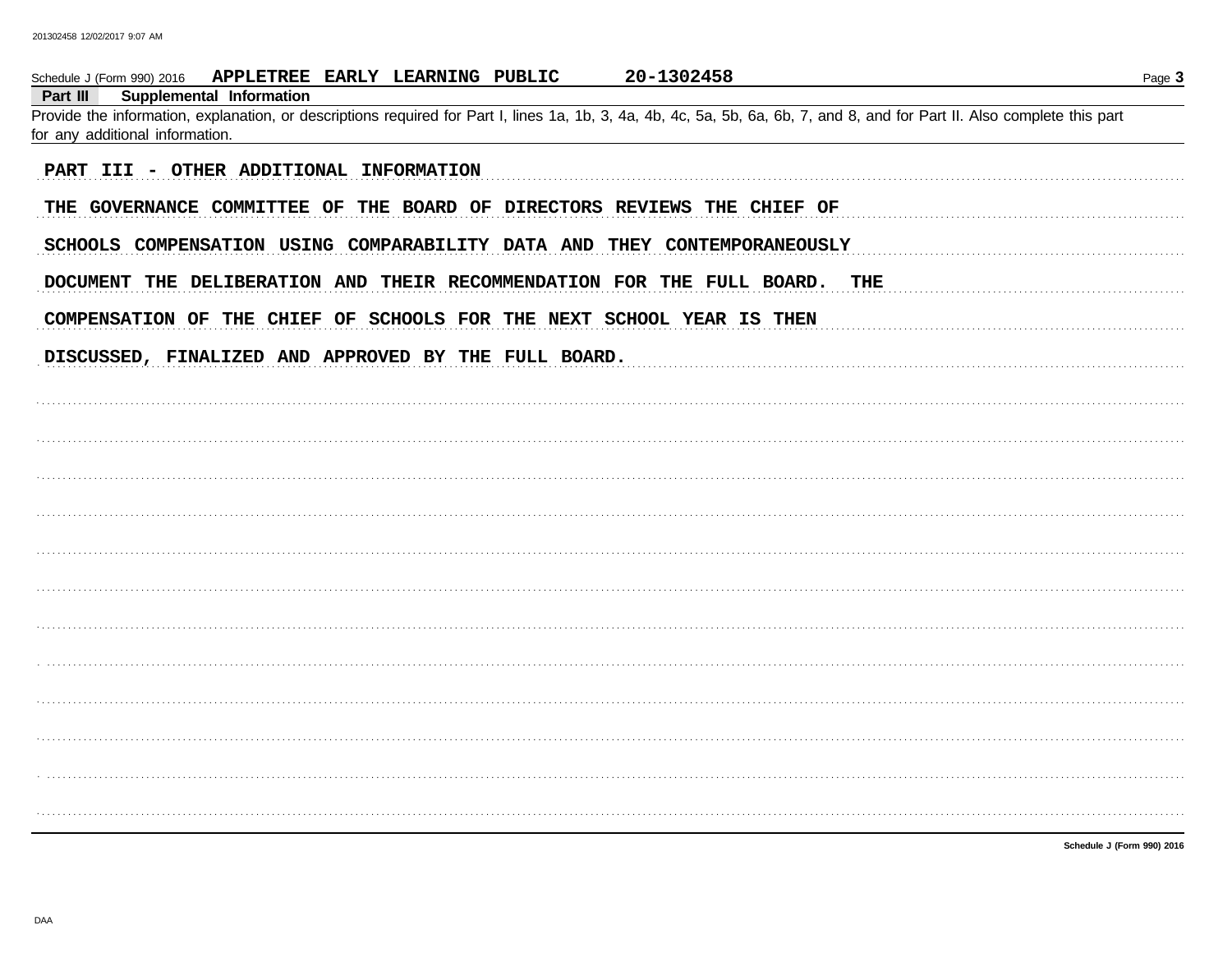| <b>SCHEDULE K</b>                |                                                                                                           |                       |               | <b>Supplemental Information on Tax-Exempt Bonds</b> |                                                                                                                                                              |                            |   |                            |     |          |              |                                              |                       | OMB No. 1545-0047 |                         |  |  |
|----------------------------------|-----------------------------------------------------------------------------------------------------------|-----------------------|---------------|-----------------------------------------------------|--------------------------------------------------------------------------------------------------------------------------------------------------------------|----------------------------|---|----------------------------|-----|----------|--------------|----------------------------------------------|-----------------------|-------------------|-------------------------|--|--|
| (Form 990)                       |                                                                                                           |                       |               |                                                     | u Complete if the organization answered "Yes" on Form 990, Part IV, line 24a. Provide descriptions, explanations, and any additional information in Part VI. |                            |   |                            |     |          |              |                                              | 2016                  |                   |                         |  |  |
| Department of the Treasury       |                                                                                                           |                       |               |                                                     | u Attach to Form 990.<br>u Information about Schedule K (Form 990) and its instructions is at www.irs.gov/form990.                                           |                            |   |                            |     |          |              |                                              | <b>Open to Public</b> |                   |                         |  |  |
| Internal Revenue Service         |                                                                                                           |                       |               |                                                     |                                                                                                                                                              |                            |   |                            |     |          |              |                                              | <b>Inspection</b>     |                   |                         |  |  |
| Name of the organization         | <b>APPLETREE</b><br>CHARTER SCHOOL                                                                        | EARLY LEARNING PUBLIC |               |                                                     |                                                                                                                                                              |                            |   |                            |     |          |              | Employer identification number<br>20-1302458 |                       |                   |                         |  |  |
| Part I<br><b>Bond Issues</b>     |                                                                                                           |                       |               |                                                     |                                                                                                                                                              |                            |   |                            |     |          |              |                                              |                       |                   |                         |  |  |
|                                  | (a) Issuer name                                                                                           | (b) Issuer EIN        | (c) CUSIP $#$ | (d) Date issued                                     |                                                                                                                                                              | (e) Issue price            |   | (f) Description of purpose |     |          | (g) Defeased |                                              | $(h)$ On<br>behalf of |                   | (i) Pooled<br>financing |  |  |
|                                  |                                                                                                           |                       |               |                                                     |                                                                                                                                                              |                            |   |                            |     |          |              |                                              | issuer                |                   |                         |  |  |
| A DISTRICT OF COLUMBIA           |                                                                                                           | 53-6001131            |               | 11/01/10                                            |                                                                                                                                                              | 3,535,000 PCS CONSTRUCTION |   |                            |     | Yes<br>X | No           | Yes<br>X                                     | No                    | Yes<br>х          | No                      |  |  |
| В                                |                                                                                                           |                       |               |                                                     |                                                                                                                                                              |                            |   |                            |     |          |              |                                              |                       |                   |                         |  |  |
| С                                |                                                                                                           |                       |               |                                                     |                                                                                                                                                              |                            |   |                            |     |          |              |                                              |                       |                   |                         |  |  |
|                                  |                                                                                                           |                       |               |                                                     |                                                                                                                                                              |                            |   |                            |     |          |              |                                              |                       |                   |                         |  |  |
| D                                |                                                                                                           |                       |               |                                                     |                                                                                                                                                              |                            |   |                            |     |          |              |                                              |                       |                   |                         |  |  |
| Part II<br><b>Proceeds</b>       |                                                                                                           |                       |               |                                                     |                                                                                                                                                              |                            |   |                            |     |          |              |                                              |                       |                   |                         |  |  |
|                                  |                                                                                                           |                       |               | A                                                   | 1,227,172                                                                                                                                                    |                            | в |                            |     | C        |              |                                              | D                     |                   |                         |  |  |
|                                  |                                                                                                           |                       |               |                                                     |                                                                                                                                                              |                            |   |                            |     |          |              |                                              |                       |                   |                         |  |  |
| <b>3</b> Total proceeds of issue |                                                                                                           |                       |               |                                                     | 3,535,000                                                                                                                                                    |                            |   |                            |     |          |              |                                              |                       |                   |                         |  |  |
|                                  |                                                                                                           |                       |               |                                                     |                                                                                                                                                              |                            |   |                            |     |          |              |                                              |                       |                   |                         |  |  |
|                                  |                                                                                                           |                       |               |                                                     |                                                                                                                                                              |                            |   |                            |     |          |              |                                              |                       |                   |                         |  |  |
|                                  |                                                                                                           |                       |               |                                                     |                                                                                                                                                              |                            |   |                            |     |          |              |                                              |                       |                   |                         |  |  |
| 7 Issuance costs from proceeds.  |                                                                                                           |                       |               | 329,275                                             |                                                                                                                                                              |                            |   |                            |     |          |              |                                              |                       |                   |                         |  |  |
|                                  |                                                                                                           |                       |               |                                                     |                                                                                                                                                              |                            |   |                            |     |          |              |                                              |                       |                   |                         |  |  |
|                                  |                                                                                                           |                       |               |                                                     |                                                                                                                                                              |                            |   |                            |     |          |              |                                              |                       |                   |                         |  |  |
|                                  |                                                                                                           |                       |               |                                                     | 3,205,725                                                                                                                                                    |                            |   |                            |     |          |              |                                              |                       |                   |                         |  |  |
|                                  |                                                                                                           |                       |               |                                                     |                                                                                                                                                              |                            |   |                            |     |          |              |                                              |                       |                   |                         |  |  |
|                                  |                                                                                                           |                       |               |                                                     |                                                                                                                                                              |                            |   |                            |     |          |              |                                              |                       |                   |                         |  |  |
|                                  |                                                                                                           |                       |               | 2011                                                |                                                                                                                                                              |                            |   |                            |     |          |              |                                              |                       |                   |                         |  |  |
|                                  |                                                                                                           |                       |               | Yes                                                 | No                                                                                                                                                           | Yes                        |   | No                         | Yes | No       |              | Yes                                          |                       | No                |                         |  |  |
|                                  |                                                                                                           |                       |               |                                                     | x                                                                                                                                                            |                            |   |                            |     |          |              |                                              |                       |                   |                         |  |  |
|                                  | 15 Were the bonds issued as part of an advance refunding issue?                                           |                       |               |                                                     | $\mathbf X$                                                                                                                                                  |                            |   |                            |     |          |              |                                              |                       |                   |                         |  |  |
|                                  |                                                                                                           |                       |               | x                                                   |                                                                                                                                                              |                            |   |                            |     |          |              |                                              |                       |                   |                         |  |  |
|                                  | 17 Does the organization maintain adequate books and records to support the final allocation of proceeds? |                       |               | X                                                   |                                                                                                                                                              |                            |   |                            |     |          |              |                                              |                       |                   |                         |  |  |
| Part III                         | <b>Private Business Use</b>                                                                               |                       |               |                                                     |                                                                                                                                                              |                            |   |                            |     |          |              |                                              |                       |                   |                         |  |  |
|                                  |                                                                                                           |                       |               | А                                                   |                                                                                                                                                              |                            | B |                            |     | C        |              |                                              | D                     |                   |                         |  |  |
|                                  | 1 Was the organization a partner in a partnership, or a member of an LLC,                                 |                       |               | Yes                                                 | <b>No</b>                                                                                                                                                    | Yes                        |   | No                         | Yes | No       |              | Yes                                          |                       | No                |                         |  |  |
|                                  | which owned property financed by tax-exempt bonds?                                                        |                       |               |                                                     | $\mathbf X$                                                                                                                                                  |                            |   |                            |     |          |              |                                              |                       |                   |                         |  |  |
|                                  | 2 Are there any lease arrangements that may result in private business use of                             |                       |               |                                                     |                                                                                                                                                              |                            |   |                            |     |          |              |                                              |                       |                   |                         |  |  |
|                                  |                                                                                                           |                       |               |                                                     | $\mathbf X$                                                                                                                                                  |                            |   |                            |     |          |              |                                              |                       |                   |                         |  |  |

**For Paperwork Reduction Act Notice, see the Instructions for Form 990.**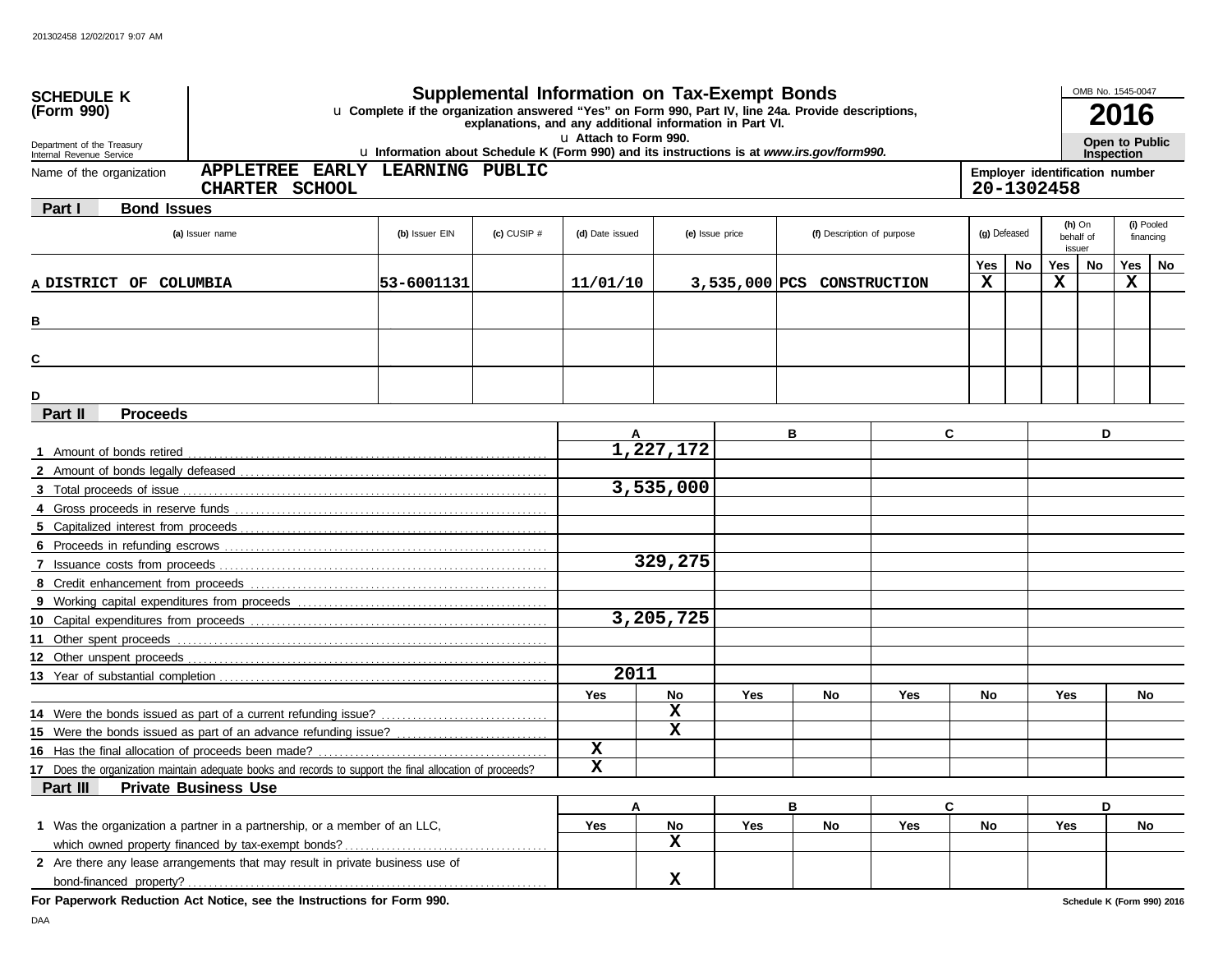#### Schedule K (Form 990) 2016 Page **2 APPLETREE EARLY LEARNING PUBLIC 20-1302458**

|              | Part III<br>Private Business Use (Continued)                                                       |            |                         |            |               |            |              |            |           |
|--------------|----------------------------------------------------------------------------------------------------|------------|-------------------------|------------|---------------|------------|--------------|------------|-----------|
|              |                                                                                                    |            | Δ                       |            | B             |            | $\mathbf c$  |            | D         |
|              | 3a Are there any management or service contracts that may result in private                        | <b>Yes</b> | <b>No</b>               | <b>Yes</b> | No            | <b>Yes</b> | No           | <b>Yes</b> | <b>No</b> |
|              |                                                                                                    |            | X                       |            |               |            |              |            |           |
|              | <b>b</b> If "Yes" to line 3a, does the organization routinely engage bond counsel or other outside |            |                         |            |               |            |              |            |           |
|              | counsel to review any management or service contracts relating to the financed property?           |            |                         |            |               |            |              |            |           |
|              | c Are there any research agreements that may result in private business use of                     |            |                         |            |               |            |              |            |           |
|              |                                                                                                    |            | x                       |            |               |            |              |            |           |
|              | d If "Yes" to line 3c, does the organization routinely engage bond counsel or other                |            |                         |            |               |            |              |            |           |
|              | outside counsel to review any research agreements relating to the financed property?               |            |                         |            |               |            |              |            |           |
| 4            | Enter the percentage of financed property used in a private business use by entities               |            |                         |            |               |            |              |            |           |
|              |                                                                                                    |            | %                       |            | %             |            | %            |            | %         |
|              | 5 Enter the percentage of financed property used in a private business use as a                    |            |                         |            |               |            |              |            |           |
|              | result of unrelated trade or business activity carried on by your organization,                    |            |                         |            |               |            |              |            |           |
|              | another section $501(c)(3)$ organization, or a state or local government                           |            | %                       |            | %             |            | %            |            | %         |
| 6            |                                                                                                    |            | $\%$                    |            | $\frac{0}{0}$ |            | $\%$         |            | $\%$      |
| 7            | Does the bond issue meet the private security or payment test?                                     |            | $\overline{\mathbf{x}}$ |            |               |            |              |            |           |
|              | 8a Has there been a sale or disposition of any of the bond-financed property to a                  |            |                         |            |               |            |              |            |           |
|              | nonqovernmental person other than a $501(c)(3)$ organization since the bonds were issued?          |            | $\mathbf X$             |            |               |            |              |            |           |
|              | <b>b</b> If "Yes" to line 8a, enter the percentage of bond-financed property sold or               |            |                         |            |               |            |              |            |           |
|              |                                                                                                    |            | %                       |            | $\frac{0}{0}$ |            | %            |            | %         |
|              | c If "Yes" to line 8a, was any remedial action taken pursuant to Regulations                       |            |                         |            |               |            |              |            |           |
|              |                                                                                                    |            |                         |            |               |            |              |            |           |
|              | 9 Has the organization established written procedures to ensure that all                           |            |                         |            |               |            |              |            |           |
|              | nonqualified bonds of the issue are remediated in accordance with the                              |            |                         |            |               |            |              |            |           |
|              | requirements under Regulations sections 1.141-12 and 1.145-2?                                      |            | x                       |            |               |            |              |            |           |
|              | <b>Part IV</b><br>Arbitrage                                                                        |            |                         |            |               |            |              |            |           |
|              |                                                                                                    |            | A                       |            | B             |            | $\mathbf{C}$ |            | D         |
| 1.           | Has the issuer filed Form 8038-T, Arbitrage Rebate, Yield Reduction and                            | <b>Yes</b> | No                      | <b>Yes</b> | No            | <b>Yes</b> | No           | <b>Yes</b> | <b>No</b> |
|              |                                                                                                    |            | X                       |            |               |            |              |            |           |
| $\mathbf{2}$ |                                                                                                    |            |                         |            |               |            |              |            |           |
|              |                                                                                                    |            | X                       |            |               |            |              |            |           |
|              |                                                                                                    |            | $\mathbf x$             |            |               |            |              |            |           |
|              |                                                                                                    |            | X                       |            |               |            |              |            |           |
|              | If "Yes" to line 2c, provide in Part VI the date the rebate computation was                        |            |                         |            |               |            |              |            |           |
|              |                                                                                                    |            |                         |            |               |            |              |            |           |
| 3            |                                                                                                    |            | $\mathbf x$             |            |               |            |              |            |           |
|              | 4a Has the organization or the governmental issuer entered into a qualified                        |            | x                       |            |               |            |              |            |           |
|              |                                                                                                    |            |                         |            |               |            |              |            |           |
|              |                                                                                                    |            |                         |            |               |            |              |            |           |
|              |                                                                                                    |            |                         |            |               |            |              |            |           |
|              | <b>e</b> Was the hedge terminated?                                                                 |            |                         |            |               |            |              |            |           |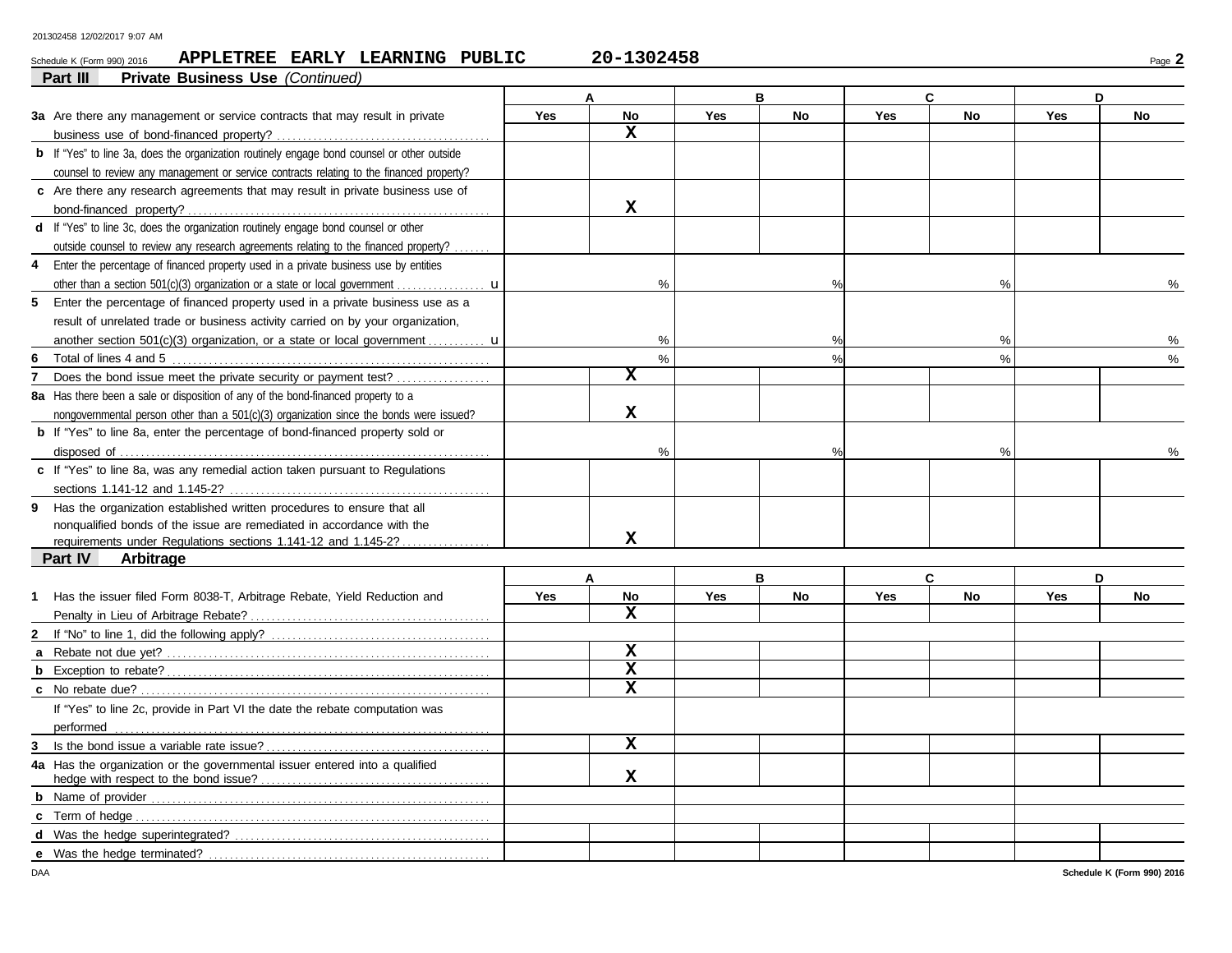#### Schedule K (Form 990) 2016 Page **3 APPLETREE EARLY LEARNING PUBLIC 20-1302458**

| Part IV<br>Arbitrage (Continued)                                                                                                       |       | A               |                          | B               |            | C            | D          |           |
|----------------------------------------------------------------------------------------------------------------------------------------|-------|-----------------|--------------------------|-----------------|------------|--------------|------------|-----------|
|                                                                                                                                        | Yes   | <b>No</b>       | Yes                      | No              | <b>Yes</b> | <b>No</b>    | <b>Yes</b> | No        |
| 5a Were gross proceeds invested in a guaranteed investment contract (GIC)?                                                             |       | $\mathbf{x}$    |                          |                 |            |              |            |           |
| b Name of provider<br><u>manual contracts</u>                                                                                          |       |                 |                          |                 |            |              |            |           |
|                                                                                                                                        |       |                 |                          |                 |            |              |            |           |
| Was the regulatory safe harbor for establishing the fair market value of the GIC satisfied?<br>d                                       |       |                 |                          |                 |            |              |            |           |
| Were any gross proceeds invested beyond an available temporary period?<br>6                                                            |       | $\mathbf{x}$    |                          |                 |            |              |            |           |
| 7 Has the organization established written procedures to monitor the                                                                   |       |                 |                          |                 |            |              |            |           |
|                                                                                                                                        |       | X               |                          |                 |            |              |            |           |
| Procedures To Undertake Corrective Action<br><b>Part V</b>                                                                             |       |                 |                          |                 |            |              |            |           |
|                                                                                                                                        |       | A               |                          | B               |            | $\mathbf{C}$ | D          |           |
| Has the organization established written procedures to ensure that violations                                                          | Yes   | No              | <b>Yes</b>               | <b>No</b>       | Yes        | No           | <b>Yes</b> | <b>No</b> |
| of federal tax requirements are timely identified and corrected through the                                                            |       |                 |                          |                 |            |              |            |           |
| voluntary closing agreement program if self-remediation isn't available under                                                          |       |                 |                          |                 |            |              |            |           |
| applicable regulations?                                                                                                                |       | x               |                          |                 |            |              |            |           |
| Supplemental Information. Provide additional information for responses to questions on Schedule K. See instructions<br>Part VI         |       |                 |                          |                 |            |              |            |           |
| SCHEDULE K - ADDITIONAL INFORMATION                                                                                                    |       |                 |                          |                 |            |              |            |           |
| DISTRICT OF COLUMBIA                                                                                                                   |       |                 |                          |                 |            |              |            |           |
| ON NOVEMBER 1, 2010, THE CHARTER SCHOOL, THROUGH THE DISTRICT OF COLUMBIA,                                                             |       |                 |                          |                 |            |              |            |           |
| ISSUED \$3,535,000 OF DISTRICT OF COLUMBIA REVENUE BOND SERIES                                                                         |       |                 |                          | 2010.<br>THE    |            |              |            |           |
| BONDS ARE SCHEDULED TO MATURE ON DECEMBER 1,                                                                                           | 2027. |                 | THE INTEREST RATE ON     |                 |            |              |            |           |
| THE BONDS WAS DETERMINED BY TAKING THE SUM OF                                                                                          |       |                 | THE ORIGINAL PURCHASER'S |                 |            |              |            |           |
| FIVE-YEAR COST OF FUNDS RATE, PLUS 3.5%, LESS THE TAX CREDIT OF 5.36%,<br>INTEREST RATE TO THE<br>RESULTING IN A<br><b>ZERO</b><br>(0) |       | CHARTER SCHOOL. |                          | <b>PROCEEDS</b> |            |              |            |           |
| WERE USED FOR RENOVATIONS OF TWO LEASED SCHOOL BUILDINGS AT 138 12TH STREET                                                            |       |                 |                          |                 |            |              |            |           |
| NE, WASHINGTON, DC (LINCOLN PARK) AND AT 2015-17 SAVANNAH TERRACE SC,                                                                  |       |                 |                          |                 |            |              |            |           |
| (DOUGLAS KNOLL).<br>WASHINGTON, DC                                                                                                     |       |                 |                          |                 |            |              |            |           |
|                                                                                                                                        |       |                 |                          |                 |            |              |            |           |
| THE BONDS REQUIRE PRINCIPAL PAYMENTS TO A SINKING FUND IN THE AMOUNT OF                                                                |       |                 |                          |                 |            |              |            |           |
| \$18,316 PER MONTH COMMENCING ON DECEMBER 1, 2011, AND CONTINUING UNTIL THE                                                            |       |                 |                          |                 |            |              |            |           |
| THE BONDS HAVE THREE SCHEDULED CALL DATES OF DECEMBER 1,<br>MATURITY DATE.                                                             |       |                 |                          |                 |            |              |            |           |
| 2015, 2020, AND 2026.<br>THE BONDS ARE GUARANTEED IN FULL BY THE APPLETREE                                                             |       |                 |                          |                 |            |              |            |           |
| INSTITUTE FOR EDUCATION INNOVATION (ATI), A RELATED PARTY.                                                                             |       |                 |                          |                 |            |              |            |           |
|                                                                                                                                        |       |                 |                          |                 |            |              |            |           |
|                                                                                                                                        |       |                 |                          |                 |            |              |            |           |
|                                                                                                                                        |       |                 |                          |                 |            |              |            |           |
|                                                                                                                                        |       |                 |                          |                 |            |              |            |           |

DAA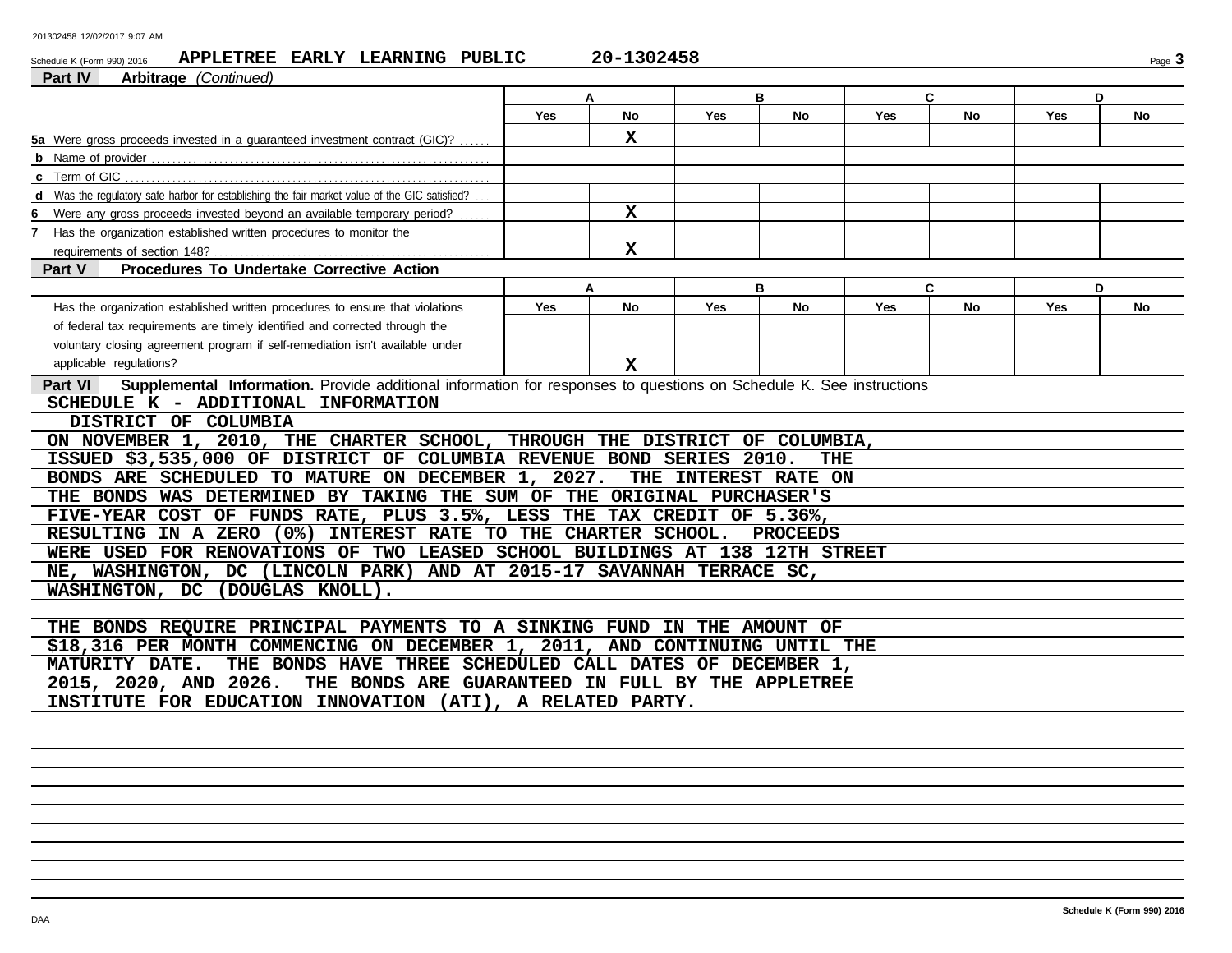| Schedule K (Form 990) 2016 APPLETREE EARLY LEARNING PUBLIC 20-1302458<br>Part VI Supplemental Information. Provide additional information for responses to questions on Schedule K. See instructions <i>(Continued)</i> |  |  |  |  |  | Page 4 |
|-------------------------------------------------------------------------------------------------------------------------------------------------------------------------------------------------------------------------|--|--|--|--|--|--------|
|                                                                                                                                                                                                                         |  |  |  |  |  |        |
|                                                                                                                                                                                                                         |  |  |  |  |  |        |
|                                                                                                                                                                                                                         |  |  |  |  |  |        |
|                                                                                                                                                                                                                         |  |  |  |  |  |        |
|                                                                                                                                                                                                                         |  |  |  |  |  |        |
|                                                                                                                                                                                                                         |  |  |  |  |  |        |
|                                                                                                                                                                                                                         |  |  |  |  |  |        |
|                                                                                                                                                                                                                         |  |  |  |  |  |        |
|                                                                                                                                                                                                                         |  |  |  |  |  |        |
|                                                                                                                                                                                                                         |  |  |  |  |  |        |
|                                                                                                                                                                                                                         |  |  |  |  |  |        |
|                                                                                                                                                                                                                         |  |  |  |  |  |        |
|                                                                                                                                                                                                                         |  |  |  |  |  |        |
|                                                                                                                                                                                                                         |  |  |  |  |  |        |
|                                                                                                                                                                                                                         |  |  |  |  |  |        |
|                                                                                                                                                                                                                         |  |  |  |  |  |        |
|                                                                                                                                                                                                                         |  |  |  |  |  |        |
|                                                                                                                                                                                                                         |  |  |  |  |  |        |
|                                                                                                                                                                                                                         |  |  |  |  |  |        |
|                                                                                                                                                                                                                         |  |  |  |  |  |        |
|                                                                                                                                                                                                                         |  |  |  |  |  |        |
|                                                                                                                                                                                                                         |  |  |  |  |  |        |
|                                                                                                                                                                                                                         |  |  |  |  |  |        |
|                                                                                                                                                                                                                         |  |  |  |  |  |        |
|                                                                                                                                                                                                                         |  |  |  |  |  |        |
|                                                                                                                                                                                                                         |  |  |  |  |  |        |
|                                                                                                                                                                                                                         |  |  |  |  |  |        |
|                                                                                                                                                                                                                         |  |  |  |  |  |        |
|                                                                                                                                                                                                                         |  |  |  |  |  |        |
|                                                                                                                                                                                                                         |  |  |  |  |  |        |
|                                                                                                                                                                                                                         |  |  |  |  |  |        |
|                                                                                                                                                                                                                         |  |  |  |  |  |        |
|                                                                                                                                                                                                                         |  |  |  |  |  |        |
|                                                                                                                                                                                                                         |  |  |  |  |  |        |
|                                                                                                                                                                                                                         |  |  |  |  |  |        |
|                                                                                                                                                                                                                         |  |  |  |  |  |        |
|                                                                                                                                                                                                                         |  |  |  |  |  |        |
|                                                                                                                                                                                                                         |  |  |  |  |  |        |
|                                                                                                                                                                                                                         |  |  |  |  |  |        |
|                                                                                                                                                                                                                         |  |  |  |  |  |        |
|                                                                                                                                                                                                                         |  |  |  |  |  |        |
|                                                                                                                                                                                                                         |  |  |  |  |  |        |
|                                                                                                                                                                                                                         |  |  |  |  |  |        |
|                                                                                                                                                                                                                         |  |  |  |  |  |        |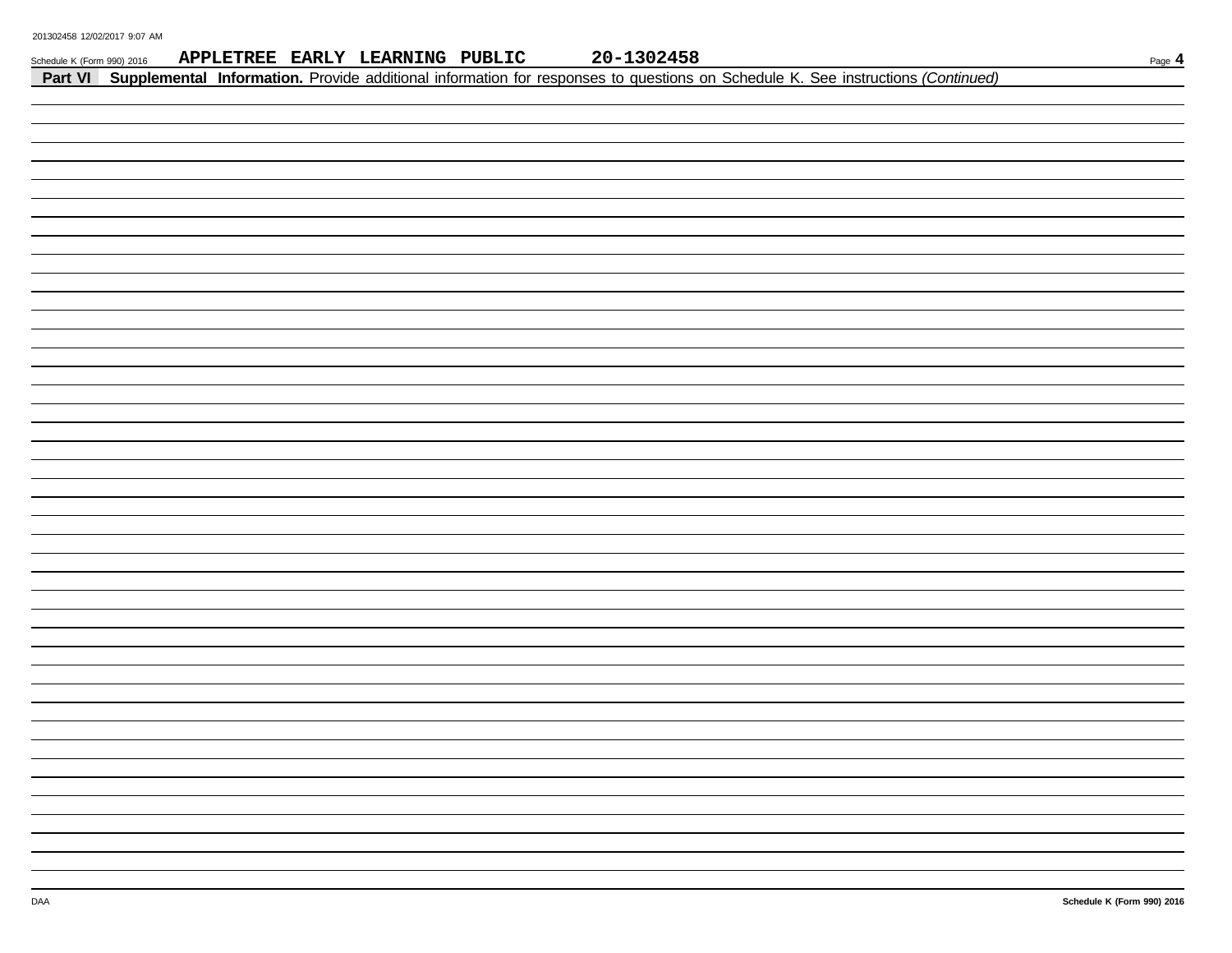| <b>SCHEDULE O</b><br>(Form 990 or 990-EZ)              | Supplemental Information to Form 990 or 990-EZ<br>Complete to provide information for responses to specific questions on                      | OMB No. 1545-0047<br>2016<br><b>Open to Public</b> |                   |
|--------------------------------------------------------|-----------------------------------------------------------------------------------------------------------------------------------------------|----------------------------------------------------|-------------------|
| Department of the Treasury<br>Internal Revenue Service | u Attach to Form 990 or 990-EZ.<br><b>u Information about Schedule O (Form 990 or 990-EZ) and its instructions is at www.irs.gov/form990.</b> |                                                    | <b>Inspection</b> |
| Name of the organization                               | APPLETREE EARLY LEARNING PUBLIC                                                                                                               | Employer identification number                     |                   |
|                                                        | <b>SCHOOL</b><br><b>CHARTER</b>                                                                                                               | 20-1302458                                         |                   |
| <b>FORM 990</b>                                        | ORGANIZATION'S MISSION<br>OR MOST<br><b>SIGNIFICANT</b>                                                                                       | <b>ACTIVITIES</b>                                  |                   |
| <b>APPLETREE</b><br>THE                                | <b>EARLY LEARNING</b><br>PUBLIC<br><b>CHARTER</b><br>SCHOOL WAS                                                                               | <b>INCORPORATED</b>                                |                   |
| <b>EXCLUSIVELY</b>                                     | FOR EDUCATIONAL<br><b>PURPOSES.</b><br>THE<br><b>MISSION</b><br>OF<br>THE                                                                     | CHARTER                                            | SCHOOL IS         |
| CLOSE THE<br>TO.                                       | <b>ACHIEVEMENT</b><br>GAP<br><b>BEFORE</b><br><b>CHILDREN</b><br><b>GET</b><br>TO.                                                            | KINDERGARTEN BY                                    |                   |
| <b>PROVIDING</b>                                       | <b>THREE AND</b><br><b>FOUR YEAR OLDS WITH THE</b><br>SOCIAL,                                                                                 | EMOTIONAL, AND                                     |                   |
|                                                        | <b>COGNITIVE FOUNDATIONS THAT WILL ENABLE</b><br>THEM<br>TO.<br><b>SUCCEED</b><br>IN.                                                         | SCHOOL.                                            |                   |
| FORM 990, PART III,                                    | <b>LINE</b><br><b>FIRST</b><br><b>ACCOMPLISHMENT</b><br>4A                                                                                    |                                                    |                   |
| (I3)<br><b>GRANT</b>                                   | FROM<br>THE<br>US<br><b>DEPARTMENT</b><br>EDUCATION.<br>OF<br>THE                                                                             | MODEL BUILDS                                       | <b>LANGUAGE,</b>  |
| LITERACY,                                              | AND<br><b>MEMORY</b><br><b>SKILLS</b><br>USING REGULAR ASSESSMENTS<br>AND                                                                     | DATA OUTCOMES                                      |                   |
| <b>THROUGHOUT</b>                                      | THE<br>SCHOOL YEAR.<br><b>EMPHASIS</b><br>IS.<br>PLACED ON<br><b>STUDENT</b>                                                                  | GROWTH,                                            |                   |
| <b>DIFFERENTIATED</b>                                  | BY<br><b>STUDENTS'</b><br><b>BASELINE</b><br>KNOWLEDGE.                                                                                       |                                                    |                   |
| <b>CHARTER</b><br>THE                                  | SCHOOL'S<br><b>PRIMARY</b><br><b>SOURCES</b><br>OF<br><b>SUPPORT</b><br>ARE                                                                   | LOCAL APPROPRIATIONS                               |                   |
| <b>CHARTER</b><br>FOR                                  | <b>SCHOOLS FROM</b><br><b>DISTRICT</b><br>COLUMBIA<br><b>GOVERNMENT.</b><br>-THE<br>OF                                                        |                                                    |                   |
|                                                        | FORM 990, PART VI, LINE 11B - ORGANIZATION'S PROCESS TO REVIEW FORM 990                                                                       |                                                    |                   |
|                                                        | THE CHIEF OPERATING OFFICER REVIEWS THE DRAFT FORM 990 INFORMATION TAX                                                                        |                                                    |                   |
|                                                        | RETURN, AS PREPARED BY THE ACCOUNTANTS/AUDITORS. ONCE REVIEWED, THE 990                                                                       |                                                    |                   |
|                                                        | TAX RETURN IS FORWARDED TO THE FINANCE COMMITTEE FOR REVIEW AND THEY                                                                          |                                                    |                   |
|                                                        | RECOMMEND IT TO THE FULL BOARD OF DIRECTORS FOR ACCEPTANCE. ONCE APPROVED                                                                     |                                                    |                   |
|                                                        | BY THE FULL BOARD, THE 990 TAXRETURN IS EXECUTED BY THE BOARD CHAIR/CEO AND                                                                   |                                                    |                   |
| PRESIDENT.                                             |                                                                                                                                               |                                                    |                   |
|                                                        |                                                                                                                                               |                                                    |                   |

FORM 990, PART VI, LINE 12C - ENFORCEMENT OF CONFLICTS POLICY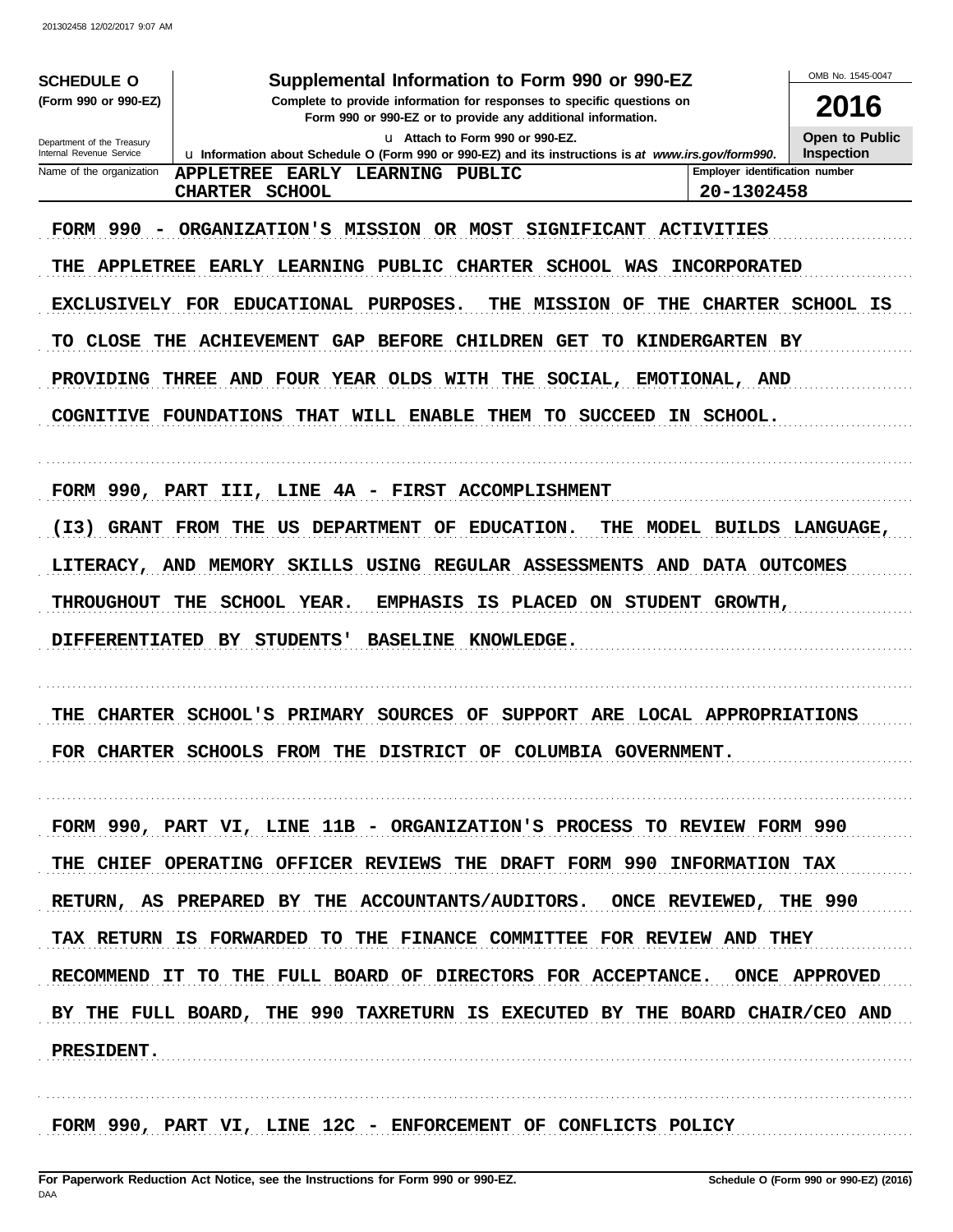| Schedule O (Form 990 or 990-EZ) (2016)<br>Name of the organization            | Page 2<br>Employer identification number         |
|-------------------------------------------------------------------------------|--------------------------------------------------|
| APPLETREE EARLY LEARNING PUBLIC                                               | 20-1302458                                       |
| THE CONFLICT OF<br><b>INTEREST</b>                                            | POLICY IS CONSTANTLY MONITORED BY ADMINISTRATION |
| THE BOARD OF DIRECTORS THROUGH REVIEW AND APPROVAL<br>PERSONNEL AND           |                                                  |
| ANNUALLY BOARD MEMBERS AND STAFF COMPLETE A CONFLICT OF<br><b>PROCEDURES.</b> |                                                  |
| <b>INTEREST DISCLOSURE FORM</b><br>IDENTIFYING ANY RELATIONSHIPS              | OR CIRCUMSTANCES                                 |
| WHICH THE BOARD OR STAFF MEMBER BELIEVES COULD CONTRIBUTE TO A CONFLICT OF    |                                                  |
| <b>INTEREST.</b>                                                              |                                                  |
|                                                                               |                                                  |
| <b>PROCEDURES;</b>                                                            |                                                  |
| A.PRIOR TO BOARD ACTION ON A CONTRACT OR OTHER TRANSACTION INVOLVING A        |                                                  |
| INTEREST, A BOARD MEMBER HAVING A CONFLICT OF<br><b>CONFLICT</b><br>OF        | INTEREST SHALL                                   |
| DISCLOSE ALL FACTS MATERIAL<br>THE<br>CONFLICT OR INTEREST.<br>TO .           | SUCH DISCLOSURES                                 |
| SHALL BE REFLECTED IN THE MINUTES OF THE MEETING.                             |                                                  |
|                                                                               |                                                  |
| B.A PERSON WHO HAS A CONFLICT OF                                              | INTEREST SHALL NOT PARTICIPATE IN THE            |
| DECISION EXCEPT<br>TO DISCLOSE MATERIAL FACTS AND TO RESPOND TO QUESTIONS.    |                                                  |
| C.THE PERSON HAVING A CONFLICT OF INTEREST MAY NOT VOTE ON THE CONTRACT OR    |                                                  |
| TRANSACTION.                                                                  |                                                  |
|                                                                               |                                                  |
| D. STAFF MEMBERS WHO HAVE A CONFLICT OF INTEREST WITH RESPECT TO A CONTRACT   |                                                  |
| OR TRANSACTION THAT IS NOT THE SUBJECT OF BOARD ACTION SHALL DISCLOSE TO      |                                                  |
| THE BOARD CHAIR ANY SUCH CONFLICT OF INTEREST. THAT STAFF MEMBER SHALL        |                                                  |
| REFRAIN FROM ANY ACTION THAT MAY AFFECT THE SCHOOL'S PARTICIPATION IN SUCH    |                                                  |
| CONTRACT OR TRANSACTION.                                                      |                                                  |

IN THE EVENT IT IS NOT ENTIRELY CLEAR THAT A CONFLICT OF INTEREST EXISTS, THE INDIVIDUAL WITH THE POTENTIAL CONFLICT SHALL DISCLOSE THE CIRCUMSTANCES

PAGE 1 OF 2

Schedule O (Form 990 or 990-EZ) (2016)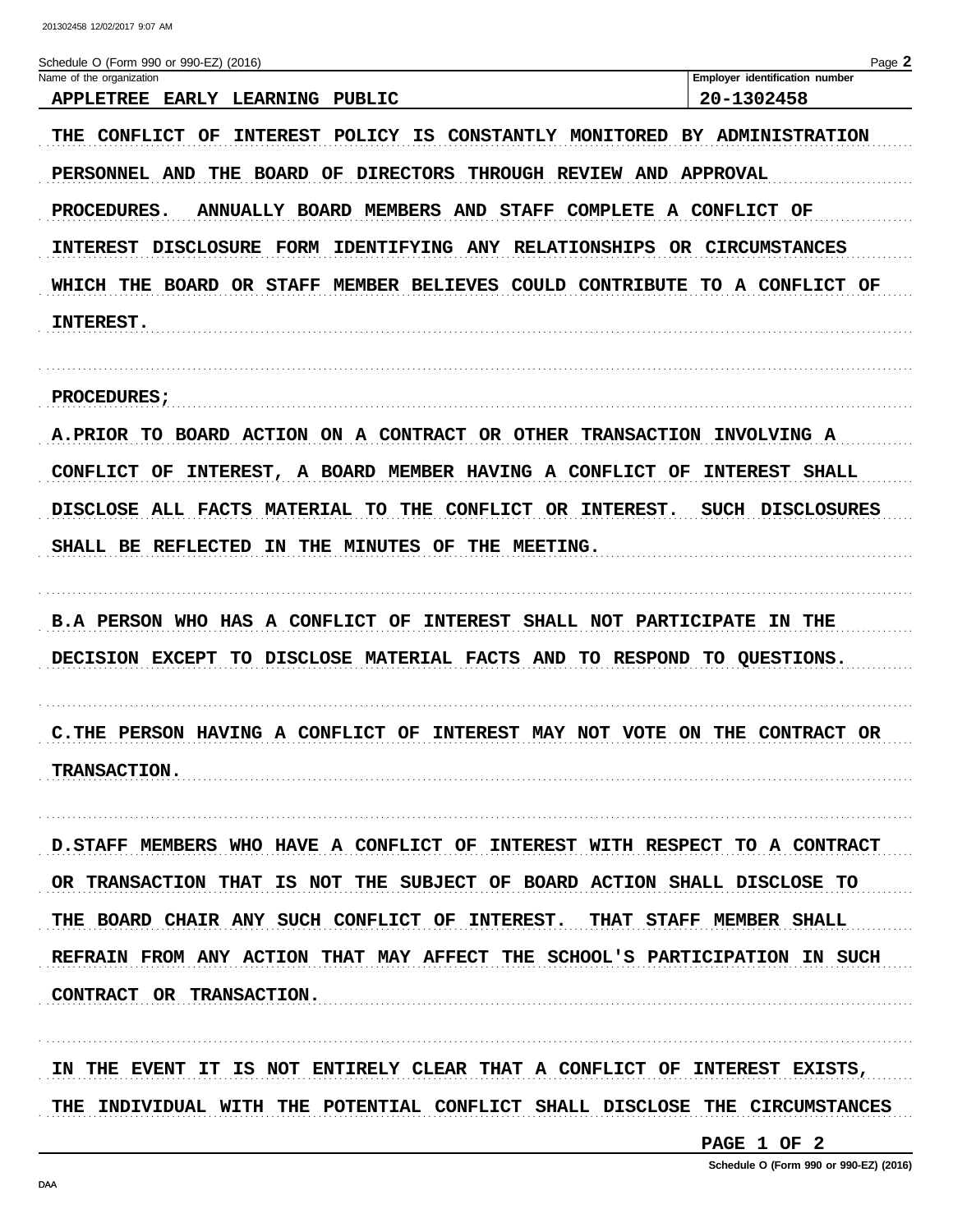| Name of the organization<br>APPLETREE EARLY LEARNING PUBLIC                    | Employer identification number<br>20-1302458   |
|--------------------------------------------------------------------------------|------------------------------------------------|
| TO THE BOARD CHAIR.                                                            |                                                |
|                                                                                |                                                |
| FORM 990, PART VI, LINE 15A - COMPENSATION PROCESS FOR TOP OFFICIAL            |                                                |
| THE BOARD OF DIRECTORS REVIEWS<br>THE GOVERNANCE COMMITTEE OF                  | THE CHIEF OF                                   |
| SCHOOLS COMPENSATION USING COMPARABILITY DATA AND THEY CONTEMPORANEOUSLY       |                                                |
| THE DELIBERATION AND<br><b>DOCUMENT</b>                                        | THEIR RECOMMENDATION TO THE FULL BOARD.<br>THE |
| <b>COMPENSATION OF</b><br><b>THE CHIEF</b><br>OF.                              | SCHOOLS FOR THE NEXT SCHOOL YEAR IS THEN       |
| DISCUSSED, FINALIZED AND APPROVED BY THE BOARD.                                |                                                |
|                                                                                |                                                |
| FORM 990, PART VI, LINE 19 - GOVERNING DOCUMENTS DISCLOSURE EXPLANATION        |                                                |
| ALL GOVERNING DOCUMENTS, POLICIES AND FINANCIAL STATEMENTS ARE FORWARDED TO    |                                                |
| THE DISTRICT OF COLUMBIA PUBLIC CHARTER SCHOOL BOARD WHICH PROVIDES            |                                                |
| OVERSIGHT AND DISTRIBUTION OF RELEVANT                                         | INFORMATION TO THE<br>PUBLIC.<br>THE FORM      |
| 990 IS MADE AVAILABLE TO THE<br>GENERAL PUBLIC UPON REQUEST.                   | IN ADDITION, THE                               |
| 990<br>INFORMATION TAX RETURN IS AVAILABLE FOR PUBLIC INSPECTION ON GUIDESTAR. |                                                |
|                                                                                |                                                |
|                                                                                |                                                |
|                                                                                |                                                |
|                                                                                |                                                |
|                                                                                |                                                |
|                                                                                |                                                |
|                                                                                |                                                |
|                                                                                |                                                |
|                                                                                |                                                |
|                                                                                |                                                |
|                                                                                |                                                |
|                                                                                | PAGE 2 OF 2                                    |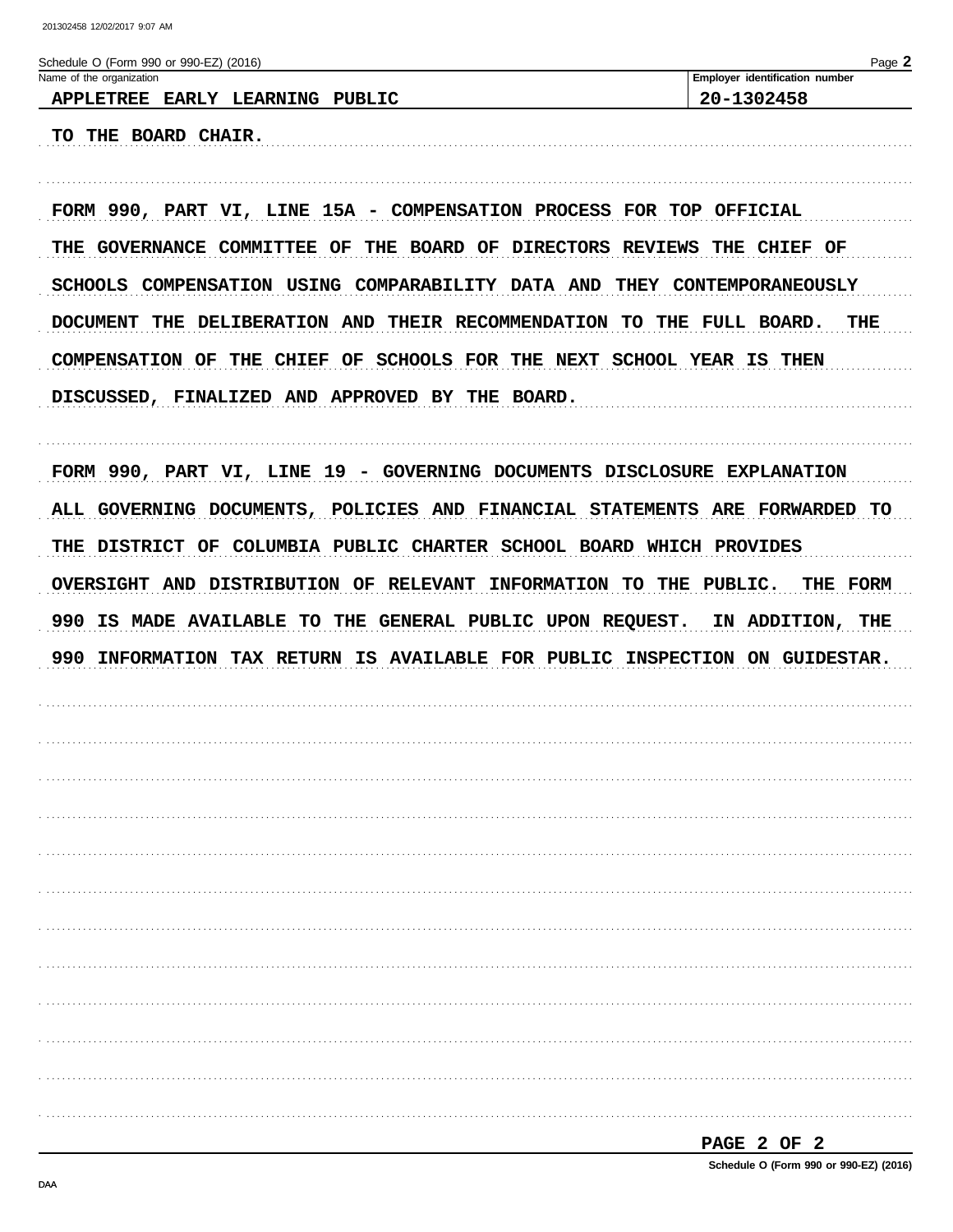| <b>SCHEDULE R</b>                                                   | <b>Related Organizations and Unrelated Partnerships</b>                                                                                     |                                                                                                  |                                                     |  |       |                            |                              |  |                           | OMB No. 1545-0047<br>2016           |                                          |  |  |
|---------------------------------------------------------------------|---------------------------------------------------------------------------------------------------------------------------------------------|--------------------------------------------------------------------------------------------------|-----------------------------------------------------|--|-------|----------------------------|------------------------------|--|---------------------------|-------------------------------------|------------------------------------------|--|--|
| (Form 990)                                                          |                                                                                                                                             | u Complete if the organization answered "Yes" on Form 990, Part IV, line 33, 34, 35b, 36, or 37. |                                                     |  |       |                            |                              |  |                           |                                     |                                          |  |  |
| Department of the Treasury<br>Internal Revenue Service              | u Attach to Form 990.<br>Lu Information about Schedule R (Form 990) and its instructions is at www.irs.gov/form990.                         |                                                                                                  |                                                     |  |       |                            |                              |  |                           |                                     |                                          |  |  |
| Name of the organization<br>APPLETREE EARLY LEARNING PUBLIC         |                                                                                                                                             |                                                                                                  |                                                     |  |       |                            |                              |  |                           | Employer identification number      |                                          |  |  |
|                                                                     | CHARTER SCHOOL                                                                                                                              |                                                                                                  |                                                     |  |       |                            |                              |  | 20-1302458                |                                     |                                          |  |  |
| Part I                                                              | Identification of Disregarded Entities Complete if the organization answered "Yes" on Form 990, Part IV, line 33.                           |                                                                                                  |                                                     |  |       |                            |                              |  |                           |                                     |                                          |  |  |
| (a)<br>Name, address, and EIN (if applicable) of disregarded entity |                                                                                                                                             | (b)<br>Primary activity                                                                          | (c)<br>Legal domicile (state<br>or foreign country) |  |       |                            | (d)<br>Total income          |  | (e)<br>End-of-year assets | (f)<br>Direct controlling<br>entity |                                          |  |  |
| (1)                                                                 |                                                                                                                                             |                                                                                                  |                                                     |  |       |                            |                              |  |                           |                                     |                                          |  |  |
|                                                                     |                                                                                                                                             |                                                                                                  |                                                     |  |       |                            |                              |  |                           |                                     |                                          |  |  |
| (2)                                                                 |                                                                                                                                             |                                                                                                  |                                                     |  |       |                            |                              |  |                           |                                     |                                          |  |  |
|                                                                     |                                                                                                                                             |                                                                                                  |                                                     |  |       |                            |                              |  |                           |                                     |                                          |  |  |
| (3)                                                                 |                                                                                                                                             |                                                                                                  |                                                     |  |       |                            |                              |  |                           |                                     |                                          |  |  |
|                                                                     |                                                                                                                                             |                                                                                                  |                                                     |  |       |                            |                              |  |                           |                                     |                                          |  |  |
| (4)                                                                 |                                                                                                                                             |                                                                                                  |                                                     |  |       |                            |                              |  |                           |                                     |                                          |  |  |
|                                                                     |                                                                                                                                             |                                                                                                  |                                                     |  |       |                            |                              |  |                           |                                     |                                          |  |  |
| (5)                                                                 |                                                                                                                                             |                                                                                                  |                                                     |  |       |                            |                              |  |                           |                                     |                                          |  |  |
|                                                                     |                                                                                                                                             |                                                                                                  |                                                     |  |       |                            |                              |  |                           |                                     |                                          |  |  |
|                                                                     | Identification of Related Tax-Exempt Organizations Complete if the organization answered "Yes" on Form 990, Part IV, line 34 because it had |                                                                                                  |                                                     |  |       |                            |                              |  |                           |                                     |                                          |  |  |
| Part II                                                             | one or more related tax-exempt organizations during the tax year.                                                                           |                                                                                                  |                                                     |  |       |                            |                              |  |                           |                                     | (g)                                      |  |  |
|                                                                     | (a)<br>Name, address, and EIN of related organization                                                                                       | (b)<br>Primary activity                                                                          | (c)<br>Legal domicile (state                        |  |       | (d)<br>Exempt Code section | (e)<br>Public charity status |  | (f)<br>Direct controlling |                                     | Section 512(b)(13)<br>controlled entity? |  |  |
| (1)                                                                 | APPLETREE INST FOR ED INNOVATION                                                                                                            |                                                                                                  | or foreign country)                                 |  |       |                            | (if section $501(c)(3)$ )    |  | entity                    | Yes                                 | No                                       |  |  |
| 415 MICHIGAN AVENUE                                                 | 04-3331760                                                                                                                                  |                                                                                                  |                                                     |  |       |                            |                              |  |                           |                                     |                                          |  |  |
| <b>WASHINGTON</b>                                                   | 20017<br>DC                                                                                                                                 | <b>SUPPORT</b>                                                                                   | DC                                                  |  | 501C3 |                            | 7                            |  | N/A                       |                                     | x                                        |  |  |
| (2)                                                                 |                                                                                                                                             |                                                                                                  |                                                     |  |       |                            |                              |  |                           |                                     |                                          |  |  |
|                                                                     |                                                                                                                                             |                                                                                                  |                                                     |  |       |                            |                              |  |                           |                                     |                                          |  |  |
| (3)                                                                 |                                                                                                                                             |                                                                                                  |                                                     |  |       |                            |                              |  |                           |                                     |                                          |  |  |
|                                                                     |                                                                                                                                             |                                                                                                  |                                                     |  |       |                            |                              |  |                           |                                     |                                          |  |  |
| (4)                                                                 |                                                                                                                                             |                                                                                                  |                                                     |  |       |                            |                              |  |                           |                                     |                                          |  |  |
|                                                                     |                                                                                                                                             |                                                                                                  |                                                     |  |       |                            |                              |  |                           |                                     |                                          |  |  |
| (5)                                                                 |                                                                                                                                             |                                                                                                  |                                                     |  |       |                            |                              |  |                           |                                     |                                          |  |  |
|                                                                     |                                                                                                                                             |                                                                                                  |                                                     |  |       |                            |                              |  |                           |                                     |                                          |  |  |
|                                                                     |                                                                                                                                             |                                                                                                  |                                                     |  |       |                            |                              |  |                           |                                     |                                          |  |  |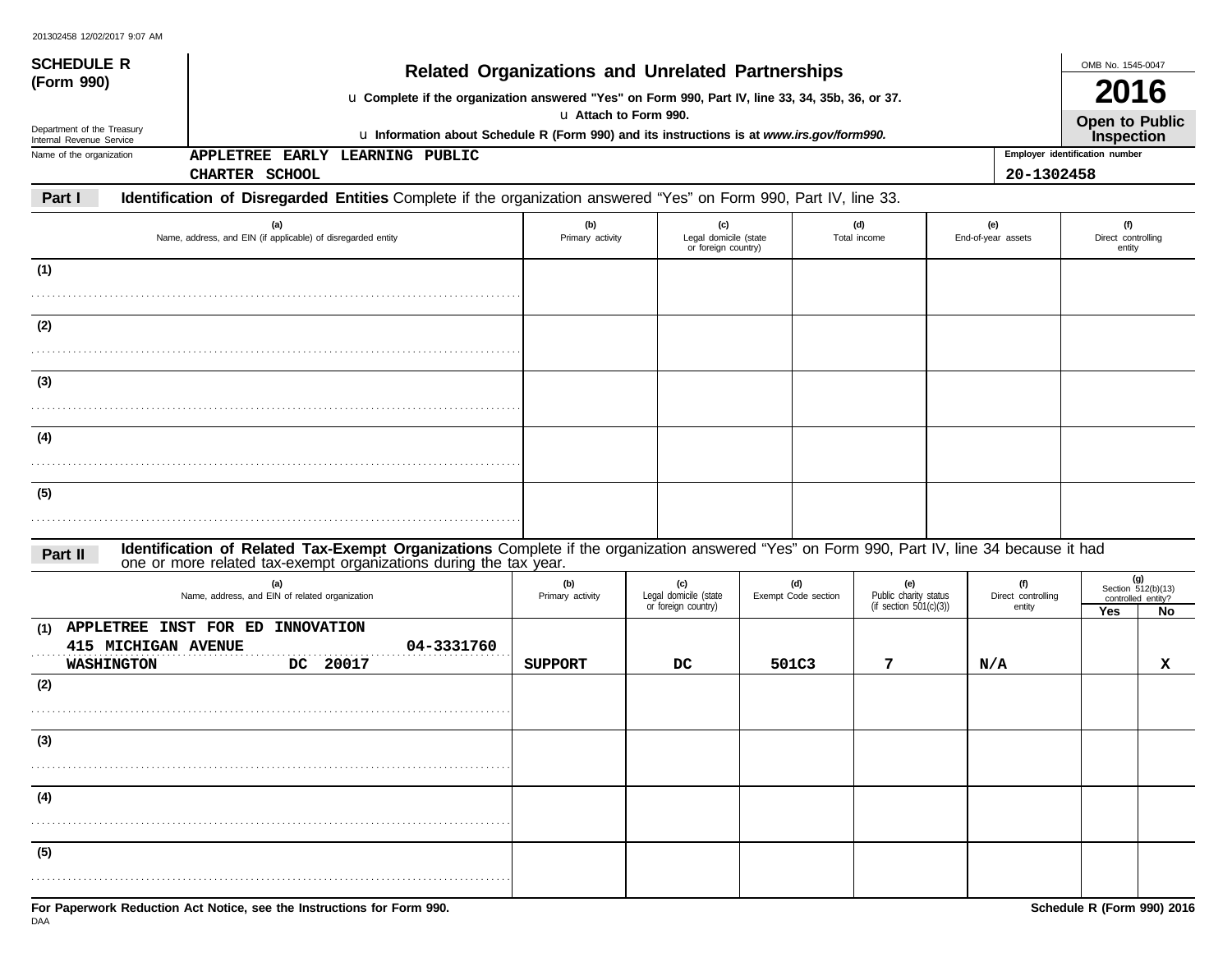#### Schedule R (Form 990) 2016 Page **2 APPLETREE EARLY LEARNING PUBLIC 20-1302458 Part III Identification of Related Organizations Taxable as a Partnership Complete if the organization answered "Yes" on Form 990, Part IV, line 34**

| <b>Part III</b><br>because it had one or more related organizations treated as a partnership during the tax year.                                                                                                                        |                         |                                                  |                                                        |                                                                                                         |                                                        |                                        |                                         |                                                                         |                                           |     |                                                       |
|------------------------------------------------------------------------------------------------------------------------------------------------------------------------------------------------------------------------------------------|-------------------------|--------------------------------------------------|--------------------------------------------------------|---------------------------------------------------------------------------------------------------------|--------------------------------------------------------|----------------------------------------|-----------------------------------------|-------------------------------------------------------------------------|-------------------------------------------|-----|-------------------------------------------------------|
| (a)<br>Name, address, and EIN of<br>related organization                                                                                                                                                                                 | (b)<br>Primary activity | (c)<br>Legal<br>domicile<br>(state or<br>foreign | (d)<br>Direct controlling<br>entity                    | (e)<br>Predominant<br>income (related,<br>unrelated,<br>excluded from<br>tax under<br>sections 512-514) | (f)<br>Share of total<br>income                        | (g)<br>Share of end-of-<br>year assets | (h)<br>Dispro-<br>portionate<br>alloc.? | (i)<br>Code V-UBI<br>amount in box 20<br>of Schedule K-1<br>(Form 1065) | (j)<br>General or<br>managing<br>partner? |     | (k)<br>Percentage<br>ownership                        |
|                                                                                                                                                                                                                                          |                         | country)                                         |                                                        |                                                                                                         |                                                        |                                        | Yes No                                  |                                                                         | Yes No                                    |     |                                                       |
| (1)                                                                                                                                                                                                                                      |                         |                                                  |                                                        |                                                                                                         |                                                        |                                        |                                         |                                                                         |                                           |     |                                                       |
|                                                                                                                                                                                                                                          |                         |                                                  |                                                        |                                                                                                         |                                                        |                                        |                                         |                                                                         |                                           |     |                                                       |
| (2)                                                                                                                                                                                                                                      |                         |                                                  |                                                        |                                                                                                         |                                                        |                                        |                                         |                                                                         |                                           |     |                                                       |
|                                                                                                                                                                                                                                          |                         |                                                  |                                                        |                                                                                                         |                                                        |                                        |                                         |                                                                         |                                           |     |                                                       |
| (3)                                                                                                                                                                                                                                      |                         |                                                  |                                                        |                                                                                                         |                                                        |                                        |                                         |                                                                         |                                           |     |                                                       |
|                                                                                                                                                                                                                                          |                         |                                                  |                                                        |                                                                                                         |                                                        |                                        |                                         |                                                                         |                                           |     |                                                       |
|                                                                                                                                                                                                                                          |                         |                                                  |                                                        |                                                                                                         |                                                        |                                        |                                         |                                                                         |                                           |     |                                                       |
| (4)                                                                                                                                                                                                                                      |                         |                                                  |                                                        |                                                                                                         |                                                        |                                        |                                         |                                                                         |                                           |     |                                                       |
|                                                                                                                                                                                                                                          |                         |                                                  |                                                        |                                                                                                         |                                                        |                                        |                                         |                                                                         |                                           |     |                                                       |
| Identification of Related Organizations Taxable as a Corporation or Trust Complete if the organization answered "Yes" on Form 990, Part IV, line 34 because it had one or more related organizations treated as a corporation<br>Part IV |                         |                                                  |                                                        |                                                                                                         |                                                        |                                        |                                         |                                                                         |                                           |     |                                                       |
| (a)<br>Name, address, and EIN of related organization                                                                                                                                                                                    | (b)<br>Primary activity |                                                  | (c)<br>Legal domicile<br>(state or<br>foreign country) | (d)<br>Direct controlling<br>entity                                                                     | (e)<br>Type of entity<br>(C corp, S corp,<br>or trust) | (f)<br>Share of total<br>income        | (g)<br>Share of<br>end-of-year assets   | (h)<br>Percentage<br>ownership                                          |                                           |     | (i)<br>Section<br>512(b)(13)<br>controlled<br>entity? |
|                                                                                                                                                                                                                                          |                         |                                                  |                                                        |                                                                                                         |                                                        |                                        |                                         |                                                                         |                                           | Yes | No                                                    |
| (1)                                                                                                                                                                                                                                      |                         |                                                  |                                                        |                                                                                                         |                                                        |                                        |                                         |                                                                         |                                           |     |                                                       |
|                                                                                                                                                                                                                                          |                         |                                                  |                                                        |                                                                                                         |                                                        |                                        |                                         |                                                                         |                                           |     |                                                       |
|                                                                                                                                                                                                                                          |                         |                                                  |                                                        |                                                                                                         |                                                        |                                        |                                         |                                                                         |                                           |     |                                                       |
| (2)                                                                                                                                                                                                                                      |                         |                                                  |                                                        |                                                                                                         |                                                        |                                        |                                         |                                                                         |                                           |     |                                                       |
|                                                                                                                                                                                                                                          |                         |                                                  |                                                        |                                                                                                         |                                                        |                                        |                                         |                                                                         |                                           |     |                                                       |
| (3)                                                                                                                                                                                                                                      |                         |                                                  |                                                        |                                                                                                         |                                                        |                                        |                                         |                                                                         |                                           |     |                                                       |
|                                                                                                                                                                                                                                          |                         |                                                  |                                                        |                                                                                                         |                                                        |                                        |                                         |                                                                         |                                           |     |                                                       |
|                                                                                                                                                                                                                                          |                         |                                                  |                                                        |                                                                                                         |                                                        |                                        |                                         |                                                                         |                                           |     |                                                       |
| (4)                                                                                                                                                                                                                                      |                         |                                                  |                                                        |                                                                                                         |                                                        |                                        |                                         |                                                                         |                                           |     |                                                       |
|                                                                                                                                                                                                                                          |                         |                                                  |                                                        |                                                                                                         |                                                        |                                        |                                         |                                                                         |                                           |     |                                                       |
|                                                                                                                                                                                                                                          |                         |                                                  |                                                        |                                                                                                         |                                                        |                                        |                                         |                                                                         |                                           |     |                                                       |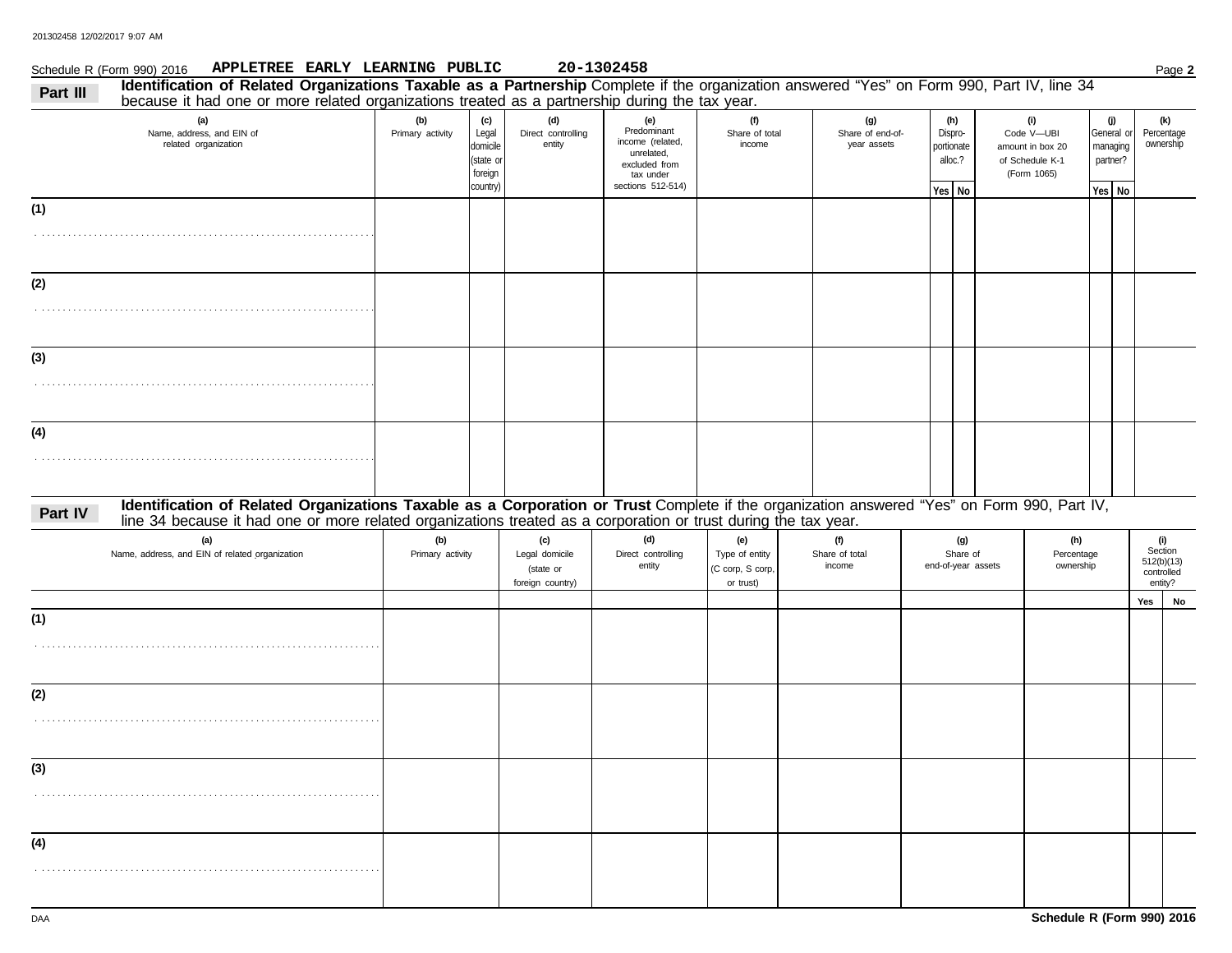#### **Part V Transactions With Related Organizations** Complete if the organization answered "Yes" on Form 990, Part IV, line 34, 35b, or 36. Schedule R (Form 990) 2016 Page **3 APPLETREE EARLY LEARNING PUBLIC 20-1302458 Note:** Complete line 1 if any entity is listed in Parts II, III, or IV of this schedule. **1** During the tax year, did the organization engage in any of the following transactions with one or more related organizations listed in Parts II–IV? a Receipt of (i) interest, (ii) annuities, (iii) royalties, or (iv) rent from a controlled entity *controlled entity controlled entity* and the second of the second of the second of the second of the second of the second o **b** Gift, grant, or capital contribution to related organization(s) **c** Gift, grant, or capital contribution from related organization(s) **d** Loans or loan guarantees to or for related organization(s) **e** Loans or loan guarantees by related organization(s) **f** Dividends from related organization(s) **g** Sale of assets to related organization(s) **h** Purchase of assets from related organization(s) **i** Exchange of assets with related organization(s) **j** Lease of facilities, equipment, or other assets to related organization(s) k Lease of facilities, equipment, or other assets from related organization(s) with the content of the content of the content of the content of the content of the content of the content of the content of the content of the **l** Performance of services or membership or fundraising solicitations for related organization(s) **m** Performance of services or membership or fundraising solicitations by related organization(s) n Sharing of facilities, equipment, mailing lists, or other assets with related organization(s) www.web.com/www.web.com/www.web.com/www.web/www.web/www.web/www.web/www.web/www.web/www.web/www.web/www.web/www.web/www.web/ww  $\bullet$  Sharing of paid employees with related organization(s) with construction construction construction construction construction constrained by  $\bullet$  Sharing of paid employees with related organization(s) with constructio **p** Reimbursement paid to related organization(s) for expenses **q** Reimbursement paid by related organization(s) for expenses . . . . . . . . . . . . . . . . . . . . . . . . . . . . . . . . . . . . . . . . . . . . . . . . . . . . . . . . . . . . . . . . . . . . . . . . . . . . . . . . . . . . . . . . . . . . . . . . . . . . . . . . . . . . . . . . . . . . . . . . . . . . . . . . . . . . . **s** Other transfer of cash or property from related organization(s) . . . . . . . . . . . . . . . . . . . . . . . . . . . . . . . . . . . . . . . . . . . . . . . . . . . . . . . . . . . . . . . . . . . . . . . . . . . . . . . . . . . . . . . . . . . . . . . . . . . . . . . . . . . . . . . . . . . . . . . . . . . . . . . . . . . . . . . . . . . . . . . . . . . . . . . . . . . . . . . . . . . . . . . . . . . . . . . . . . . . . . . . . . . . . . . . . . . . . . . . . . . . . . . . . . . . . . . . . . . . . . . . . . . . . . . . . . . . . . . . . . . . . . . . . . . . . . . . . . . . . . . . . . . . . . . . . . . . . . . . . . . . . . . . . . . . . . . . . . . . . . . . . . . . . . . . . . . . . . . . . . . . . . . . . . . . . . . . . . . . . . . . . . . . . . . . . . . . . . . . . . . . . . . . . . . . . . . . . . . . . . . . . . . . . . . . . . . . . . . . . . . . . . . . . . . . . . . . . . . . . . . . . . . . . . . . . . . . . . . . . . . . . . . . . . . . . . . . . . . . . . . . . . . . . . . . . . . . . . . . . . . . . . . . . . . . . . . . . . . . . . . . . . . . . . . . . . . . . . . . . . . . . . . . . . . . . . . . . . . . . . . . . . . . . . . . . . . . . . . . . . . . . . . . . . . . . . . . . . . . . . . . . . . . . . . . . . . . . . . . . . . . . . . . . . . . . . . . . . . . . . . . . . . . . . . . . . . . . . . . . . . . . . . . . . . . . . . . . . . . . . . . . . . . . . . . . . . . . . Other transfer of cash or property to related organization(s) . . . . . . . . . . . . . . . . . . . . . . . . . . . . . . . . . . . . . . . . . . . . . . . . . . . . . . . . . . . . . . . . . . . . . . . . . . . . . . . . . . . . . . . . . . . . . . . . . . . . . . . . . . . . . . . . . . . . . . . . . . . . . . . . . . . . . . **r 1r 1a 1b 1c 1d 1e 1f 1g 1h 1i 1j 1k 1l 1m 1n 1o 1p 1q 1s Yes No 2** If the answer to any of the above is "Yes," see the instructions for information on who must complete this line, including covered relationships and transaction thresholds. Name of related organization **Transaction** Transaction **Transaction** Transaction type (a–s) Amount involved **(a) (b) (c) (1) (2) (3) (4) (5) (6) (d)** Method of determining amount involved **X X X X X X X X X X X X X X X X X X X APPLETREE INST FOR ED INNOVATION K 859,277 BOOK VALUE APPLETREE INST (AEL PAID ATI) O 310,719 BOOK VALUE APPLETREE INST (ATI PAID TO AEL) O 798,153 BOOK VALUE APPLETREE INST FOR ED INNOVATION Q 207,580 BOOK VALUE APPLETREE INST FOR ED INNOVATION D 2,307,828 BOOK VALUE APPLETREE COLUMBIA HEIGHTS, LLC K 354,000 BOOK VALUE**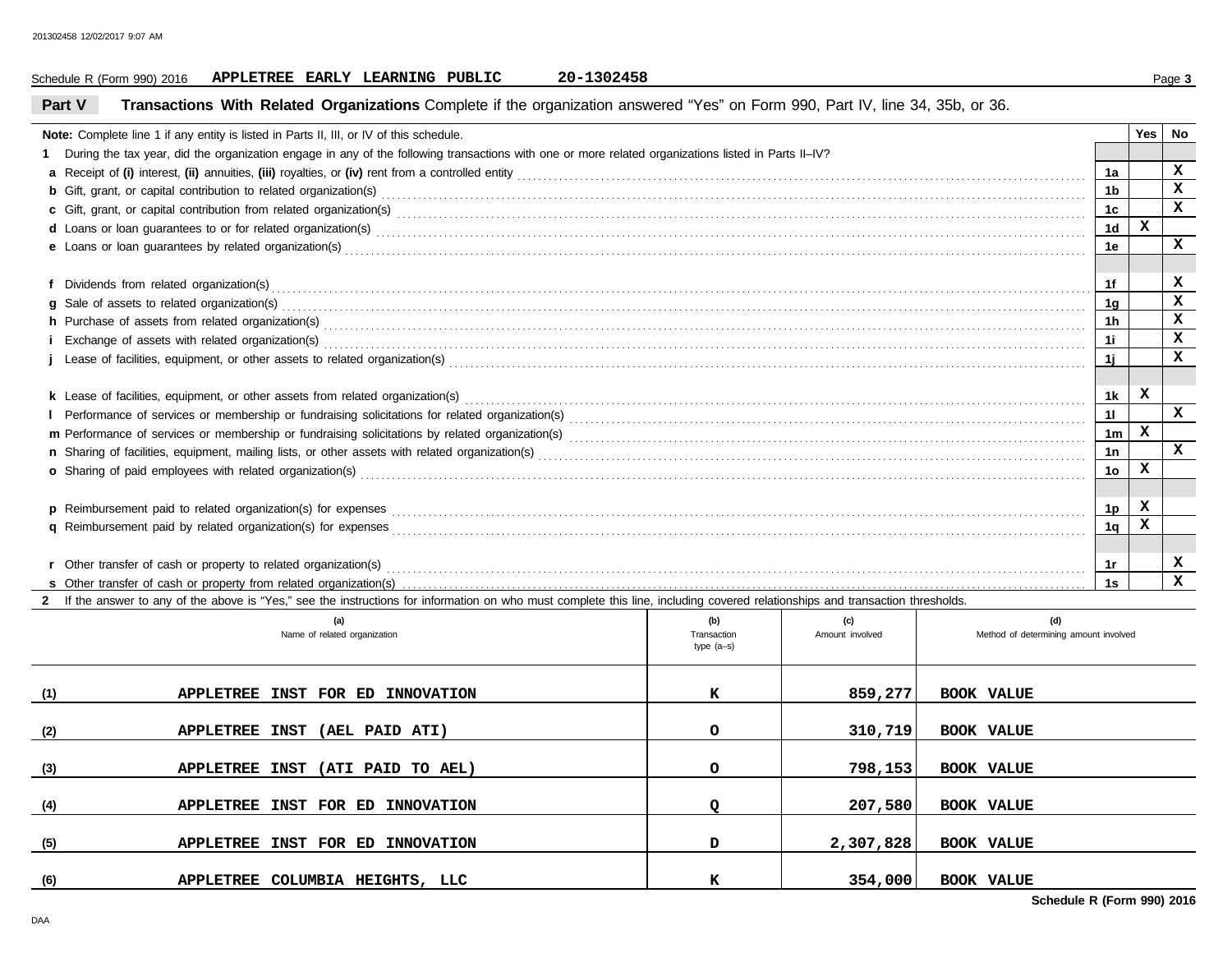|        | 20-1302458<br>APPLETREE EARLY LEARNING PUBLIC<br>Schedule R (Form 990) 2016                                                                                                                                                    |              |                 |                                       |                |     | Page 3      |  |  |
|--------|--------------------------------------------------------------------------------------------------------------------------------------------------------------------------------------------------------------------------------|--------------|-----------------|---------------------------------------|----------------|-----|-------------|--|--|
| Part V | Transactions With Related Organizations Complete if the organization answered "Yes" on Form 990, Part IV, line 34, 35b, or 36.                                                                                                 |              |                 |                                       |                |     |             |  |  |
|        | Note: Complete line 1 if any entity is listed in Parts II, III, or IV of this schedule.                                                                                                                                        |              |                 |                                       |                | Yes | No          |  |  |
|        | 1 During the tax year, did the organization engage in any of the following transactions with one or more related organizations listed in Parts II–IV?                                                                          |              |                 |                                       |                |     |             |  |  |
|        |                                                                                                                                                                                                                                |              |                 |                                       |                |     |             |  |  |
|        | b Gift, grant, or capital contribution to related organization(s) encourance contained and contained and contribution to related organization(s) encourance and contained and contained and contained and contained and contai |              |                 |                                       | 1b             |     | x           |  |  |
|        | c Gift, grant, or capital contribution from related organization(s) encourse the content of content of content of the contribution from related organization(s) encourse the content of content of content of content of conte |              |                 |                                       | 1c             |     | $\mathbf x$ |  |  |
|        | d Loans or loan guarantees to or for related organization(s) encourance contained and contained a contained and contained a contact the contact or for related organization(s) encourance contact the contact of contact or fo |              |                 |                                       | 1d             | x   |             |  |  |
|        |                                                                                                                                                                                                                                |              |                 |                                       | 1e             |     | x           |  |  |
|        |                                                                                                                                                                                                                                |              |                 |                                       |                |     |             |  |  |
|        |                                                                                                                                                                                                                                |              |                 |                                       | 1f             |     | x           |  |  |
|        |                                                                                                                                                                                                                                |              |                 |                                       | 1q             |     | x           |  |  |
|        | h Purchase of assets from related organization(s) with an intervention control or control or control or control or control or control or control or control or control or control or control or control or control or control  |              |                 |                                       | 1h             |     | x           |  |  |
|        | i Exchange of assets with related organization(s) exchange that contains a substantial container and a set of assets with related organization(s) exchange of assets with related organization(s)                              |              |                 |                                       | 1i.            |     | $\mathbf x$ |  |  |
|        | j Lease of facilities, equipment, or other assets to related organization(s) enconverse contained and contained and contained and contained and contained and contained and contained and contained and contained and containe |              |                 |                                       | 1i             |     | X           |  |  |
|        |                                                                                                                                                                                                                                |              |                 |                                       |                |     |             |  |  |
|        |                                                                                                                                                                                                                                |              |                 |                                       | 1k             | x   |             |  |  |
|        |                                                                                                                                                                                                                                |              |                 |                                       | 11             |     | x           |  |  |
|        |                                                                                                                                                                                                                                |              |                 |                                       |                |     |             |  |  |
|        |                                                                                                                                                                                                                                |              |                 |                                       |                |     |             |  |  |
|        |                                                                                                                                                                                                                                |              |                 |                                       |                |     |             |  |  |
|        |                                                                                                                                                                                                                                |              |                 |                                       | 1 <sub>o</sub> |     |             |  |  |
|        | p Reimbursement paid to related organization(s) for expenses                                                                                                                                                                   |              |                 |                                       | 1p             | x   |             |  |  |
|        | q Reimbursement paid by related organization(s) for expenses entity and contain an according to the system of Reimbursement paid by related organization(s) for expenses                                                       |              |                 |                                       | 1q             | x   |             |  |  |
|        |                                                                                                                                                                                                                                |              |                 |                                       |                |     |             |  |  |
|        |                                                                                                                                                                                                                                |              |                 |                                       | 1r             |     | x           |  |  |
|        |                                                                                                                                                                                                                                |              |                 |                                       | 1s             |     | x           |  |  |
|        | 2 If the answer to any of the above is "Yes," see the instructions for information on who must complete this line, including covered relationships and transaction thresholds.                                                 |              |                 |                                       |                |     |             |  |  |
|        | (a)                                                                                                                                                                                                                            | (b)          | (c)             | (d)                                   |                |     |             |  |  |
|        | Name of related organization                                                                                                                                                                                                   | Transaction  | Amount involved | Method of determining amount involved |                |     |             |  |  |
|        |                                                                                                                                                                                                                                | type $(a-s)$ |                 |                                       |                |     |             |  |  |
|        |                                                                                                                                                                                                                                |              |                 |                                       |                |     |             |  |  |
| (1)    | APPLETREE INST FOR ED INNOVATION                                                                                                                                                                                               | М            | 115,200         | <b>BOOK VALUE</b>                     |                |     |             |  |  |
|        |                                                                                                                                                                                                                                |              |                 |                                       |                |     |             |  |  |
| (2)    |                                                                                                                                                                                                                                |              |                 |                                       |                |     |             |  |  |
|        |                                                                                                                                                                                                                                |              |                 |                                       |                |     |             |  |  |
| (3)    |                                                                                                                                                                                                                                |              |                 |                                       |                |     |             |  |  |
|        |                                                                                                                                                                                                                                |              |                 |                                       |                |     |             |  |  |
| (4)    |                                                                                                                                                                                                                                |              |                 |                                       |                |     |             |  |  |
|        |                                                                                                                                                                                                                                |              |                 |                                       |                |     |             |  |  |
| (5)    |                                                                                                                                                                                                                                |              |                 |                                       |                |     |             |  |  |
|        |                                                                                                                                                                                                                                |              |                 |                                       |                |     |             |  |  |
| (6)    |                                                                                                                                                                                                                                |              |                 |                                       |                |     |             |  |  |

DAA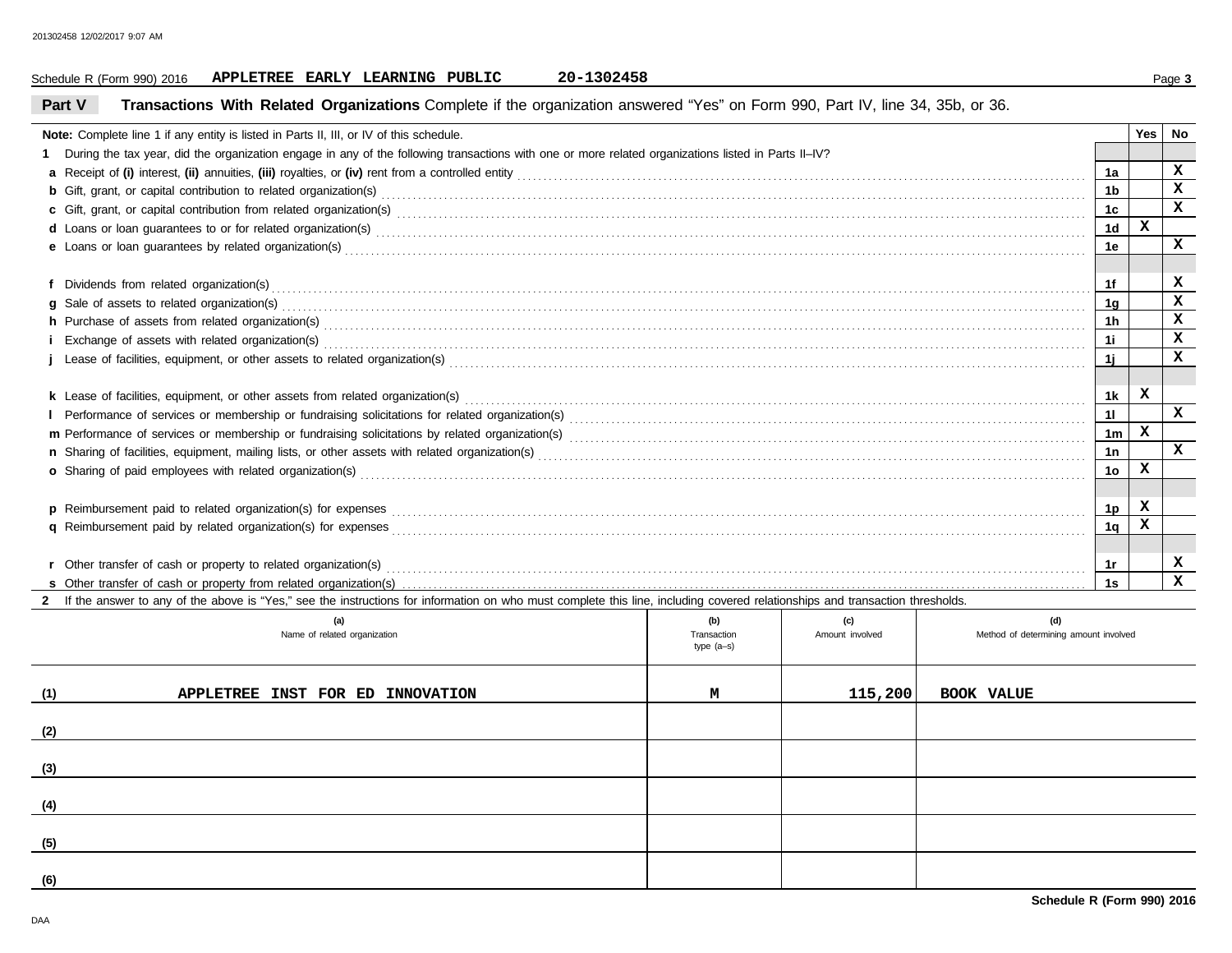#### Schedule R (Form 990) 2016 Page **4 APPLETREE EARLY LEARNING PUBLIC 20-1302458**

#### **Part VI** Unrelated Organizations Taxable as a Partnership Complete if the organization answered "Yes" on Form 990, Part IV, line 37.

Provide the following information for each entity taxed as a partnership through which the organization conducted more than five percent of its activities (measured by total assets or gross revenue) that was not a related organization. See instructions regarding exclusion for certain investment partnerships.

| (a)<br>Name, address, and EIN of entity | (b)<br>Primary activity | (c)<br>Legal<br>domicile<br>(state or<br>foreign | (d)<br>Predominant<br>income (related,<br>unrelated, excluded<br>from tax under |          |  | (e)<br>Are all partners<br>section<br>501(c)(3)<br>organizations? |  | (f)<br>Share of<br>total income | (g)<br>Share of<br>end-of-year<br>assets |  | (h)<br>Disproportionate<br>allocations? | (i)<br>Code V-UBI<br>amount in box 20<br>of Schedule K-1<br>(Form 1065) | managing<br>partner? | (j)<br>General or | (k)<br>Percentage<br>ownership |
|-----------------------------------------|-------------------------|--------------------------------------------------|---------------------------------------------------------------------------------|----------|--|-------------------------------------------------------------------|--|---------------------------------|------------------------------------------|--|-----------------------------------------|-------------------------------------------------------------------------|----------------------|-------------------|--------------------------------|
|                                         |                         | country)                                         | sections 512-514)                                                               | Yes   No |  |                                                                   |  | Yes                             | <b>No</b>                                |  | Yes                                     | <b>No</b>                                                               |                      |                   |                                |
| (1)                                     |                         |                                                  |                                                                                 |          |  |                                                                   |  |                                 |                                          |  |                                         |                                                                         |                      |                   |                                |
| (2)                                     |                         |                                                  |                                                                                 |          |  |                                                                   |  |                                 |                                          |  |                                         |                                                                         |                      |                   |                                |
| (3)                                     |                         |                                                  |                                                                                 |          |  |                                                                   |  |                                 |                                          |  |                                         |                                                                         |                      |                   |                                |
| (4)                                     |                         |                                                  |                                                                                 |          |  |                                                                   |  |                                 |                                          |  |                                         |                                                                         |                      |                   |                                |
| (5)                                     |                         |                                                  |                                                                                 |          |  |                                                                   |  |                                 |                                          |  |                                         |                                                                         |                      |                   |                                |
| (6)                                     |                         |                                                  |                                                                                 |          |  |                                                                   |  |                                 |                                          |  |                                         |                                                                         |                      |                   |                                |
| (7)                                     |                         |                                                  |                                                                                 |          |  |                                                                   |  |                                 |                                          |  |                                         |                                                                         |                      |                   |                                |
| (8)                                     |                         |                                                  |                                                                                 |          |  |                                                                   |  |                                 |                                          |  |                                         |                                                                         |                      |                   |                                |
| (9)                                     |                         |                                                  |                                                                                 |          |  |                                                                   |  |                                 |                                          |  |                                         |                                                                         |                      |                   |                                |
| (10)                                    |                         |                                                  |                                                                                 |          |  |                                                                   |  |                                 |                                          |  |                                         |                                                                         |                      |                   |                                |
| (11)                                    |                         |                                                  |                                                                                 |          |  |                                                                   |  |                                 |                                          |  |                                         |                                                                         |                      |                   |                                |